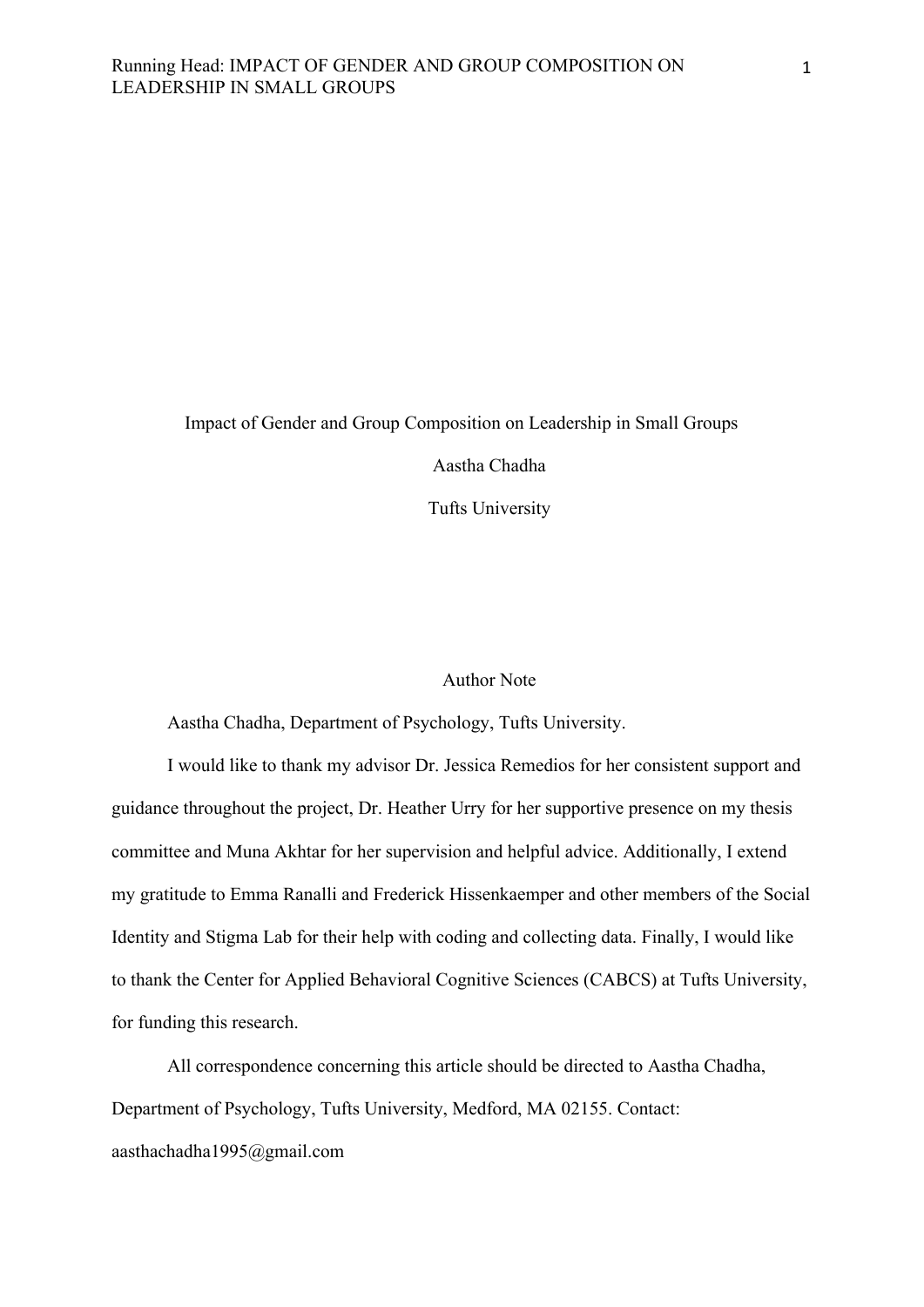#### Abstract

Despite many advancements that have been made in the field of gender-equality, women continue to be underrepresented in the leadership positions in the workplace. This deprives companies of the talent and leadership skills that women bring to the table and also discourages women from pursuing these positions. The current study aims to examine two possible causes of this phenomenon: gendered stereotype threat and group composition. I examined the impact of gender and group composition on the frequency of leadership behaviors exhibited under the conditions of stereotype threat. A 2X2 between-subjects experiment was conducted to test this relationship. Gender was coded as male or female, and gender composition was manipulated by placing participants in in either gender-equal or female-majority groups. Leadership behaviors were measured on a scale adapted from one used by Lord (1975). Thirty-seven men and 59 women participated in 24 groups of four. The first hypothesis that men would display more leadership behaviors due to the negative impact of stereotype threat on women was not supported although data trended in the predicted direction. The second hypothesis that female-majority groups would overall display more leadership behaviors than the gender-equal group was largely supported. The last hypothesis that women in the female-majority groups would perform more leadership behaviors than women in gender-equal groups was not supported through the data trended in the predicted direction. The current study combines two usually distinct avenues of research and paves the way for future research into the ways stereotype threat can be mitigated by group composition.

*Keywords: Gender, Leadership, Stereotype Threat, Group Composition*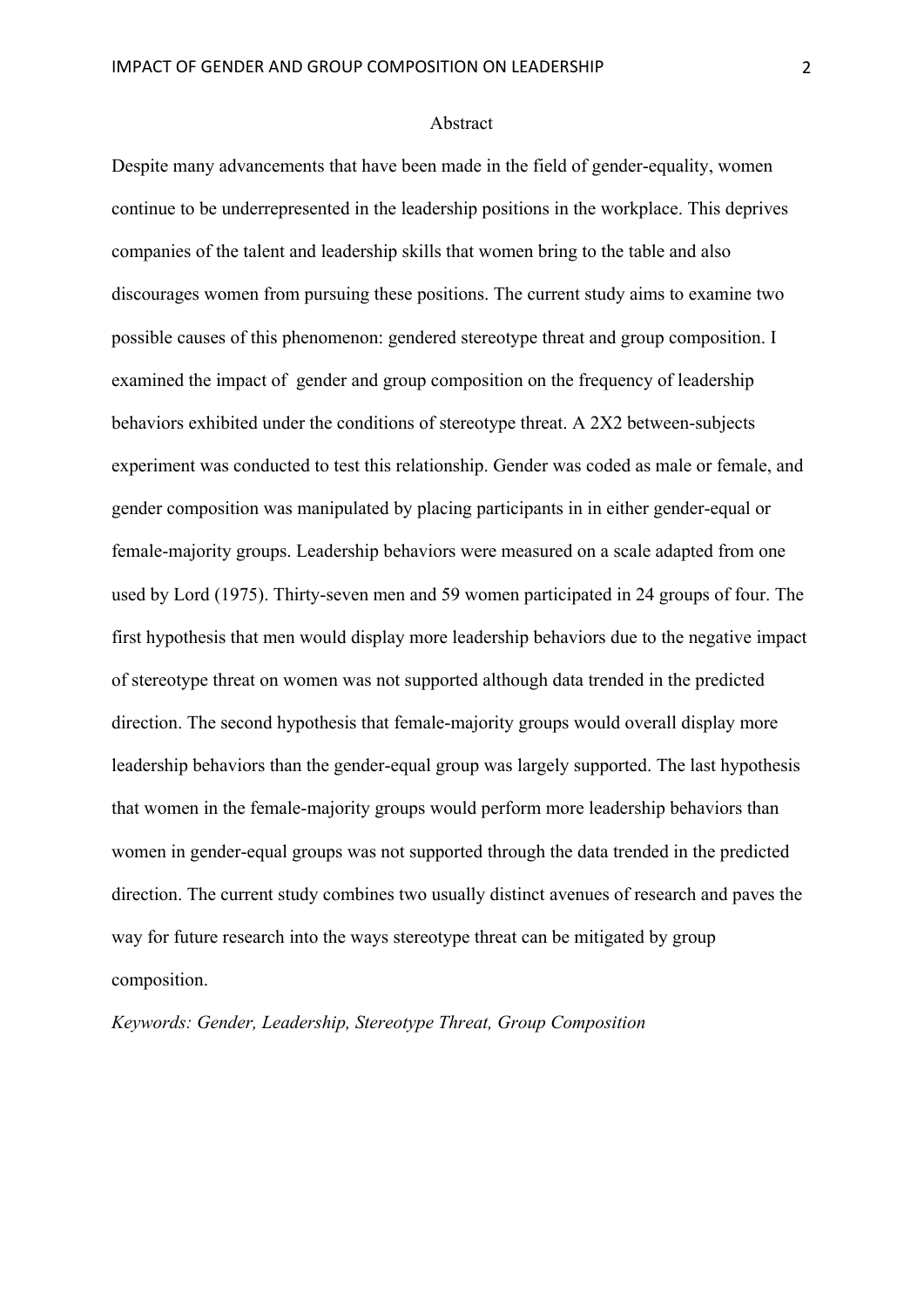Impact of Gender and Group Composition on Leadership in Small Groups

Over the past few decades, women have made great strides towards equality in the workplace. In 1945, only 28.6% of the workforce consisted of women, while the current percentage stands at a much more equitable 46.8% (U.S. Bureau of Labor Statistics, 2015). However, these heartening statistics do not tell the whole story. Although the barrier preventing women from entering the workforce appears to have been lifted, women continue to face struggles in their professional lives. Despite the fact that over 46% of women are a part of the workforce in the United States, upper level management continues to be an "old boys club" (U.S. Department of Labor, 2015; Hoobler, Lemmon, & Wayne, 2011). This problem is colloquially known as the "glass ceiling." The term refers to the metaphoric ceiling or barrier to women's advancement in their careers. This phenomenon is evident in the corporate sphere. Of the companies considered a part of the Standard & Poor's 500 in 2017, women made up 44.3% of the workforce, but less than 10% of the five to seven individuals reported by the companies as 'top earners' and only 5.8% of the CEOs (Catalyst, 2017). The story being told here is clear; while women can join the workforce in large numbers and make important contributions to both the economy and the corporations that they work for, they can only advance so far before crashing into the glass ceiling. As we strive towards creating an egalitarian society, this discrepancy suggests that there is yet work to be done.

The absence of women from top tier management positions is especially problematic considering the impact that it can have on women entering the workforce. The prevailing idea that higher level positions are inaccessible to women may discourage women from applying to those positions. This in turn impacts the company's ability to make use of the talent that female managers could bring to the table (Hoobler, Lemmon & Wayne 2011). In fact, studies have shown that companies with women in leadership positions perform on par with (and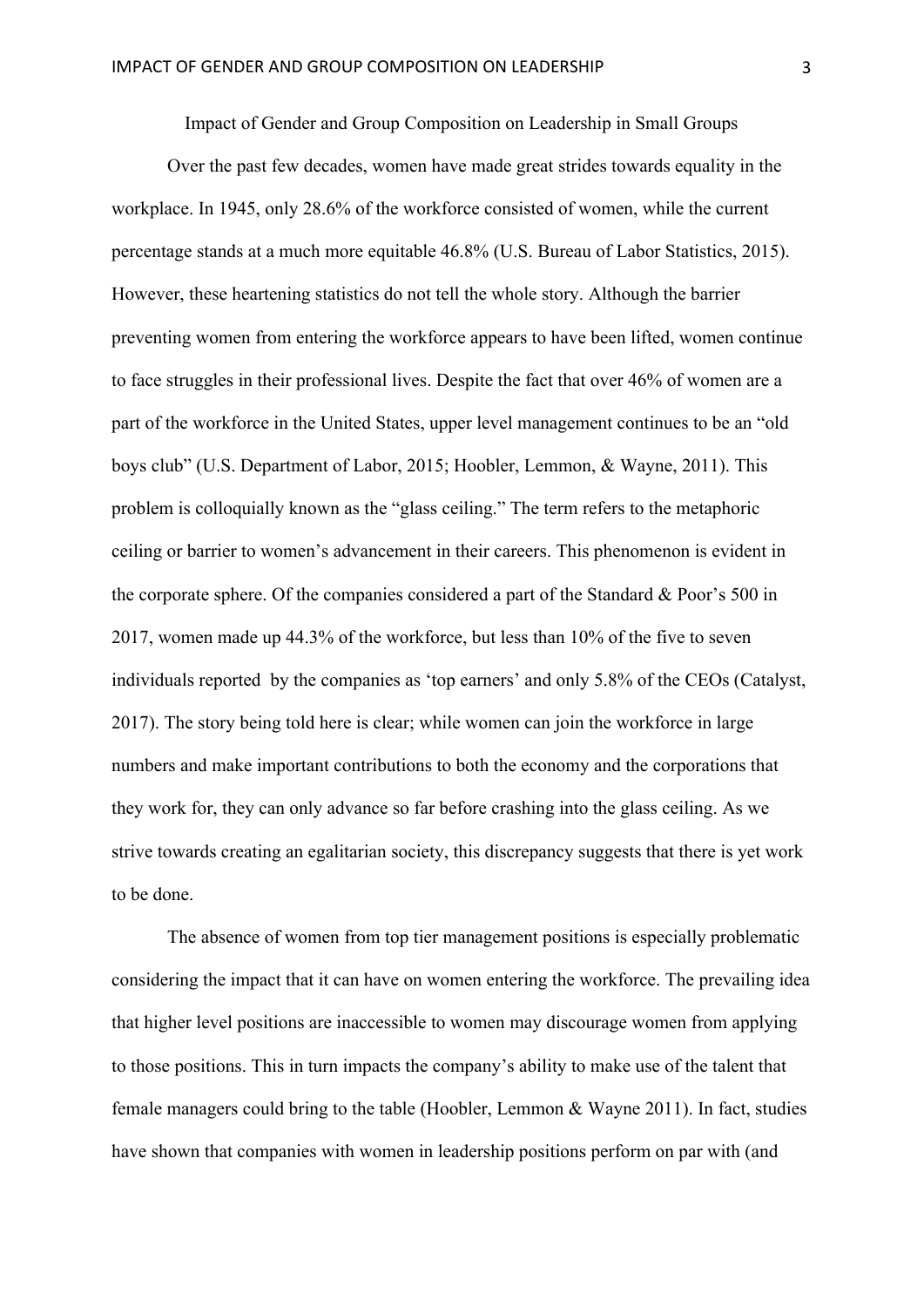sometimes better than) companies lead primarily by men (Vieto, 2012; Lee, Marshall, Rallis, & Moscardi, 2015; Joy, Carter, Wagner, & Narayanan, 2007). This may be in part because women have been shown to display a more democratic and collaborative approach to leadership in contrast with men's more authoritative style. These leadership styles and strategies that women bring to the table have been shown to be more suited to the management of companies as their structures evolve and change (Bass, 1990; Bass & Avolio, 1994).

In light of the benefits that women bring to the table as a part of the management structure, it is important to understand why these benefits are not being reaped and why women continue to be missing from positions of leadership. The reasons provided by male CEOs to explain this problem are often not shared by the female executives. Some men point to a "pipeline problem" by insisting that there simply are not enough women in the talent pool to allow for women in leadership positions and others point to the idea that women simply do not have the credentials and qualifications or that they are not willing to make the sacrifices needed to advance to higher levels in their corporations. Women, on the other hand, point to corporate culture and deeper structural inequalities to explain the gender disparity between male and female executives (Riggins, Townsend and Mattis, 1998). One of the ways in which the disadvantages of the current corporate culture manifest is through stereotype threat.

#### **Stereotype Threat and Gender**

Stereotype threat occurs when members of a stereotyped group find themselves in a situation in which they are at risk of confirming a stereotype commonly associated with their group (Steele & Aronson, 1995). Stereotype threat was first investigated in the context of its influence on African Americans and negative stereotypes regarding their verbal abilities. African American students who were presented with the SAT verbal reasoning test as a test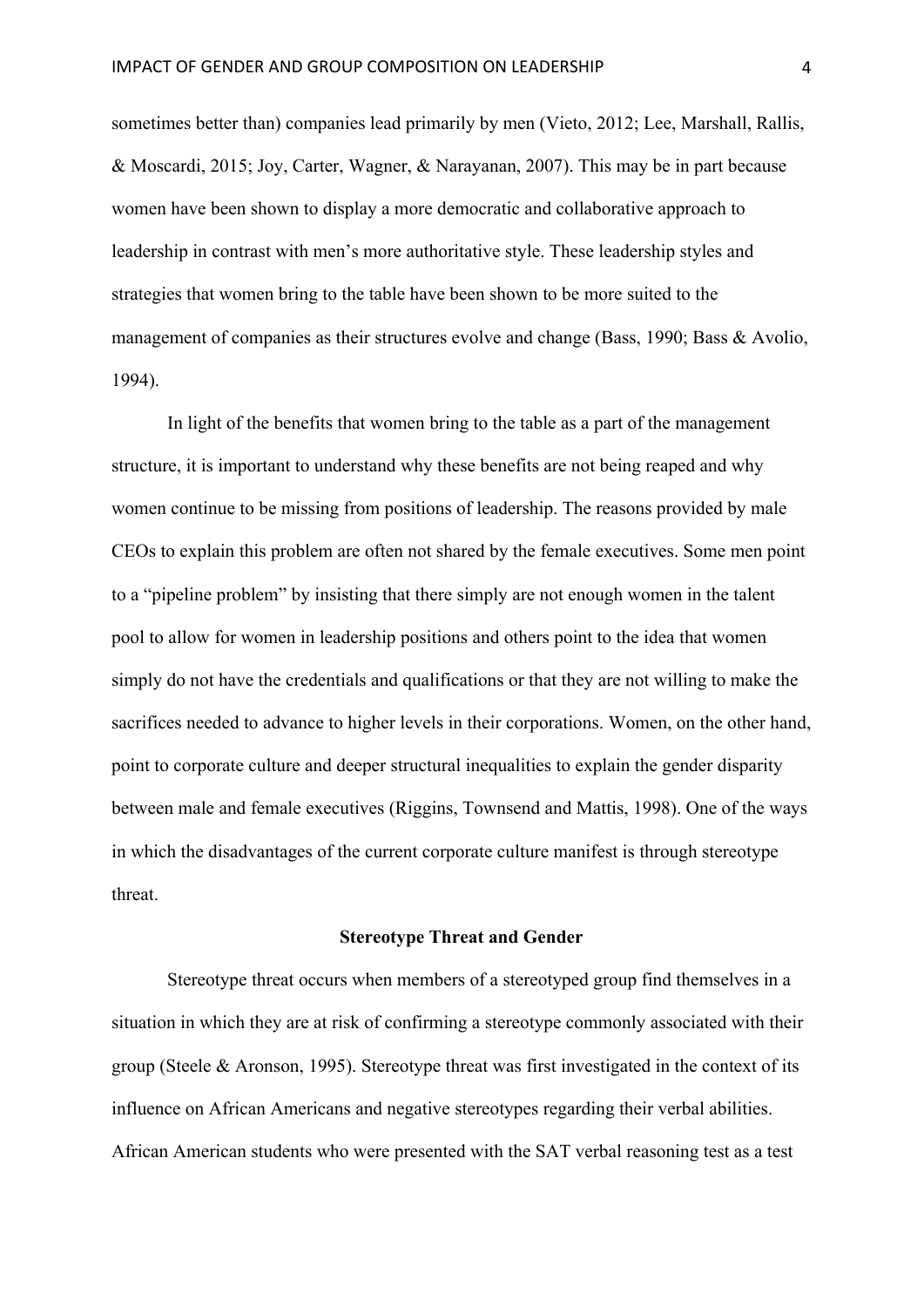diagnostic of their verbal abilities performed significantly worse than when the test was presented as a non-diagnostic test. White students, on the other hand, did not display this same discrepancy suggesting that this difference is motivated by race. Merely indicating that the test was diagnostic was enough to activate race related stereotypes and self-doubt in participants (Steele & Aronson, 1995). Thus, the fear of confirming a stereotype relating to their group ultimately impeded performance such that participants confirmed the stereotype they were concerned about confirming. Literature on stereotype threat has since progressed to include other marginalized identities. Spencer, Steele and Quinn (1999) found a similar effect with women and math ability. The researchers found that when participants were told that the test they were taking produced gender differences, women performed significantly worse than male participants. Once again, the salience of their gender identity and stereotypes relating to them (i.e. women are bad at math) negatively impacted the performance of the those with identities that were stigmatized or marked by a characteristic that devalues them in the view of society.

As the holders of a stigmatized identity, women's behaviors are profoundly impacted by stereotype threat on a daily basis, and their leadership behaviors in the workplace are no exception. Eagly and Karau (2002) studied this phenomenon from the perspective of Social Role Theory. According to Social Role Theory, there are specific roles assigned to various social identities. In the context of gender and leadership, leadership roles tend to be deemed a "predominantly male prerogative" (Eagly & Krau, 2002). Women, they posit, are commonly associated with communal and cooperative qualities, whereas leadership tends to be defined in more masculine and agentic terms. This understanding of leadership can help us understand how the mechanism of stereotype threat could impact women's access to leadership positions in the workplace. With the awareness of the stereotypes surrounding their gender identity, women could be adversely impacted by stereotype threat in leadership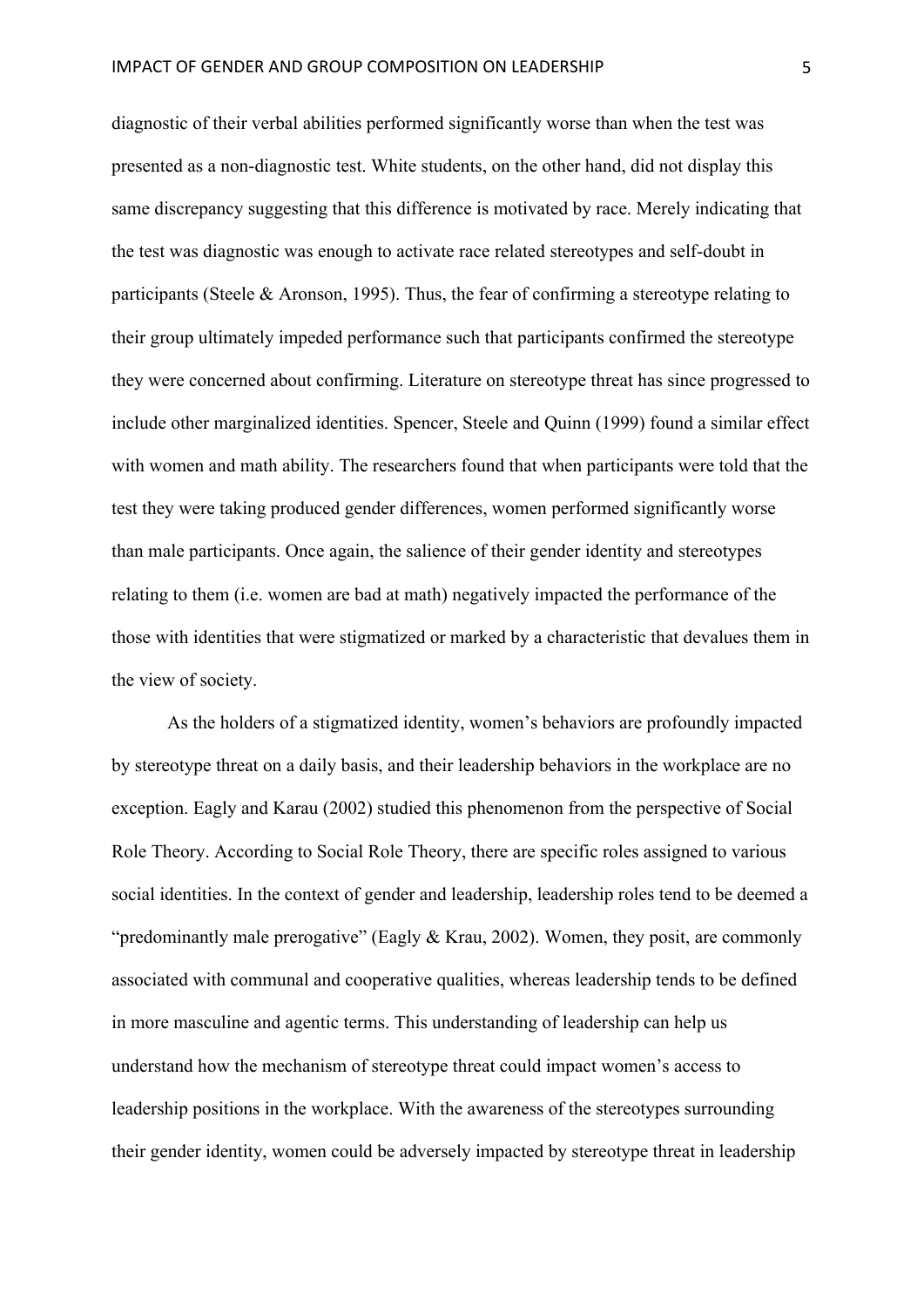situations. Previous research has shown that exposure to stereotype threat can impact women's leadership aspirations. For example, it had been demonstrated that when exposed to gender stereotypic portrayals of women, women tended to opt for the subordinate position in an upcoming task as opposed to a leadership role (Davies, Spencer, & Steele, 2005). This literature is especially relevant with regard to the male dominated structure of the corporate world, especially at the top tiers. However, the current literature falls short when it comes to measuring leadership in behavioral terms. The current study seeks to fill this gap by analyzing the ways in which stereotype threat may impact the leadership behaviors being exhibited by women. This approach is distinct from previous research in that it studies the actual behaviors by women when faced with potential leadership situations. However, in order to study this, leadership first needs to be defined and measured.

### **Leadership**

Leadership is a concept that has been of great interest not just to psychologists but to many other researchers, managers, employers and employees for years. The question of what leadership is and what makes one a good leader has been considered for just as long. A major goal of the current study was to define leadership in the context of the experiment and develop a scale that would accurately operationalize and measure the variable. To do so, I examined previous research on leadership.

In the late 1800s and the early 1900s, the prevailing idea of leadership was based on the "Great Man" Theory which suggests that leadership is an intrinsic quality that one is born with and that cannot be earned. This was supported by early trait theories that attempted to identify universal inborn traits that make people leaders (Avolio, 2007). The field of study has since moved beyond the assumption that leadership is innate to include behavioral measures of leadership effectiveness. The behavioral theories of leadership in use today are based on the idea that rather than being innate traits carried by a person, leadership is better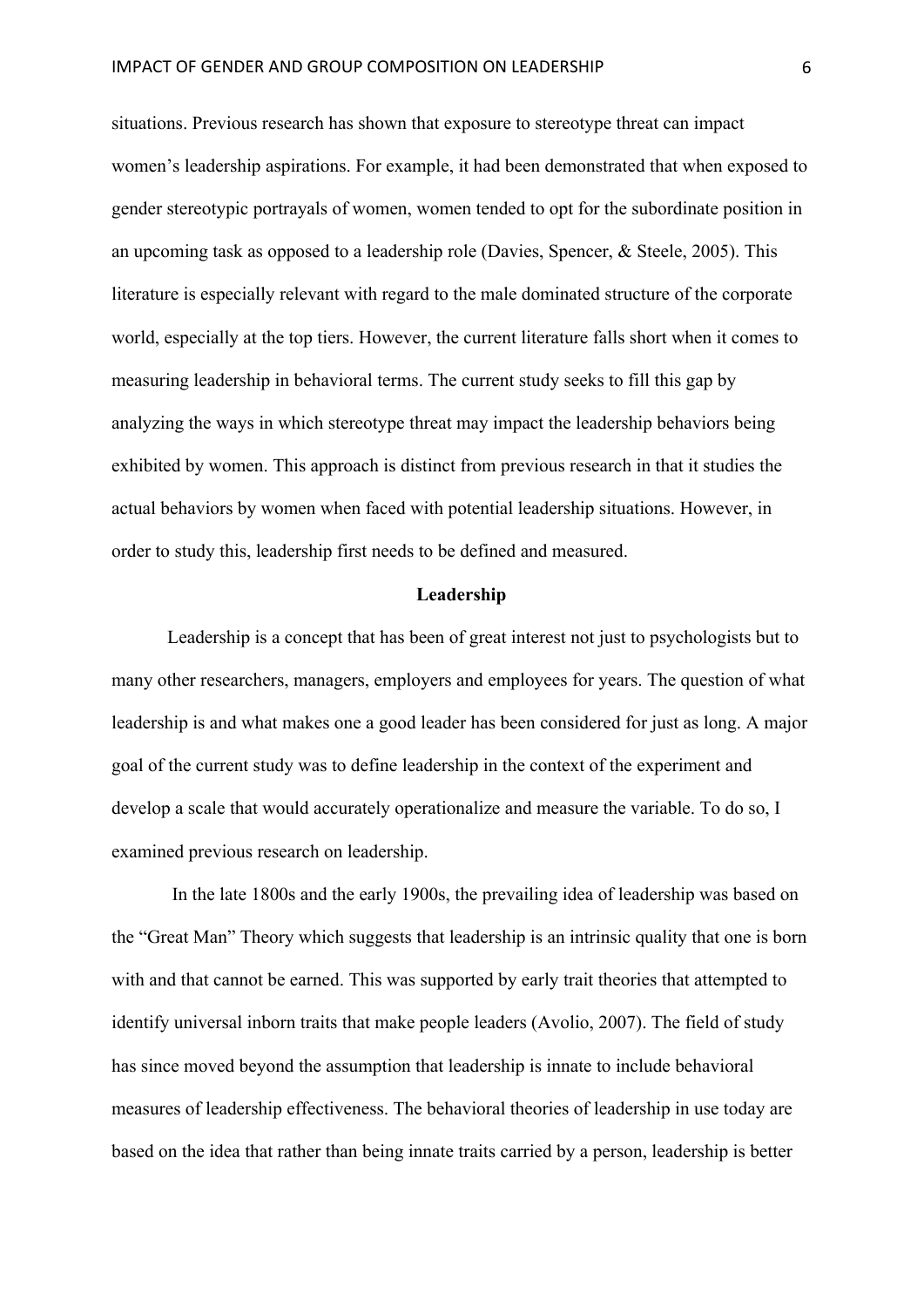defined as the leadership-related behaviors performed by an individual (Avolio, 2007). There are several behaviors that can be considered indicative of leadership and thus be used to measure leadership. In order to develop a scale to measure leadership in the current study, several behaviors identified in existing research were considered. One variable that previous literature has focused on is the amount of time a person in a group spends speaking (Karakowsky & Siegel, 1999; Aries, Gold, & Weigel, 1983). The measure created by Karakowsky and Siegel (1999) includes the simple numeric measure of how long each member of the group spoke for, compared to the length of time speaking for other members of the group. Another behavior that has been considered to signal leadership is initiating interaction. Aries (1976) used this behavior as a measure of leadership and found that leaders of groups tended not only to initiate more interactions but also receive the bulk of the interactions. Another study considered interruptions to be an exercise in conversational dominance (Smith-Lovin & Brody, 1989). The researchers analyzed conversations in small groups both for quantity of interruptions as well as quality. Part of their analysis differentiated between positive interruptions (those that agreed with the speaker) and negative interruptions (those that disagreed with the speaker). They analyzed how these types of interruptions varied depending on the gender composition of the groups (all male, all female or mixed gender). They found that men interrupted women twice as much as they interrupted men and women interrupted both men and women at the same rate. They further found that the odds of a woman yielding to a negative interruption are about three times that of a man yielding to a negative interruption.

One prominent theory that emerged in the literature of behavioral leadership was that of functional leadership. According to the theory, leadership behaviors are those that serve to enhance the functioning of a group. Unlike trait based theories and the "Great Man" approach, this theory is structured so leadership behaviors could be performed by anyone in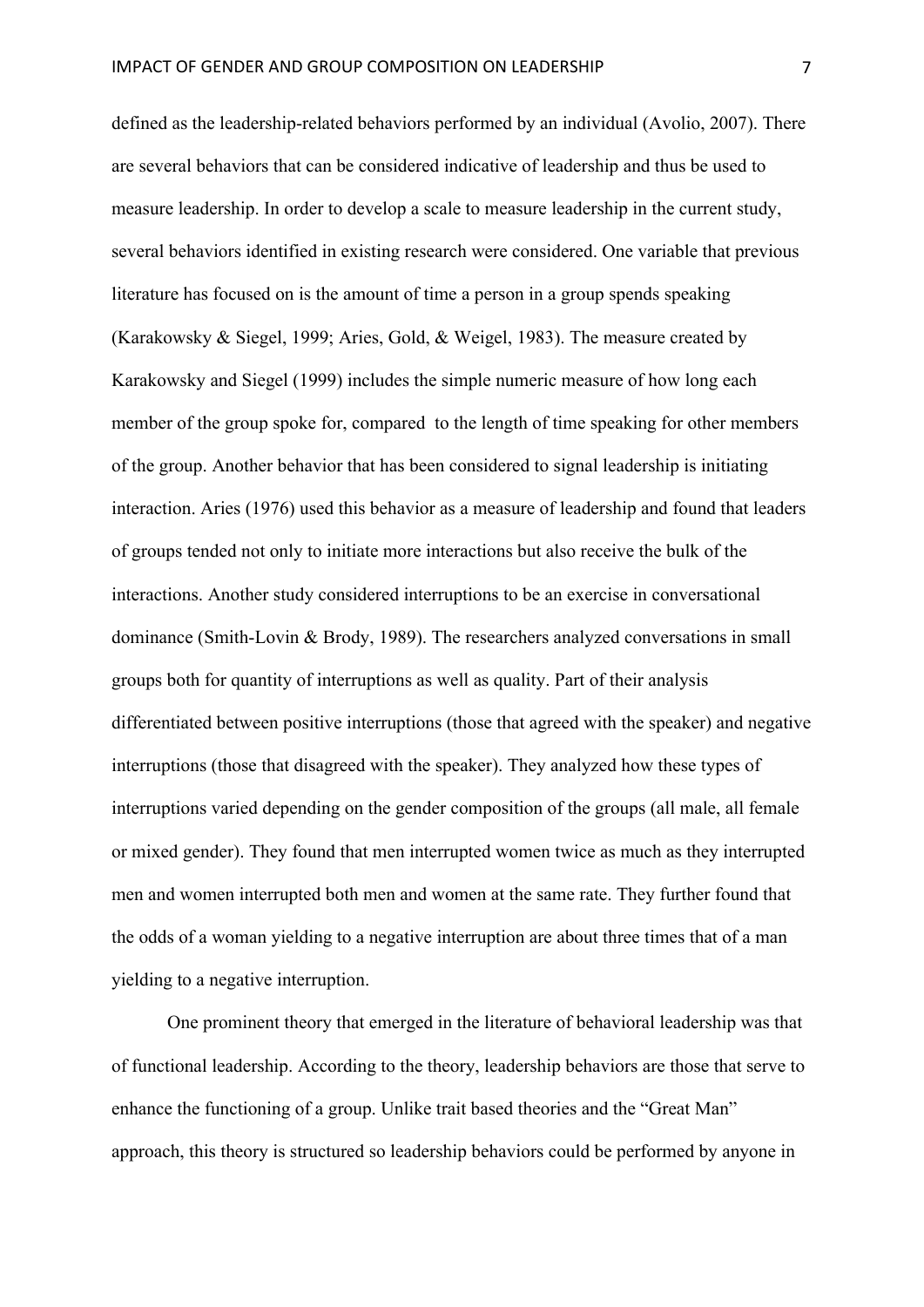the group as opposed to one established leader (Gardner, 1956). The current study seeks to quantify the degree to which leadership behavior is being exhibited by each participant. This approach builds on the core ideal of the theory of functional leadership that leadership is a behavior that can be exhibited by anyone rather than being a personality trait restricted to a few. This type of measurement allows us to understand each participant's leadership behaviors and tendencies at a nuanced level as opposed studying merely the one leader that emerges. By seeing how leadership behaviors increase and decrease across participants and conditions, the impact of variables that influence leadership can be better understood. Further, the theory supports the method of the use of small groups in the current study. This is demonstrated in by Lord who used this theory to develop a scale for the measurement of leadership behavior in small task oriented groups (1977).

## **Group Composition**

The second independent variable, after gender, that the current study seeks to investigate is group composition. By manipulating group composition at two levels (genderequal and female-majority) we try to determine if the gender composition of a group can have an impact on leadership behaviors displayed by the whole group.

In a review of several past studies, Carli (2001) suggested ways in which group composition on the basis of gender impacts interaction. She posits that the when gender is a prominent or salient characteristic in a setting, it gives men a certain degree of power that women are not afforded. It has been found that being of minority status was often beneficial for men and led to increased task contribution as well as degree of participation but was disadvantageous for women due to the fact that it highlighted gender (Carli 2001; Izraeli, 1983, 1984; Craig & Sherif, 1986). Karakowsky & Siegel (1999) found a similar effect to be true for both men and women. They found that when faced with a task that was incongruent with the traditional gender roles ascribed to them, both men and women displayed greater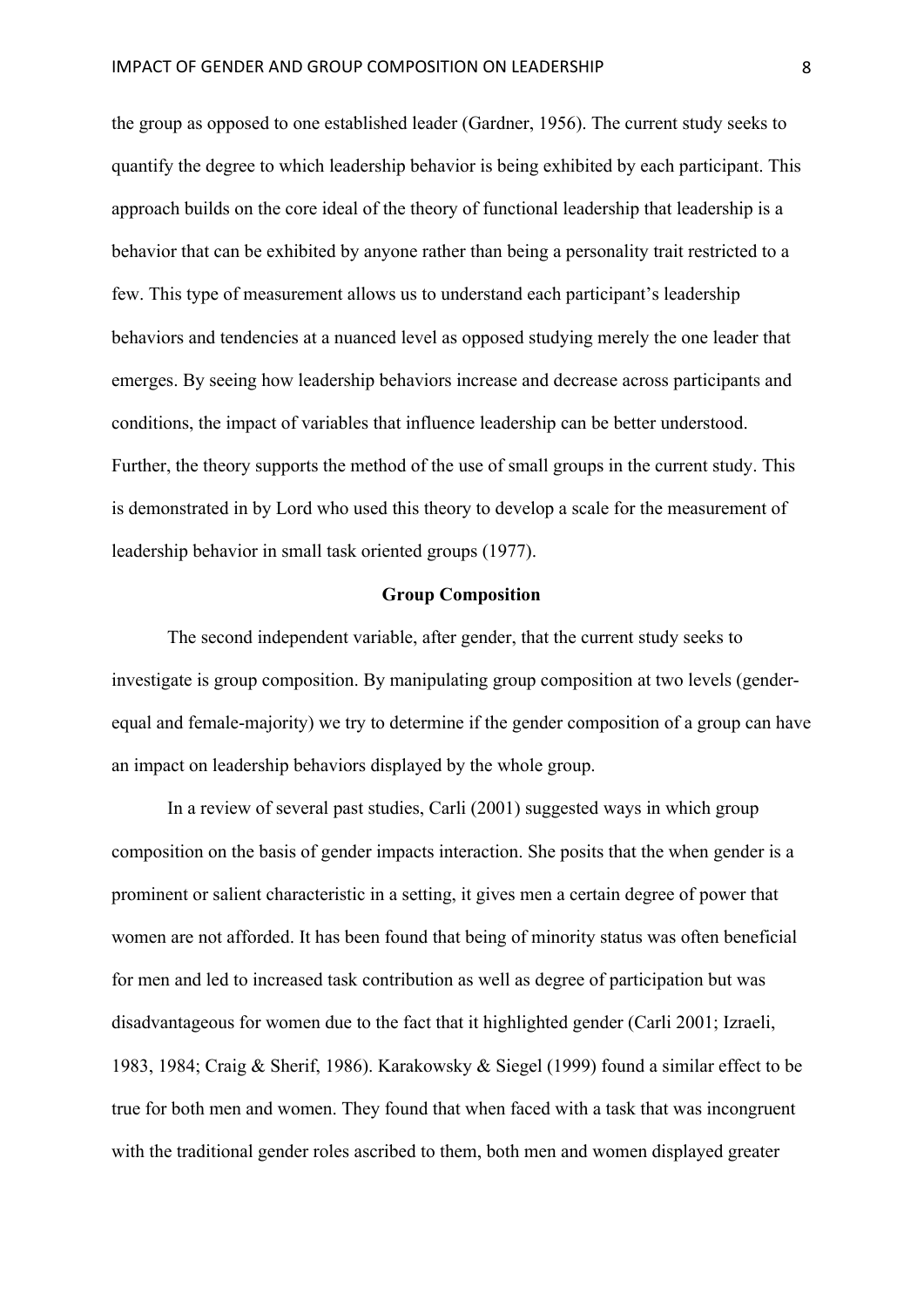leadership in groups where they found themselves in the majority. This majority-effect is not limited to gender and has been observed in studies that have considered race in regards to group composition (Li, Karakowski & Siegel, 1999). Researchers have thus found that proportional representation, being in balanced or majority status groups, had a significant positive impact on the degree of participation displayed by the members of a relatively powerless group that group, especially when performing tasks incongruent with their gender roles.

However, it is also possible that the presence of a greater proportion of women changes the group dynamic of the group in a much more profound way. Men and women are socialized to communicate in distinctly different ways. While men tend to favor more assertive and dominant strategies for communication while women tend to display more cooperative and inclusive patterns (Maltz & Borker, 1982; Karpowitz, Mendelberg, & Shaker 2012). This difference in communication extends to a difference in leadership styles as women often display more democratic and participative leadership styles as opposed to men who tend to skew more in the direction of autocratic and task oriented leadership (Eagly  $\&$ Johannesen-Schmidt, 2001). Women often tend to outperform men on scales of transformational leadership, whereas men tend to display behaviors more congruent with transactional leadership. Transactional leadership is characterized by motivation through the prospect of recognition, pay increases and other incentives for good performance and penalties for poor performance. Transformational leaders, on the other hand are those who pay individual attention to each member of their group and act as mentors, helping members to grow and develop (Bass, 1990). Research has shown that the style of leadership displayed by women are more compatible with the modern workplace than other methods characteristic of transactional leadership (Bass & Avolio, 1994; Appelbaum, Audent & Miller, 2003). Different patterns and types of leadership may thus arise with a greater proportion of women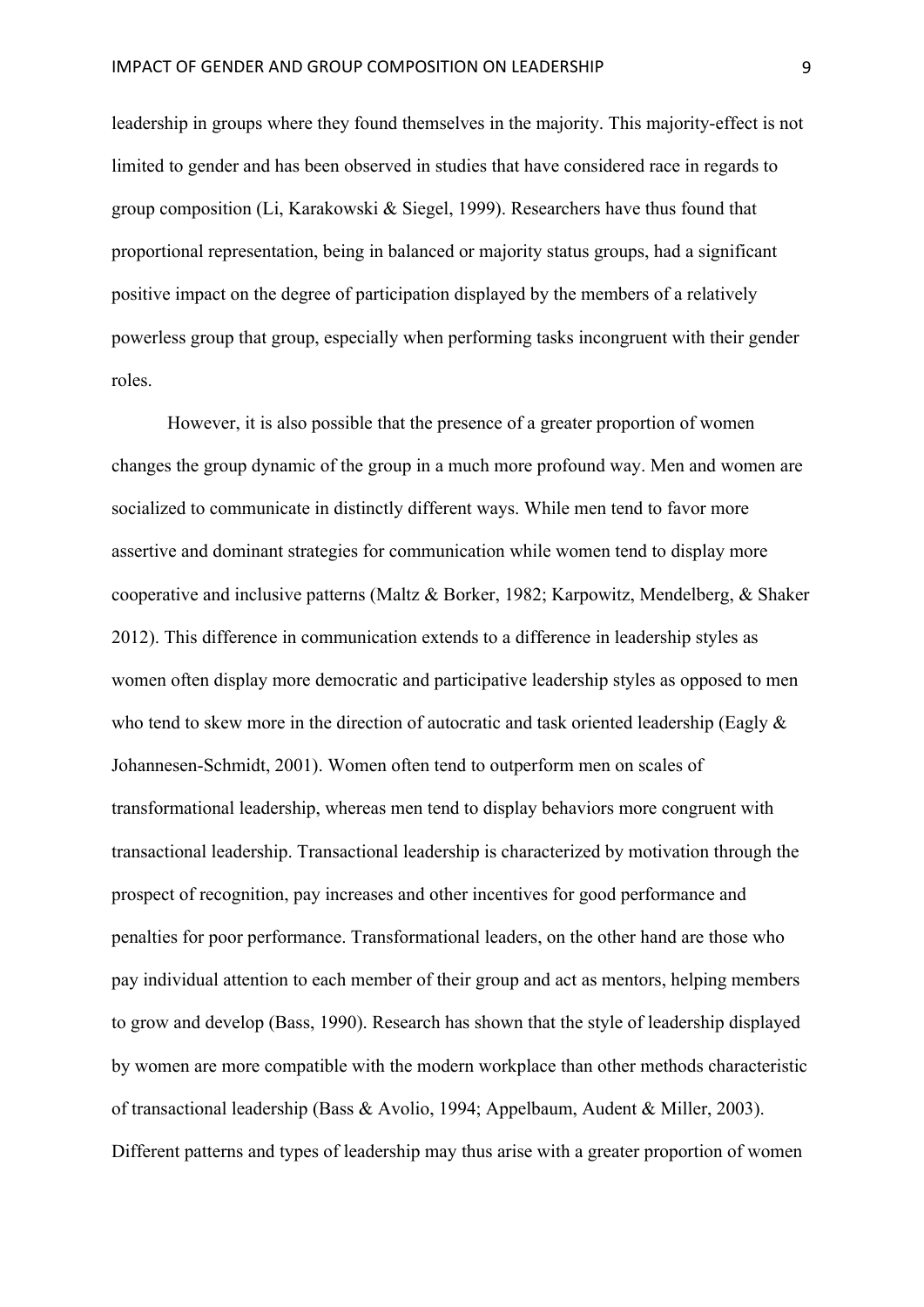in a group. A more transformational approach to leadership can open up the group dynamic to be more welcoming of input from others. This form of leadership may encourage both men and women to have a higher degree of input in group discussions or tasks. The greater presence of women has shown to influence the leadership styles and communication behavior of men in the group by making it more communal and less confrontational (Killen & Naigels 1995, Carli 2001). These changes could facilitate a more democratic leadership environment for all those involved, not just women.

Having reviewed the literature on stereotype threat, gender, as well as group composition, the current study was designed to study the impact of group composition and stereotype threat on leadership behaviors. Groups of four participants were brought into the study in either female majority groups (three women and one man) or gender-equal groups (two women and two men). They were then asked to complete a version of the travelling salesperson task, a common spatial reasoning problem. However, before they did so, participants were informed that previous research has shown that men perform better than women on this task, thus introducing the variable of stereotype threat. The performance of the group during the task was filmed and the behaviors displayed by each participant were analyzed and leadership behaviors observed were recorded. I have three distinct hypotheses for this current study. The hypotheses encompass the impact of the independent variables of gender and group composition on the dependent variable of leadership. Leadership is measured through three categories of functional leadership behavior: developing orientation (D), facilitating information exchange (F) and coordinating behavior (C), each of which are treated as separate dependent variables. The literature on stereotype threat leads to the first hypothesis of the study which focuses on the main effect of gender and stereotype threat on leadership behaviors.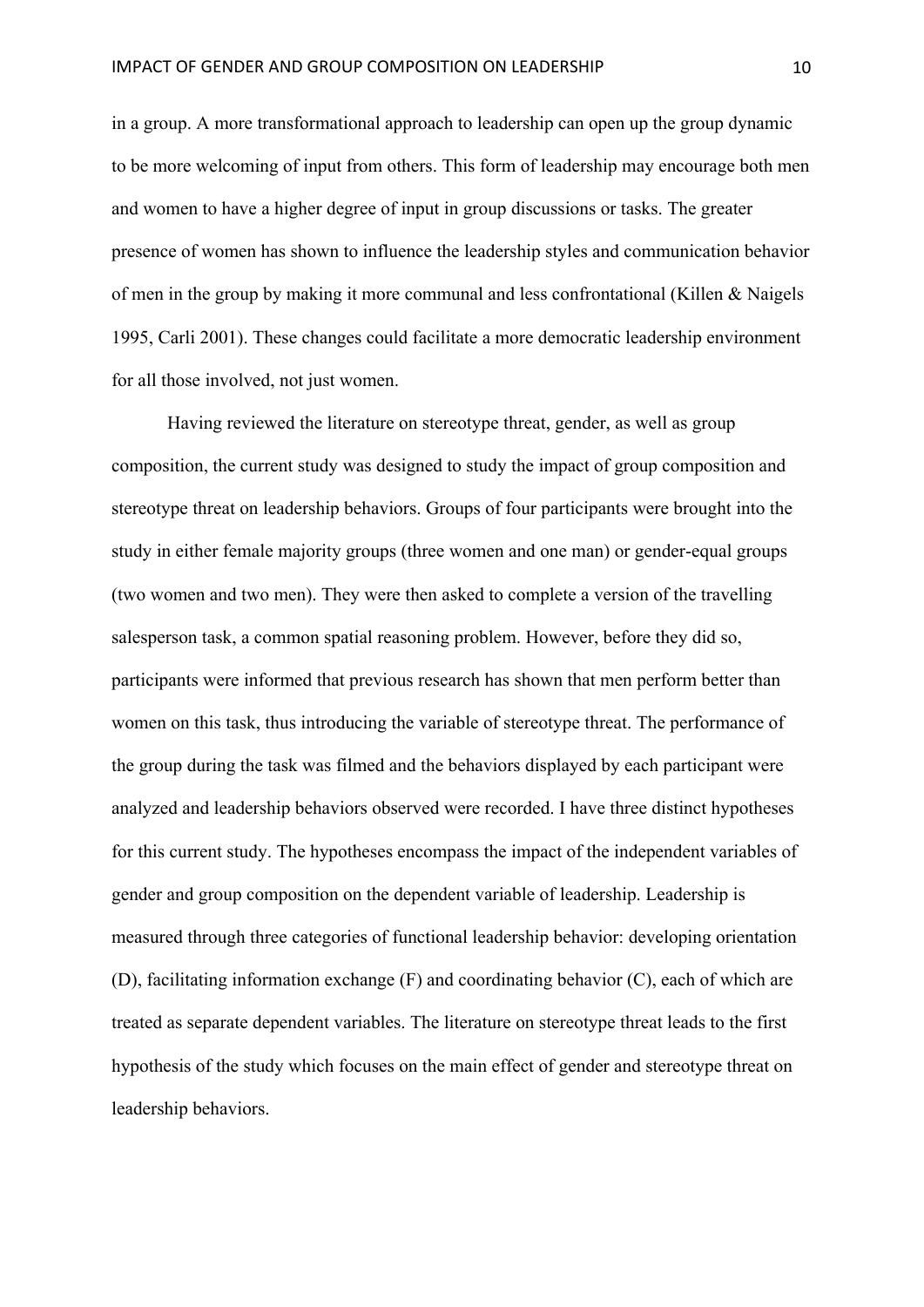## **H1: Women will perform fewer leadership behaviors than men in all three categories of leadership behaviors described above.**

The current study posits that inducing stereotype threat and will negatively impact women's leadership performance since leadership is often conceptualized as a gender incongruent task for women and women are stereotyped as poor leaders. Research on stereotype threat has shown that making gender a salient characteristic or bringing gender stereotypes to the forefront have a negative impact on their performance on tasks that involve the stereotyped activity. Thus, by informing participants that women are not as likely to do well on this task, we introduce the possibility that women's performance on the following task will be negatively impacted. Male participants, on the other hand, would not only be faced with a task that is not only congruent with traditional gender roles but they will also not be impacted by the induced stereotype threat since the stereotype in consideration targets specifically women. In a situation where they are not only performing a task that is gender congruent but also escape the stereotype threat that should impact the women in the group, O predict that they will show a greater proportion of leadership behaviors in comparison.

## **H2: The number of leadership behaviors performed on average will be higher in female-majority groups as opposed to equal gender groups.**

The second hypothesis is rooted in the literature on group composition and leadership styles. Given the literature on the ways in which a majority of women can impact the leadership and communication dynamics of a group, the current study predicts that those in the female-majority condition will encounter a more democratic and communal group and thus be more likely to feel comfortable enough to perform leadership behaviors irrespective of their gender.

**H3: Women in the female-majority group will perform more leadership behaviors than women in the gender-equal group.**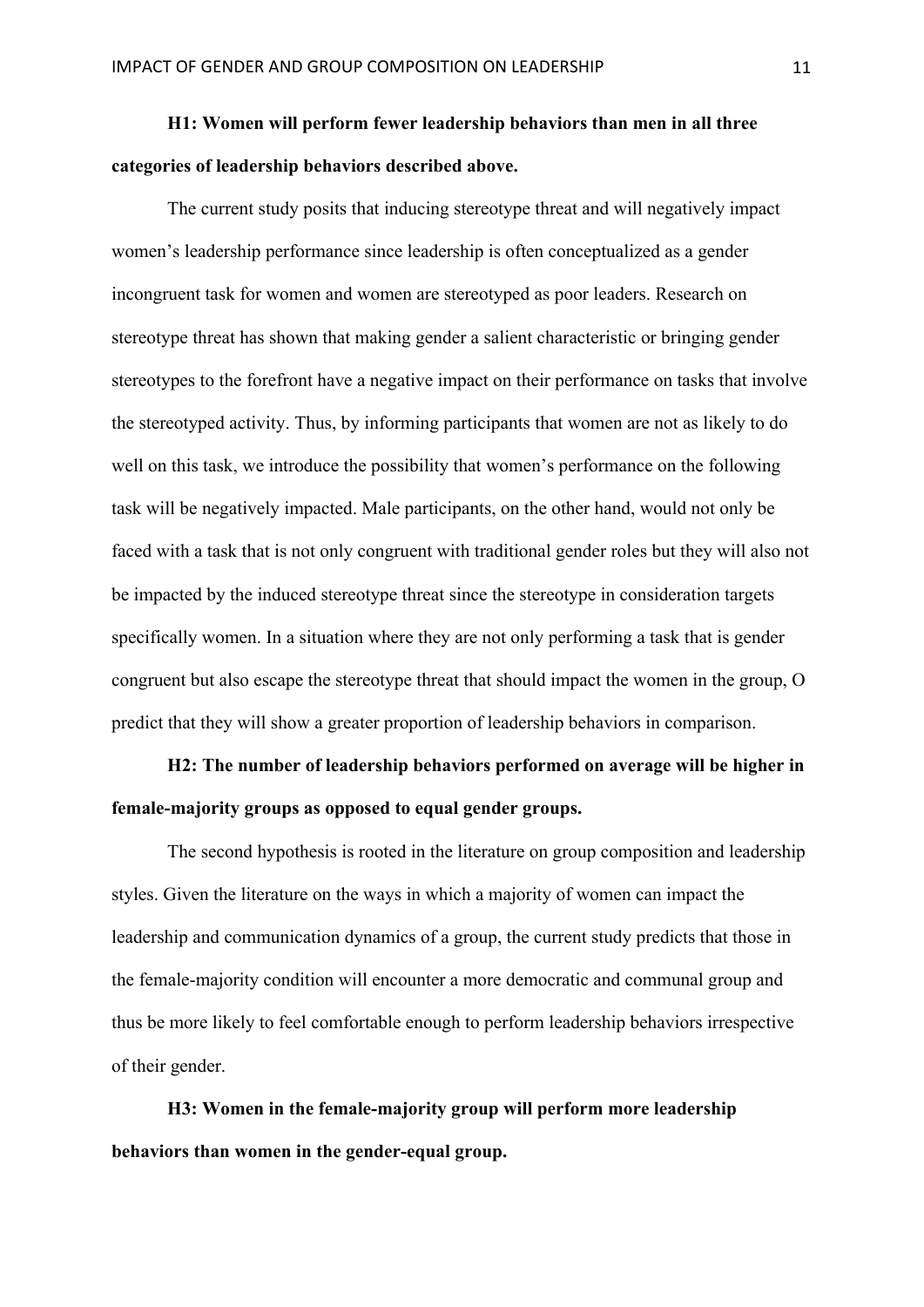Lastly, I expect to see a significant interaction between the two gender and group composition. Specifically, I expect that women in the female-majority condition should present more leadership behaviors than women in the gender-equal condition. They should both be emboldened by the presence of more women as well as be host to a more cooperative atmosphere as compared with the gender-equal group. This difference can, in effect, be seen as a way of mitigating the negative impact that stereotype threat has on women's inclination to display leadership behaviors.

#### **Method**

## **Participants**

The participant pool consisted of 37 men and 59 women who participated in 24 groups of four. Twelve of the groups were in the equal-gender condition (two men and two women) and twelve were in the female-majority condition (three women and one man). The ages of participants ranged between 18 and 67 ( $M_{\text{age}} = 22.47$  *SD* = 8.2). Participants were recruited through the Tufts University SONA system and were paid \$20 for one hour of participation. The study was conducted in groups of four and none of the participants in groups were well acquainted with each other.

## **Materials**

### **Travelling salesperson problem.**

The task assigned to the groups of participants was a variation on the travelling salesperson problem. The Travelling Salesperson problem is commonly used to study spatial reasoning abilities (Macgregor & Ormerod 1996, Basso & Lotze 2006, Basso et al. 2001). Since it is associated with spatial reasoning, The Travelling Salesperson Task is 'gender incongruent' for women (McGlone & Aronson, 2006). The group was given a map of the United States with eighteen cities marked across the country (see Appendix 1). They were asked to come up with the single most efficient (i.e. shortest) route that would allow them to,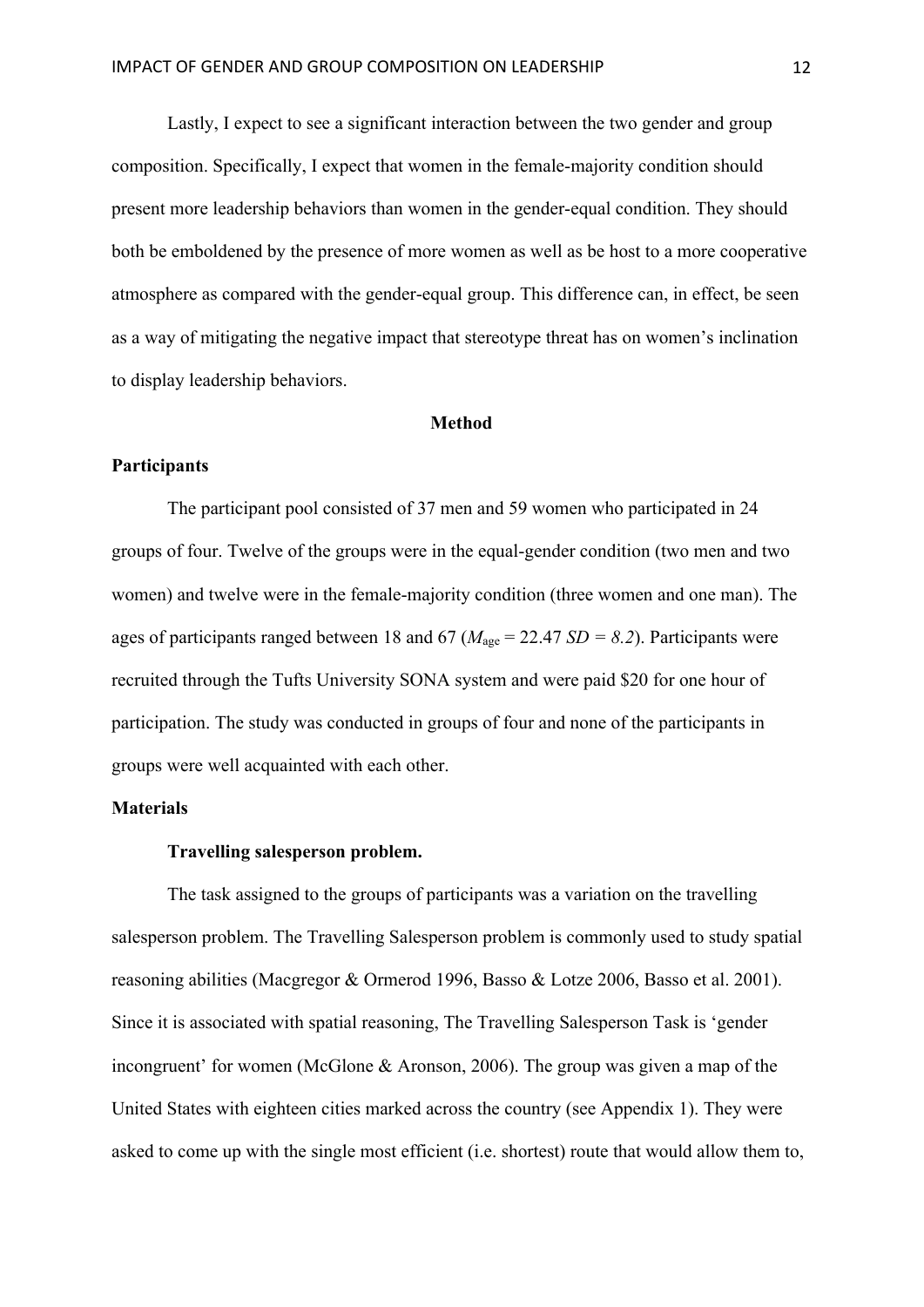beginning with Boston, travel to each city exactly once and return to Boston. To help them with this task, participants were provided with a table that informed them of all distances between individual cities. Participants were also given a copy of the task instructions and a piece of scrap paper for any calculations that they may want to perform during the task.

### **Post study questionnaire.**

After performing the task, participants were asked to complete a post study questionnaire (see Appendix A). This questionnaire contained 44 statements that participants responded to on a Likert-type scale from 1 (Strongly Disagree) to 7 (Strongly Agree). These statements involved the degree to which participants felt invested in the group and the collective solution produced by the group ("I feel committed to the group solution"; "I would feel bad and unhappy if our group performed poorly"), the degree to which the participant felt that the group worked together cohesively ("There was unpleasantness among the group members"; "I felt like my group members valued my contributions") and the degree to which they felt that their gender impacted their interaction with and contribution to the group ("I believe that my ability to perform well on the spatial reasoning task was affected by my gender"; "I felt that the group didn't value my opinions and ideas because of my gender"). Participants were also asked to disclose the degree to which they knew the other members of their groups as well as the degree to which they completed the study to the best of their abilities. Lastly, participants were asked what they thought the study was about as well as if they had any questions regarding the study in a free response question. Please refer to Appendix A for the complete questionnaire. None of the data collected from the post study survey was used in the calculation of the results of the current study.

## **Leadership scale.**

The dependent variable of interest for the current study, leadership, was measured through a leadership scale created for this study (see Appendix B). The scale consisted of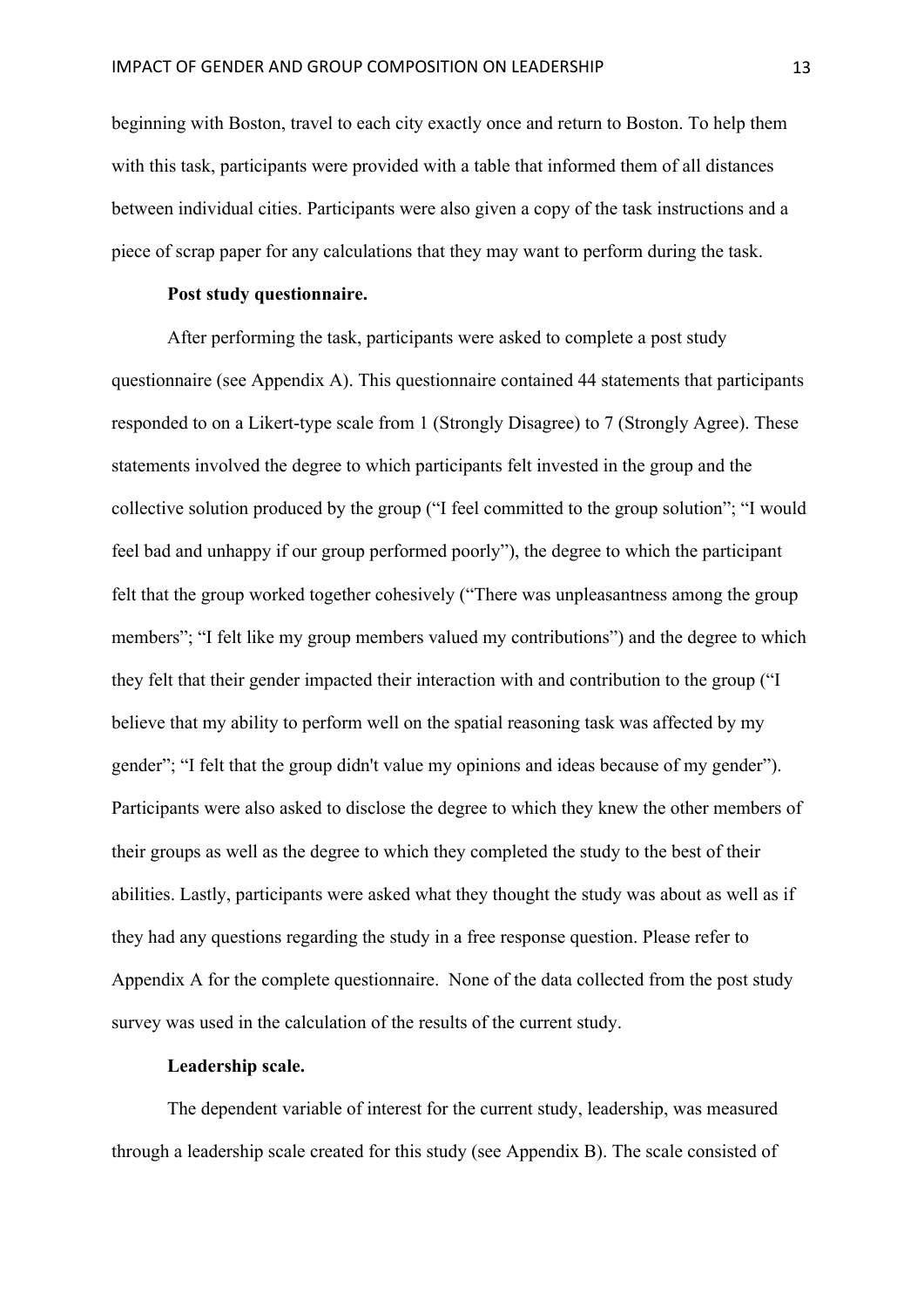three distinct leadership behaviors displayed by the participants during the study. These behaviors were coded based on the video recording taken during the performance of the travelling salesperson task. The scale and the categories of the leadership behaviors were adapted from those used by Lord (1975) in his paper *Functional Leadership Behavior: Measurement and Relation to Social Power and Leadership Perceptions*.

In his paper, Lord aimed to develop a set of actions or behaviors that would be an operational definition of leadership and could be used across a variety of situations and tasks involving interactions between groups. Lord used past research on individual cognitive problem-solving to identify some main problem-solving requirements and adapted these behaviors to be suitable for groups. Most notably, he specified the need for group maintenance behaviors that are not required in the context of individual problem-solving. He thus included behaviors that are aimed towards avoidance of interpersonal friction and other socioemotional functions necessary for group maintenance. The behaviors he established were such that they could be used to measure leadership behaviors even as task characteristics varied. He established twelve categories of these behaviors, eight of which were task related and four were related to socioemotional functions.

Lord's study however, found that only six of these behaviors had significant interrater reliability and appeared frequently enough to be considered in their analyses. None of the socioemotional behaviors were considered in Lord's analyses. The six behaviors that Lord chose to include in his analysis were Developing Orientation, Facilitating Information Exchange, Facilitating Evaluation, Analysis and Integration, Developing Plans, Proposing Solutions, Initiating Required Behavior and Coordinating Behavior. Each of these six behaviors displayed high interrater reliability and most of them displayed high frequencies as well. The current study further narrowed down those six behaviors to three behaviors that were considered most relevant for the study. The behaviors were chosen in order to ensure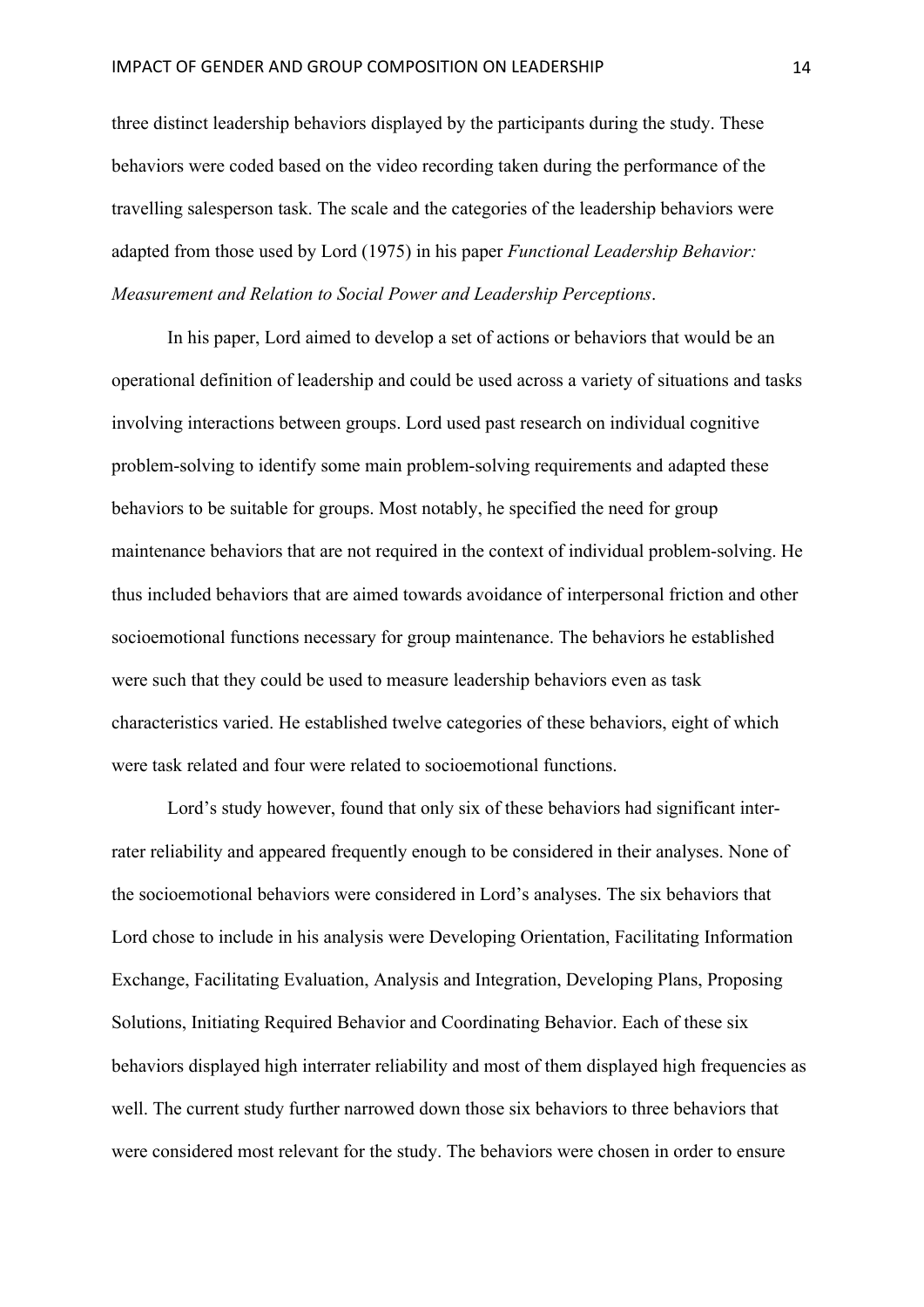that their operational definitions would be different enough from each other to allow the coders to identify them with ease. Additionally, this would facilitate faster coding which was necessary due to the limited time frame within which the study was conducted. The three categories of behavior that were coded for in the current study included: developing orientation (D), facilitating information exchange (F) and coordinating behavior (C). Another characteristic that motivated the identification and selection of these behaviors was that they reflected three distinct components of the problem-solving process. The Developing Orientation variable reflects the beginning planning stages of the problem-solving process, while Facilitating Information Exchange and Coordinating Behavior were behaviors needed for the duration of the task. In addition, due to the nature of the task, I anticipated a need for exchange of information and coordination between various members of the group. Due to the fact that the task was relatively short, I did not anticipate the 'Developing Plans' or 'Proposing Solutions' variables proposed by Lord to be significantly frequent. Lastly, the 'Facilitating Evaluation' variable according to Lord involved the testing of hypotheses. While this could have been potentially relevant to the current study design, it was left out since I did not foresee seeing it at a high degree of frequency due to the short duration of the task. Since the task only lasted 20 minutes, I did not anticipate there being much time to develop and test multiple hypotheses or approaches to solving the problem.

Each of the three behaviors chosen was coded for each participant in each group. The coders were two undergraduate students, one man and one woman, at Tufts University who were volunteer research assistants in the lab. The coding scheme provided to the research assistants is available in Appendix B. Developing Orientation encompassed behaviors that involved identifying problems, sub-problems, constraints and goals as well as introducing new ideas and summarizing events. Some examples of the verbal behaviors that were coded as a part of the Developing Orientation category included saying things such as "I think we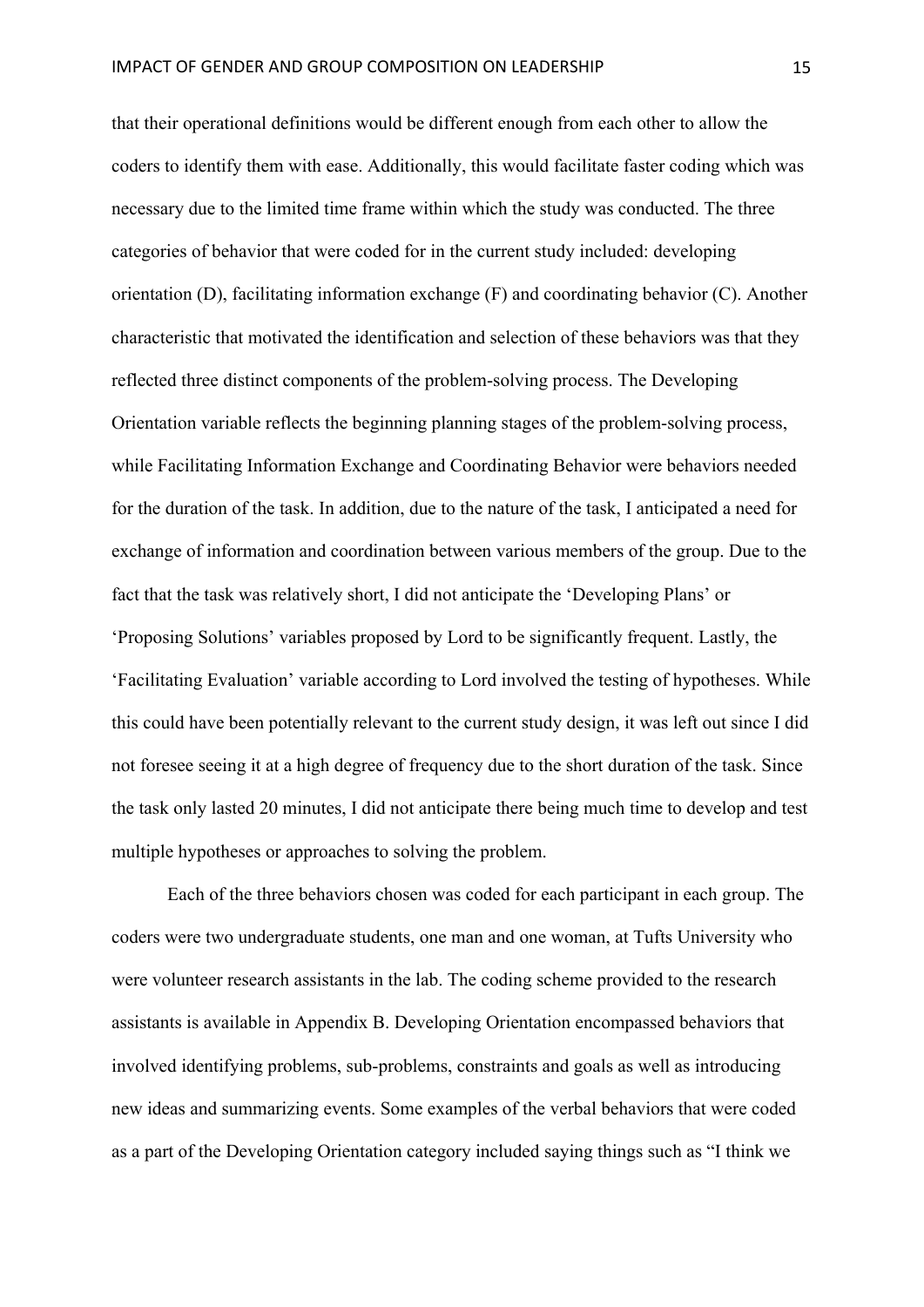are facing a problem because…" and "Maybe we should consider visiting city A first and then go on to city B." Facilitating Information exchange on the other hand involved behaviors such as asking for factual information, clarifying their own or others comments and directing communication between group members. For example, if a participant tried to clarify a comment someone else made by saying "I think what she meant was…" or tried to ask for factual information "What was the distance between city A and city B?" the behaviors recoded as part of the facilitating Information Exchange category. Lastly, the Coordinating Behavior category was used to categorize behaviors that served to direct participant behavior within the group. This included instances of requesting specific actions ("Can you calculate the distance between these four cities?"), assigning roles ("Can you mark up the route on the map?") and indicating when behaviors are to be performed ("When I do X can you do Y?"). Each time a behavior matching the description of a particular category was provided was observed, it was recoded as one instance of the display of leadership behavior.

## **Procedure**

The participants were seated at a round table in a lab room equipped with a camera. A research assistant welcomed participants to the lab and presented them with two consent forms each: one for the study itself and one for the audio and video recording component of the study. The research design was a 2X2 between-subjects design where both the independent variables were manipulated at two levels each. The first independent variable in the study was the gender composition of the groups in which the participants worked. The variable was manipulated on two levels. Participants would either be in a group that consisted of two men and two women (the equal gender condition) or three women and one man (the female-majority condition). The other independent variable was the gender of the participant themselves which was recorded as either male or female. Once the consent forms were signed, the research assistant briefed the participants on the task. In order to ensure that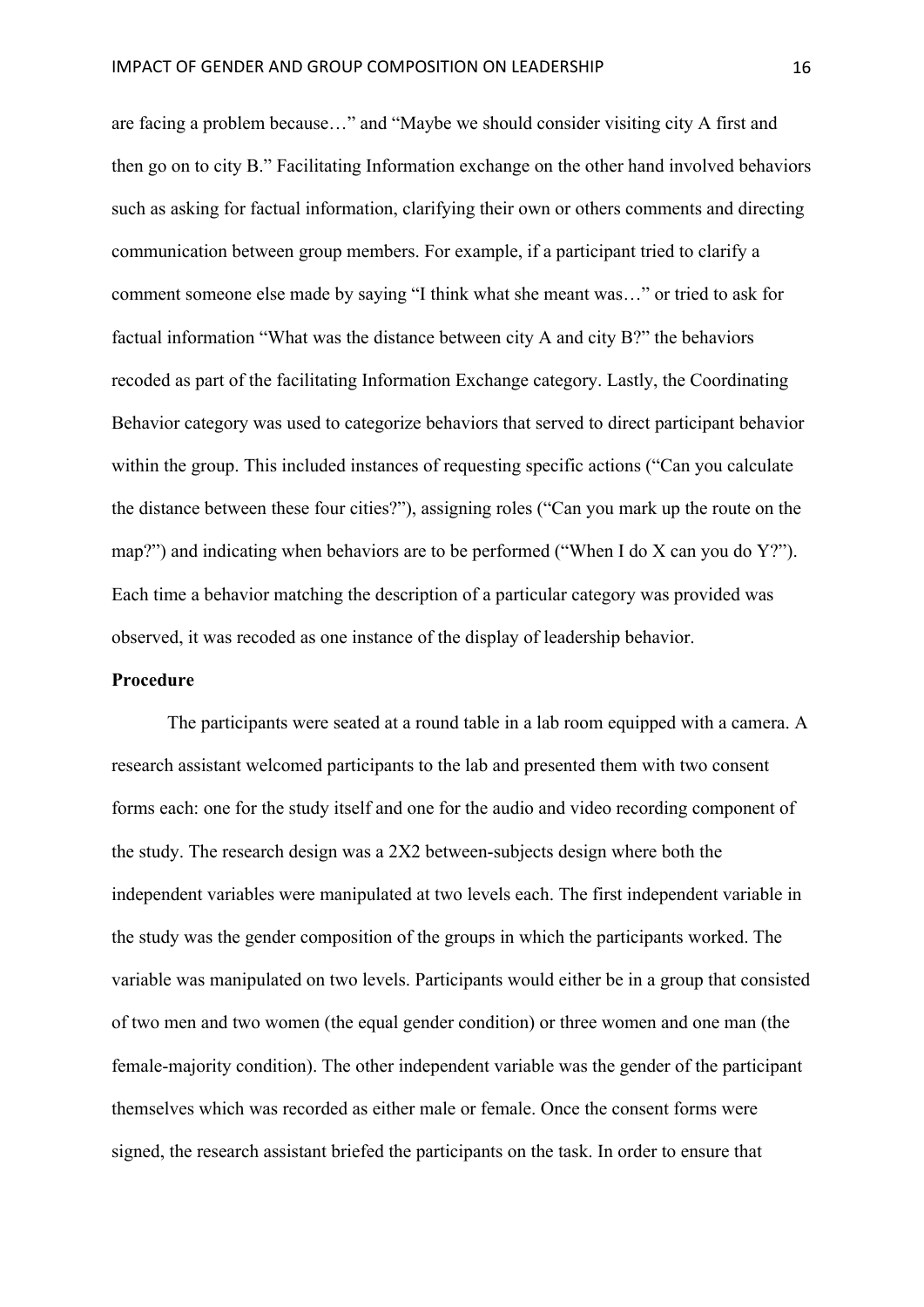participants were unaware of the true hypothesis of the task, participants were informed that the purpose of the study was to study the ways in which groups perform on the travelling salesperson problem. In order to induce stereotype threat, they were also told that previous research had suggested that men perform better than women on the task. The research assistant then turned on the camera, started a timer, and told the participants to begin the task. Participants had twenty minutes to complete the task and were given a warning when five minutes remained. If participants finished their task before their allotted twenty minutes had elapsed, they were asked to inform the research assistant. Once the task was completed, the research assistant turned off the camera and asked each participant to complete the post-study questionnaire. After the completion of the questionnaire, participants were verbally debriefed by the research assistants and given a debriefing form which detailed the purpose of the study as well as contact information for the Principal Investigator of the lab. After the participants left, the research assistant was responsible for logging the route submitted by the group electronically. Additionally, they uploaded the video taken during the experiment to the lab's computer.

#### **Results**

I predicted that women would display fewer leadership behaviors than the men across all conditions and people in female-majority groups would display more leadership behaviors than those in equal gender groups. I also expected that women in the female-majority group would perform more leadership behaviors than women in the gender-equal group. To test the hypotheses, 3 2X2 between-subjects ANOVAs was conducted. The two independent variables in the ANOVAs were group-type (female-majority or gender-equal) and gender of the participant (male or female). For all the statistical tests conducted,  $\alpha = .05$  was used. **Interrater Reliability Assessment**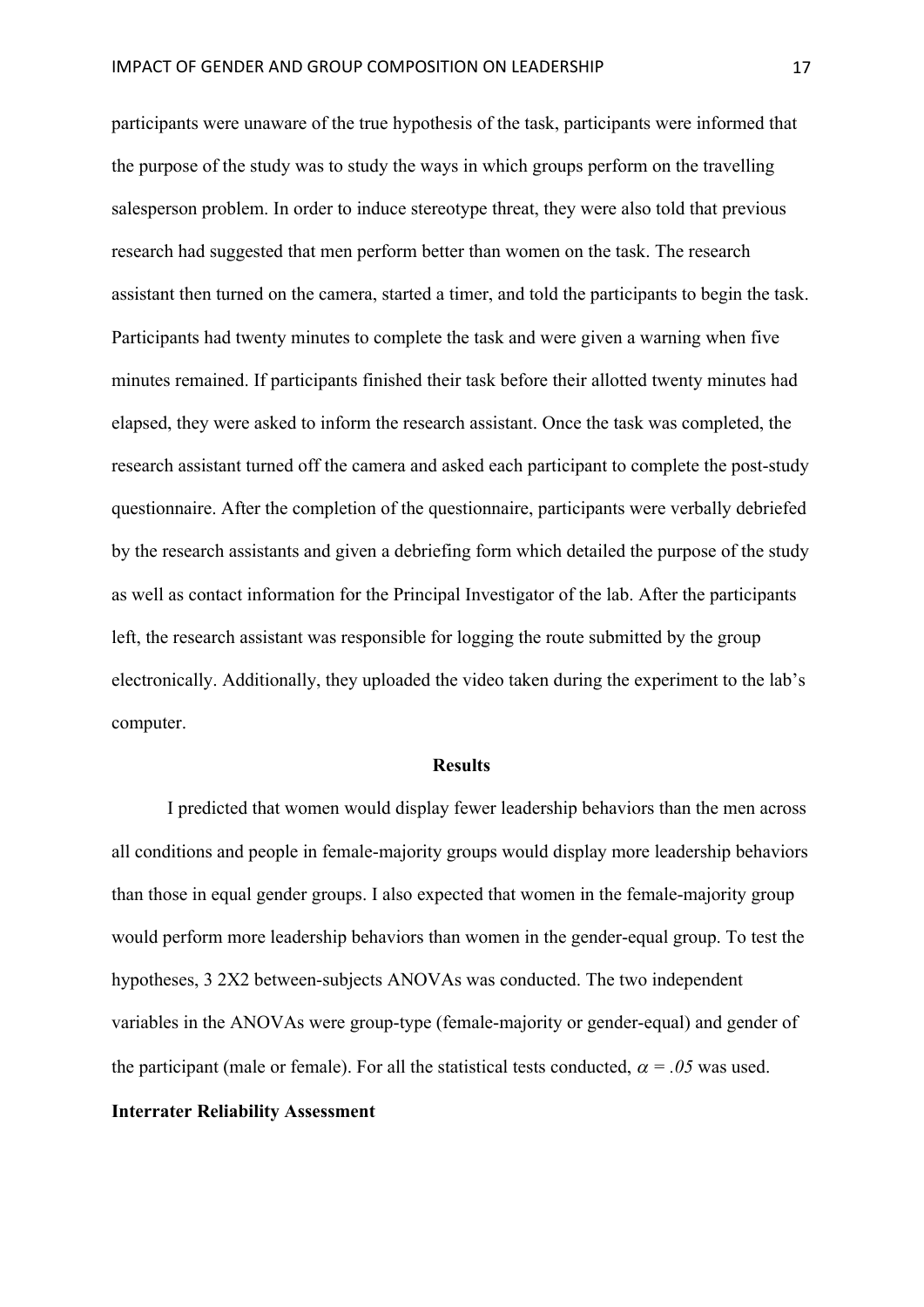A simple correlation was run to determine the interrater reliability for both raters across the three leadership categories. Both raters counted the number of times a behavior occurred in each leadership category. The frequency of these behaviors was compared across coders in order to ensure that the behaviors were being consistently interpreted in a similar manner by both coders. For the Developing Orientation variable (D) the correlation between the ratings of the two coders yielded a Pearson's coefficient of  $r(94) = 0.74$ . This represents a moderate correlation between the ratings of the two coders on this leadership category. For Facilitating Information Exchange (F), there was a moderate correlation of  $r(94) = 0.59$ . This signifies a moderate degree of agreement between the two raters on this category. Lastly, for Coordinating Behavior (C)  $r(94) = 0.50$ . The correlation coefficient was just at the commonly used 0.50 threshold, indicating that the two raters did not strongly agree on this category. These correlations indicate that while on categories D and F, the coders found moderate agreement on how often were displayed, they were not able to agree on behaviors falling in category C. Therefore, interrater reliability cannot be assumed for category C and this will impact the degree to which the results for this category can be reliably interpreted.

## **Main Analyses**

In order to obtain average leadership scores in each category (D,F,C), the frequency of the behaviors recorded by coders was averaged for each participant. This number represents the average number of times a leadership behavior falling into that category was observed for each participant by the coders. Across genders and group-type, the average score of the Developing Orientation, Facilitating Information Exchange, and Coordinating Behavior categories were 5.71 (*SD=2.62),* 2.80 (*SD=2.27),* and 0.98 (*SD=1.11)* respectively. The descriptive statistics for both the independent variables are presented in Tables 1, 2 and 3 for leadership categories D, F and C, respectively.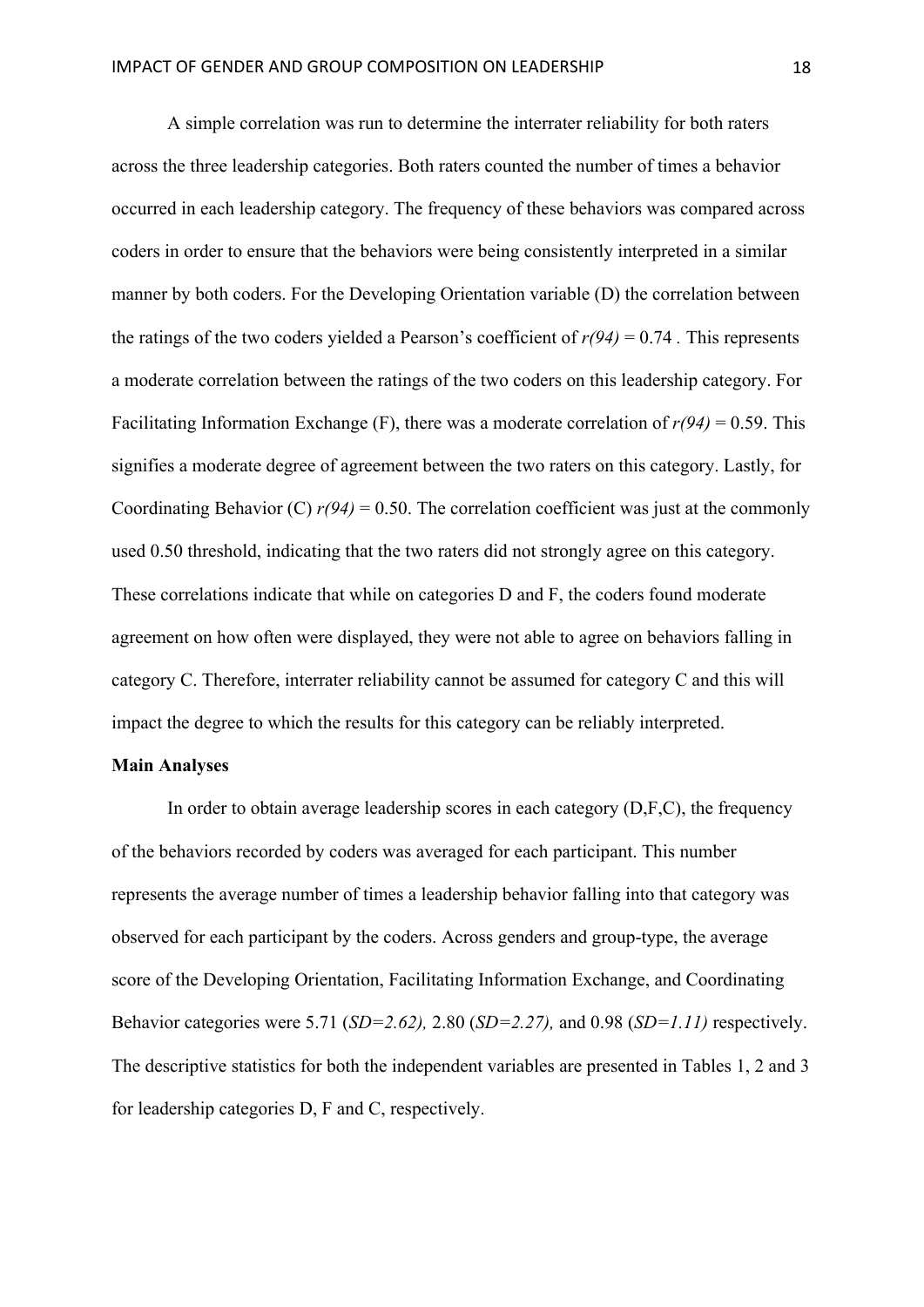The dependent variables were frequency of leadership scores for each participant in each category (D, F and C). For each dependent variable, the main effects of each independent variable were compared and then the data was tested for an interaction between the independent variables. The results of the ANOVAs are presented in Figures 1, 2 (main effects), 3, 4, and 5 (interaction Effects).

## **Developing orientation (D).**

For the Developing Orientation Variable, the average score for men was 6.16 (*SE* = 0.48, 95% CI [5.21, 7.11]*)* and for women was 5.69 (*SE* = .37, 95% CI [4.95, 6.43]) (Table 1). This difference was not significant  $(F(1,84) = 0.66, p = 0.78)$ . This main effect is depicted visually in Figure 1. On the other hand, the average score for the equal gender condition was 5.28 ( $SE = 0.39$  95% CI = [4.51, 6.05]) and for the female-majority condition was 6.56 ( $SE =$ 0.39 95% CI = [5.64, 7.49]). This difference was established as statistically significant by the ANOVA  $(F(1,82) = 7.16, p = 0.009)$  (Figure 2). The interaction between group-type and gender was not found to be significant  $(F(1,82) = 0.005, p = 0.945)$  (Figure 3). This data indicates that while women tended to perform a marginally greater number of leadership behaviors falling in the Developing Orientation category. It also demonstrates that people, irrespective of gender, in the female-majority group displayed significantly more leadership behaviors in this category. However, there was no interaction effect between the two independent variables found  $(F(1,82) = 0.61, p = 0.44)$ . In other words, participants of different genders did not react differently to the gender-equal and female-majority conditions. The descriptive statistics for this category are presented in Table 1. According to this data, the hypotheses that women would perform more leadership behaviors than men and that women in the female majority condition would perform more behaviors than women in the gender-equal condition, were not confirmed. However, the trend they display is in the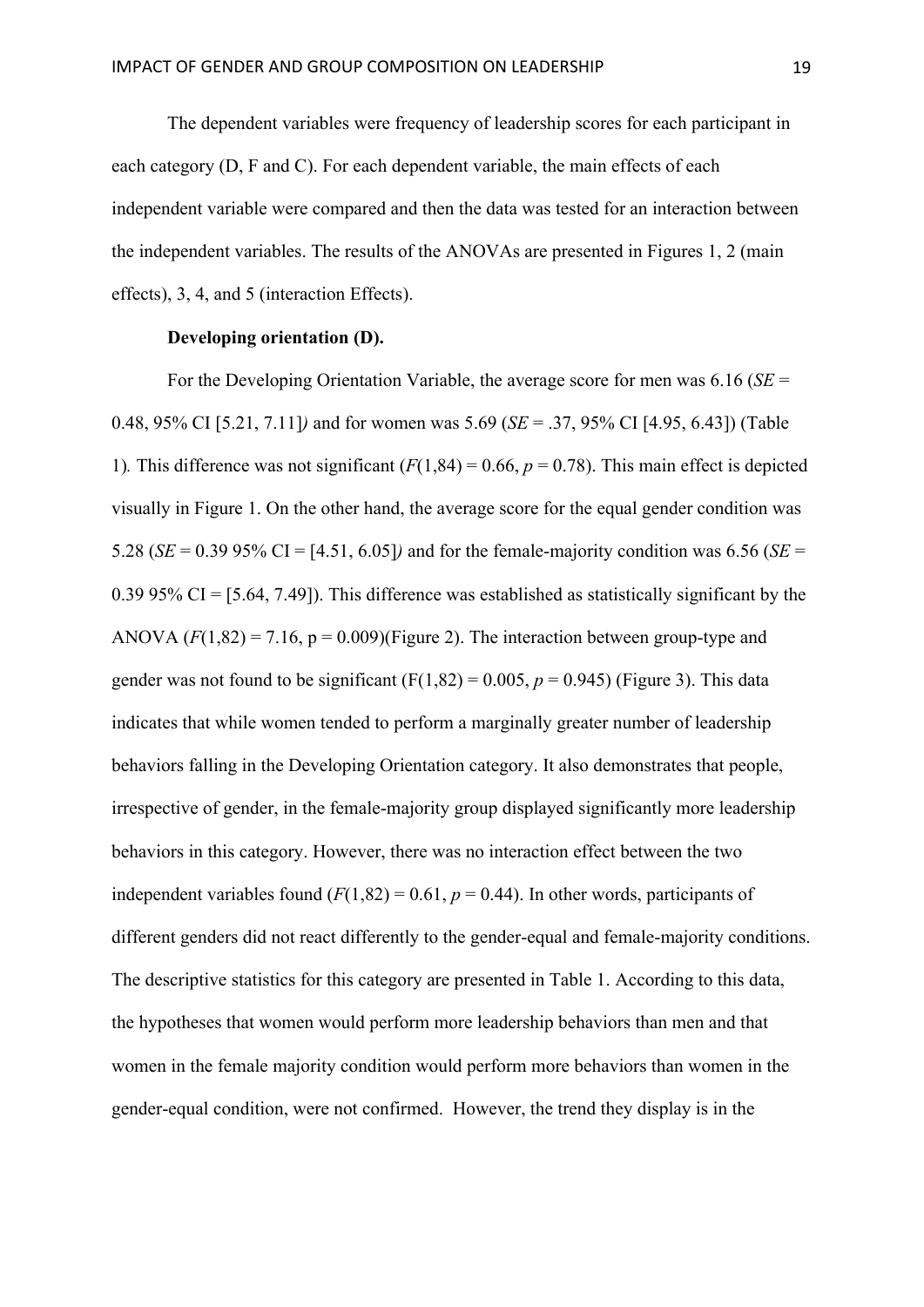predicted direction. This supports my hypothesis that in there would be a higher frequency of leadership behaviors performed in the female-majority group.

## **Facilitating information exchange (F).**

For the Facilitating Information Exchange Variable, the mean for the men was 3.02 (*SE* = 0.41 95% CI [2.21, 3.83]) and for the women was 2.88 (*SE* = 0.31 95% CI [2.28, 3.5]) (Table 2) (Figure 1). This difference was not significant  $(F(1,92) = 0.018, p = 0.89)$ . The mean for this category in the equal gender condition was  $2.27$  (*SE* = 0.32 95% CI [1.63,2.91]) and for the female-majority condition was  $3.63$  (*SE* = 0.40 95% CI [2.85, 4.42])(Figure 2). This difference was considered significant according to the p value for the ANOVA  $(F(1,92))$  $= 4.683$ , p=0.03). The interaction of the two independent variables was also non-significant  $(F(1,92) = 0.43, p=0.84$  (Figure 4). The analysis of this data tells us that while men tended to display marginally more leadership behaviors, overall gender did not significantly predict a difference between behaviors that fall in the F category. However, in support of my hypothesis (H2) the female-majority condition displayed a greater frequency of leadership behaviors as opposed to the equal gender condition. Since the interaction effect was not significant  $(F(1,84) = 0.005, p = 0.95)$ , it can be concluded that group composition did not impact people of different genders differentially. Therefore, similar to the data obtained for the previous category, two of my hypotheses, that women would perform significantly fewer leadership behaviors than men and that women in the gender-equal condition would perform fewer leadership behaviors than would women in the female-majority condition were not supported but display tends in the predicted direction. One hypothesis that predicted the female-majority groups would display a greater number of leadership behaviors than the equal gender groups was confirmed.

**Coordinating behavior (C).**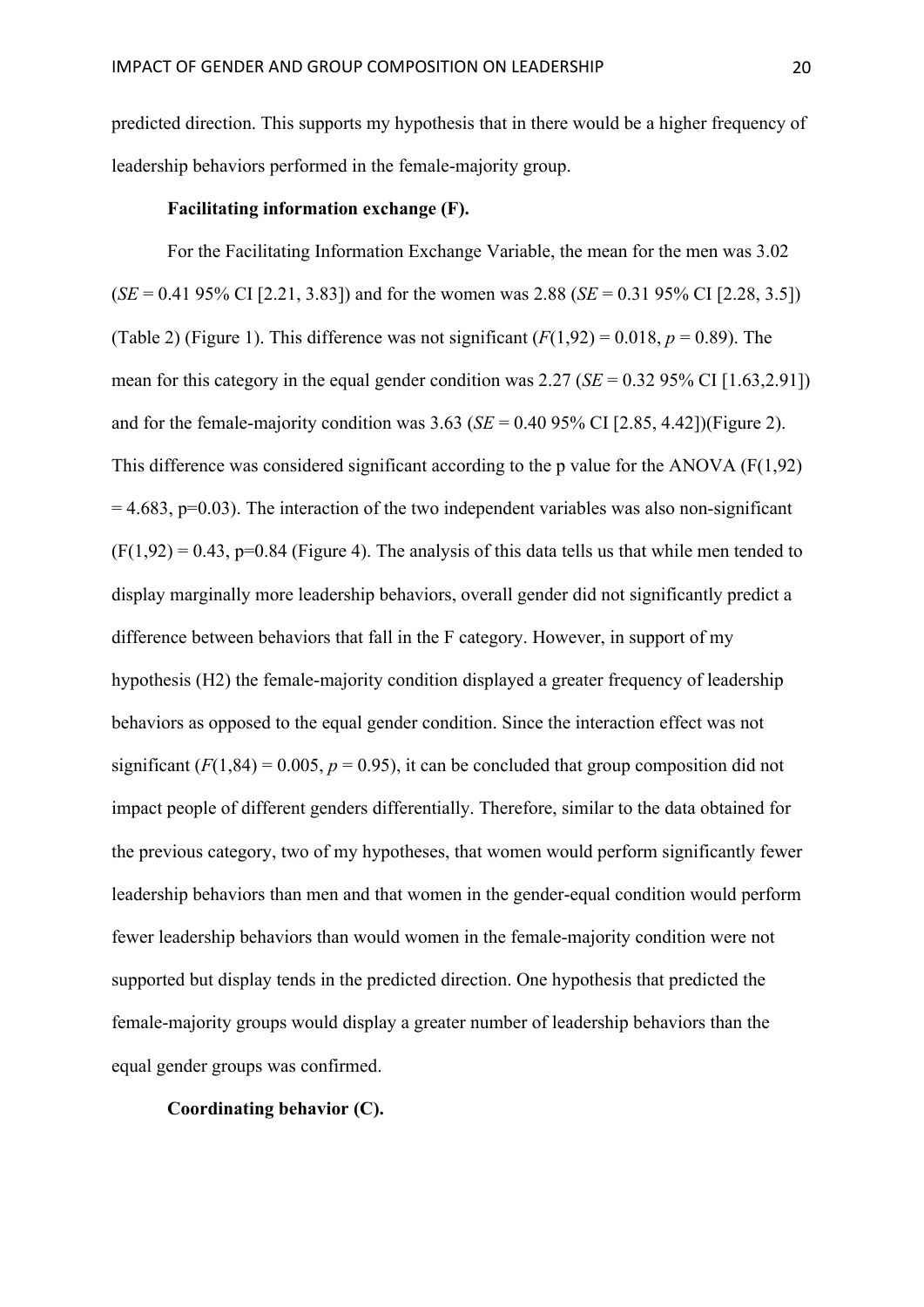Lastly, for the Coordinating Behavior category, the average for the men was 0.93 (*SE* = 0.20 95% CI (.54, 1.32) and for the women was 1.16 (*SE* = 0.15*,* 95% CI = [0.86, 1.46]) (Table 3) (Figure 1). According to the ANOVA, this difference was insignificant  $(F(1,84) =$ 0.88,  $p = 0.35$ ). The average in the equal gender condition was 0.93 (*SE* = 0.16 95% CI [0.62, 1.24]. For the female-majority condition, the mean was 1.16 (*SE* = 0.19 95% CI [0.78, 1.55] (Figure 2). The difference was not found to be significant  $(F(1,84) = 0.90, p = 0.35)$ . The interactions between the two independent variables were also found to be insignificant  $(F(1,84) = 3.35, p = 0.07)$  (Figure 5). Since neither the main effects nor the interactions were significant for this variable, it can be concluded that neither gender nor group composition had a significant impact on the rate of coordination behaviors. Therefore, for this variable, gender did not impact the frequency with which people performed leadership behaviors. Unlike the previous categories analyzed, there was no effect of group composition on the display of leadership behaviors. Lastly, no interaction effect was found and the hypothesis that women in the gender-equal condition would perform leadership behaviors less frequently than women in the female majority condition was not confirmed.

#### **Discussion**

The current experiment set out to investigate if gender and group composition had an impact on the leadership behavior displayed by participants in a task-driven setting. The experiment also aimed to investigate the if women in the equal gender groups performed leadership behaviors differently than women in the female-majority groups. Results indicated that there was no significant impact of gender on the frequency of leadership behaviors. However, a significant effect of group composition was observed wherein participants in the female-majority groups displayed higher frequency of the leadership behaviors than those in the gender-equal condition. There was no significant difference between the ways in which women interacted in the gender-equal and female-majority groups.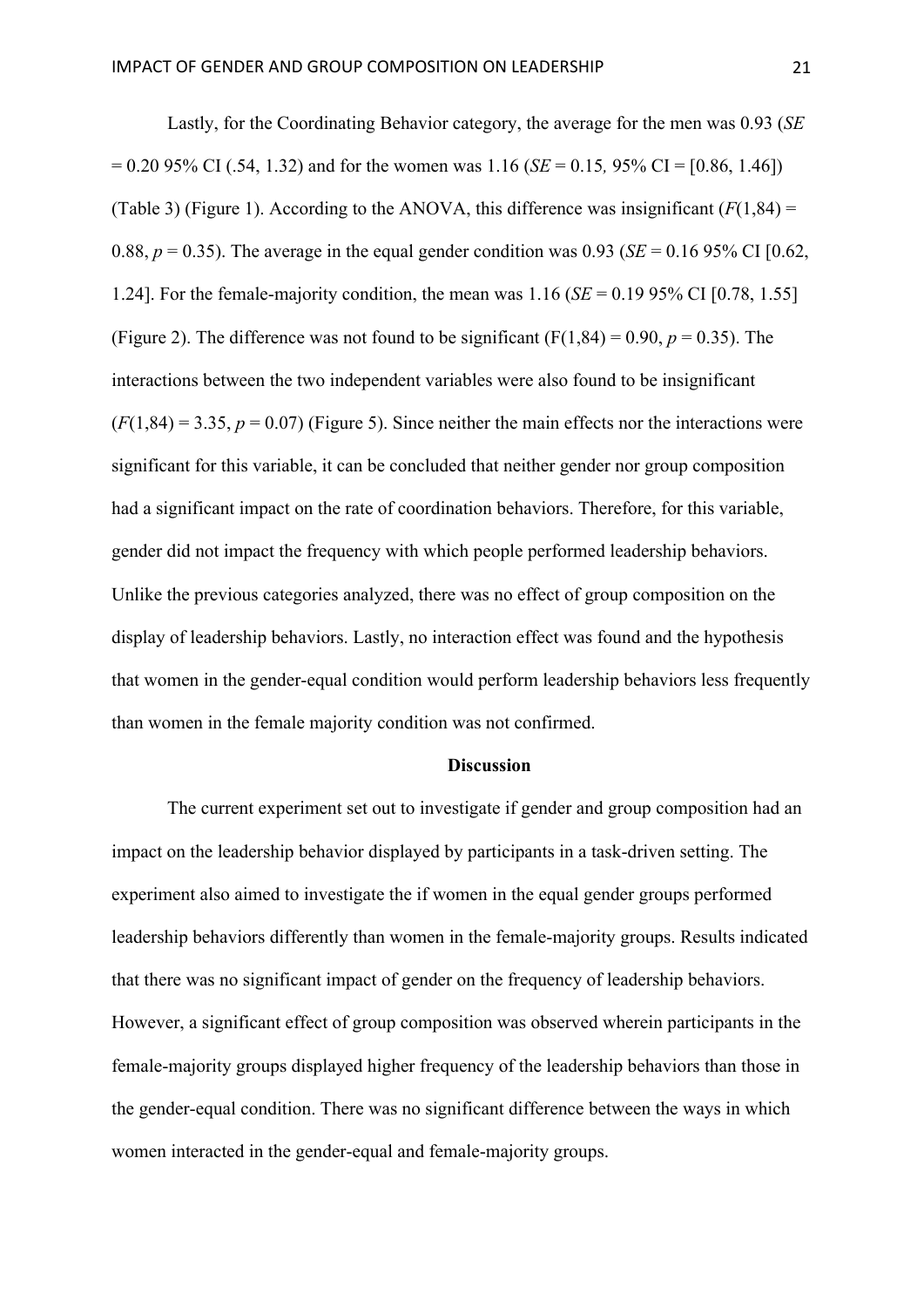Tests of interrater reliability revealed that for the Developing Orientation and Facilitating Information Exchange leadership categories, the two raters found moderate agreement. However, it was concerning that this standard was not achieved for the last category, Coordinating Behavior. There are several possible reasons for this. First, as is true with the whole of the study, the sample sized being used is quite small. Due to the time intensive nature of data collection for the study, the number of groups run per group composition type was only twelve. This is number is quite small and thus may contribute to certain insignificant results as well as the low inter-rater reliability for the coordinating behavior category. Therefore, the lack of inter-rater reliability may be rectified with the addition of more participants to the sample pool. Secondly, the average frequency for the behaviors in the Coordinating Behavior category across conditions was quite low. This low frequency may have been another contributing factor that impacted the inter-rater reliability for the category. This finding is not entirely surprising given previous research. Robert Lord's original scale, from which the coding scheme for the dependent variables in the current study was adapted, displayed a similar trend of low frequencies for the Coordinating Behavior category. Lord explained this behavior in the context of his own study by arguing that this behavior is more prevalent for executing plans and working in a more structured context as opposed to those performing general problem-solving tasks (Lord, 1977). This interpretation holds true for the current study as well. Similar to the context in which Lord tested these behaviors, the task given to participants in the current study did not involve the establishment of plans and was focused on a problem-solving task. Since different groups approached the task in different ways, many of them may not have needed to display the coordinating behaviors being coded.

The first hypothesis the current study posited was that men would perform a greater number of leadership behaviors than would women due to the negative impact that stereotype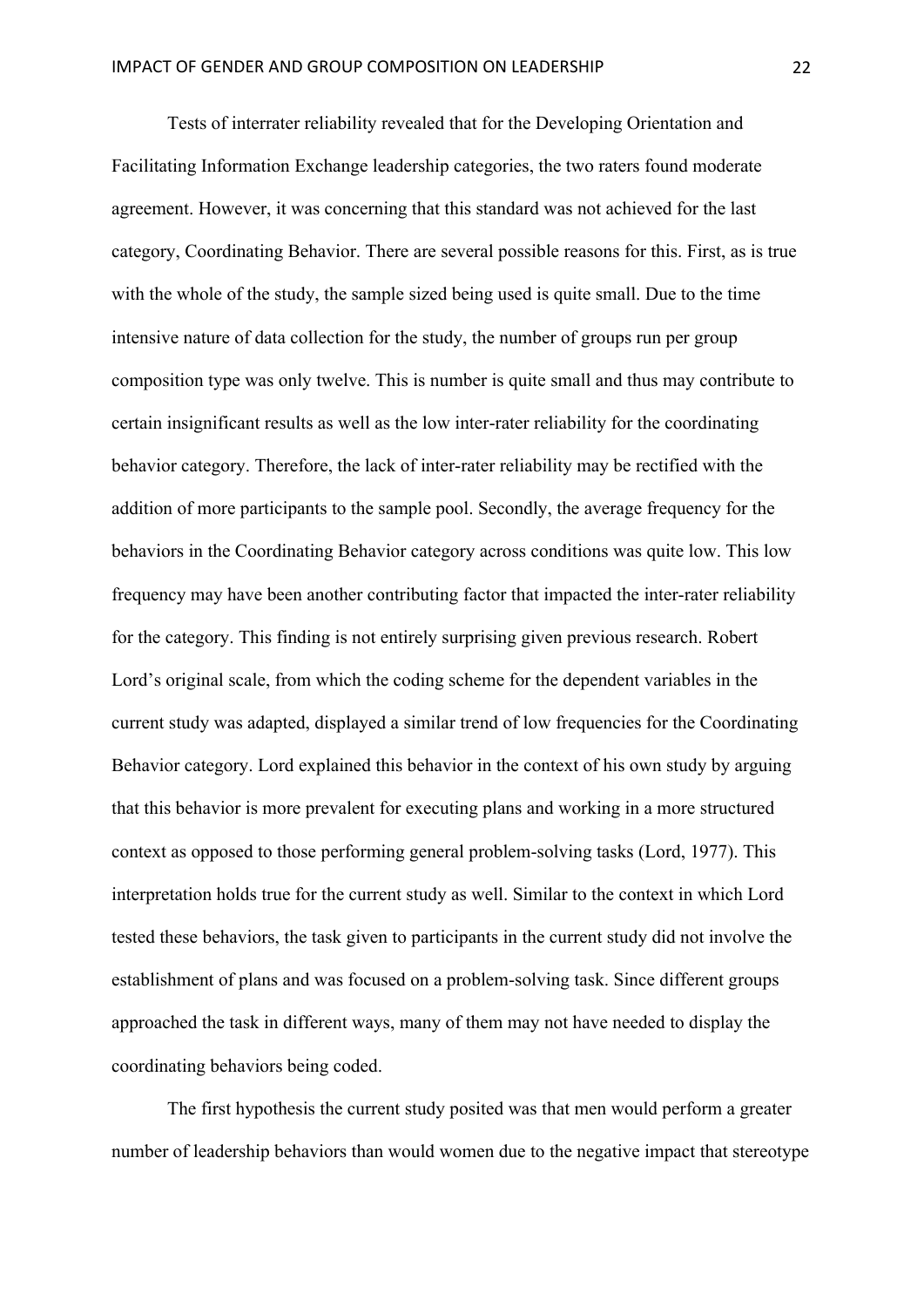threat would have on women's performance in the groups. This hypothesis is supported by current literature on stereotype threat that states that when at risk of confirming a stereotype commonly associated with their group, the fear of validating the stereotype will in fact cause members of the group to perform poorly thus validating the stereotype (Steele and Aronson, 1995; Spencer, Steele and Quinn, 1999; Davies, Spencer and Steele, 2005; Schmader, 2002; Schmader, Johns and Forbes, 2008). This expectation is also reinforced by research on gender roles that suggests that being faced with tasks that are incongruent with the traditional gender roles ascribed to a person's identity, such as leadership for women, has a strong impact on their performance (Carli, 2002; Eagly and Krau, 2002). The first two leadership categories being studied, Developing Orientation and Facilitating Information Exchange, did not display a significant difference between the performance of men and women in terms of leadership behaviors performed. This is contrary to existing literature in the field of stereotype threat and gender. Current literature would suggest that when in a condition of stereotype threat, women would feel the pressure of disproving stereotypes assigned to them and this would thus lead to lowered performance (Steele and Aronson, 1995). However, as previously discussed, the lack of significance could possibly an artefact of the low sample size. In fact, even though non-significant, the data for these categories trends in the direction predicted by the hypothesis (Table 1, Table 2). However, another possibility is that stereotype threat did not, in fact impact women in this situation. There are a few possible reasons for this. The manipulation used to trigger a condition of stereotype threat was related to spatial reasoning as opposed to leadership. Perhaps, if the manipulation had directly addressed leadership, the effect would have been less subtle and more effective leading to a more notable difference. Another possibility relates to the absence of a male-majority group. It is possible that the effect of stereotype threat is effectively mitigated not just by the femalemajority condition but also by the gender-equal condition. Research on tokenism has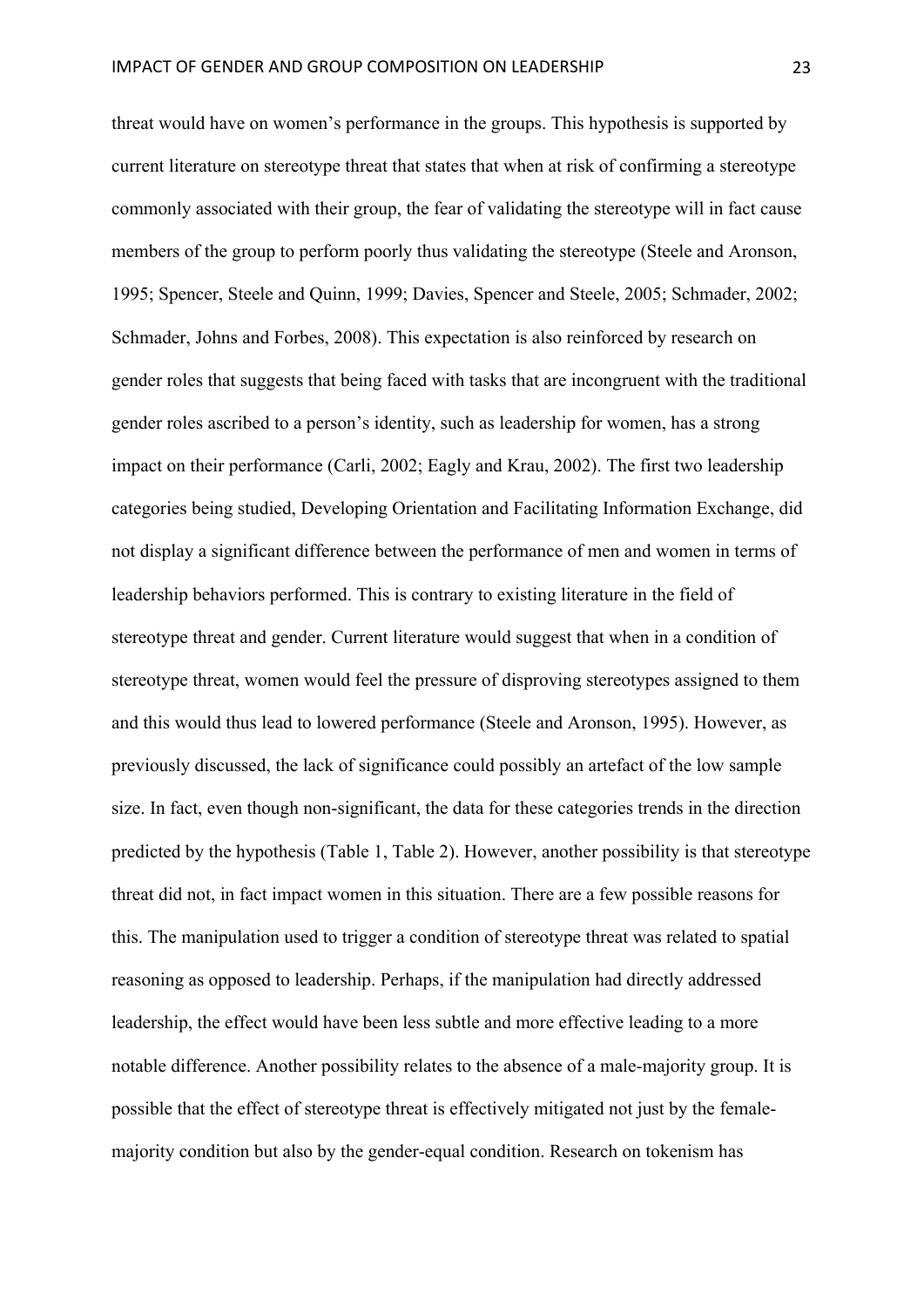suggested that being the sole representative of one's identity has a negative impact on women's performance and influence in group settings (Sekaquaptewa & Thompson, 2003; Taps & Martin, 1990).

An interesting analysis of the hypothesis that women would underperform in comparison to men in terms of leadership behaviors emerges when looking at the data for the third leadership category, Coordinating Behavior. While the results for this category were not significant, the trend they displayed, unlike in the first two categories, was contrary to the direction hypothesized. Women performed marginally more leadership behaviors in this category than did the men. Once again, this too could be an artefact of low sample size and the direction could change if more participants were included in the analysis. Moreover, with this category, it is also important to note that there was incredibly low interrater reliability as well as frequency observed. Thus, this trend could be simply an indication of a weak measure of the dependent variable. However, if the trend is to be considered at face value, it could be a valuable avenue of future research to study why women tend to outperform men when it comes to this leadership behavior. Studies have shown that there are certain types of leadership behaviors, especially those classified as transformational leadership, that are associated with female leaders (Bass 1990; Bass and Avolio 1994; Appelbaum, Audent, and Miller, 2003). It is possible that Coordinating Behavior could represent one of the behaviors in this leadership type.

The analysis of the second hypothesis that the female-majority groups would display a greater number of leadership behaviors in comparison to those of the equal gender groups indicated significant results. As predicted by the hypothesis, participants in the femalemajority condition displayed a greater number of leadership behaviors than did those in the gender-equal group. This data was significant for the first two categories, Developing Orientation and Facilitating Information Exchange, and was insignificant but trending in the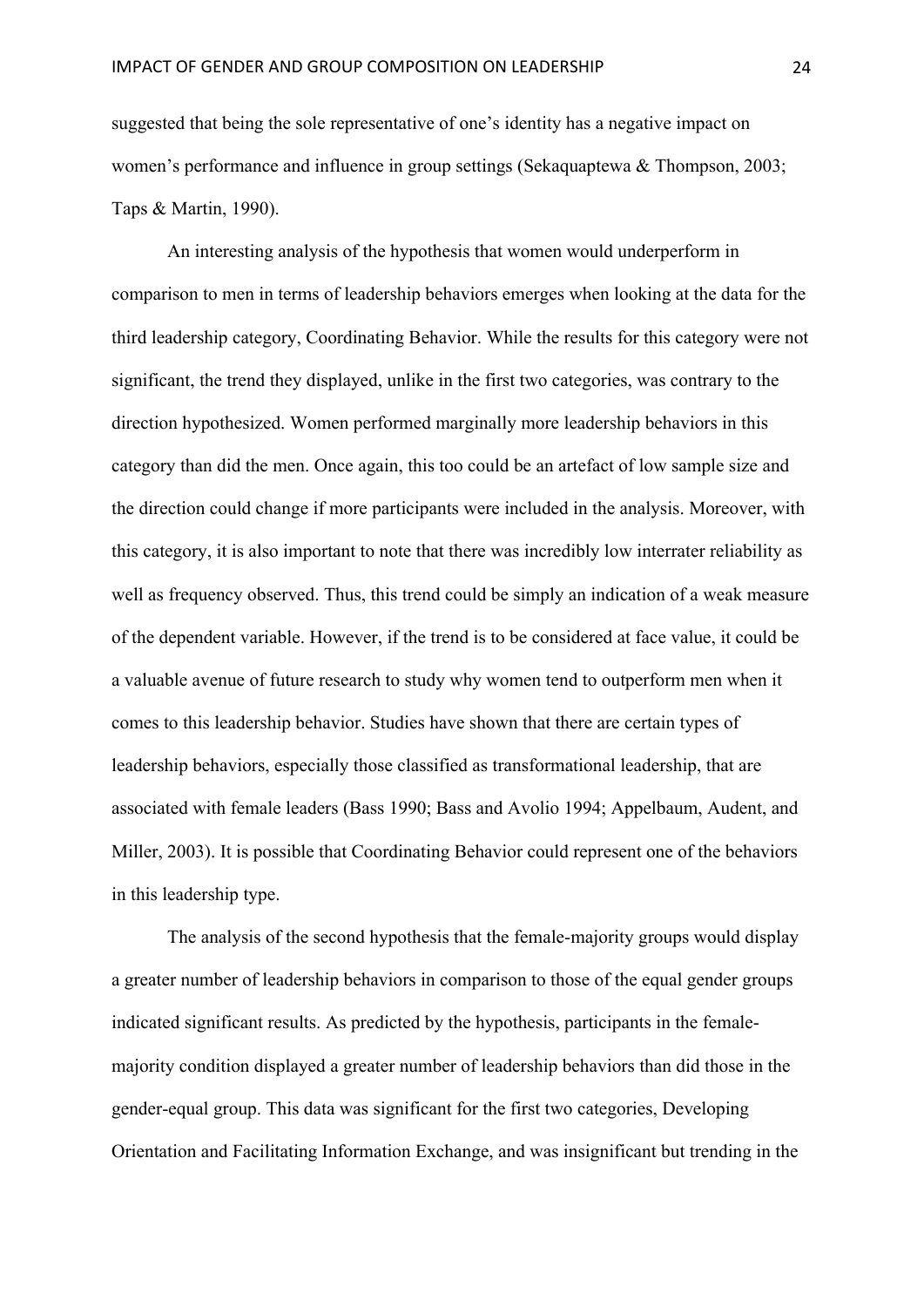right direction for the third category, Coordinating Behavior. The reasons for the insignificance of the data for this category are similar to those discussed above in relation to the first hypothesis that men would, on average, perform a greater number of leadership behaviors than would women. The significance of these findings is supported by literature, for example it has been found that women tend to skew towards a pattern of leadership that is more democratic (Karpowitz, Mendelberg, & Shaker 2012; Eagly and Johannesen-Schmidt, 2001). This style of leadership could encourage more participation from everyone as opposed to leadership stemming from one sole leader. This narrative also fits the differences between men and women's leadership styles in terms of transformational versus transactional leadership since transformational leadership tends to be more geared towards inclusivity (Karpowitz, Mendelberg, & Shaker 2012; Eagly & Johannesen-Schmidt, 2001). Being a part of a more inclusive and participatory group is what could have perhaps lead to the increased leadership behaviors observed in the female-majority groups in comparison with the equal gender groups.

While this data is promising, it is important to consider some alternate explanations. It is possible that the higher average of the frequency of leadership behaviors displayed in the female-majority group is not a result of a different leadership styles but in fact due to the fact that there are a greater number of women in the female-majority group and they are thus able to overcome stereotype threat and are more comfortable in expressing leadership behaviors. This would imply that the difference between the female-majority and equal gender groups does not stem from the leadership styles that women bring to the table but due to the alleviation of stereotype threat that happens in the female-majority group. This is reflected by the fact that, while not significant, there was a trend towards women in the female-majority condition performing a greater number of leadership behaviors than those in the equal gender condition.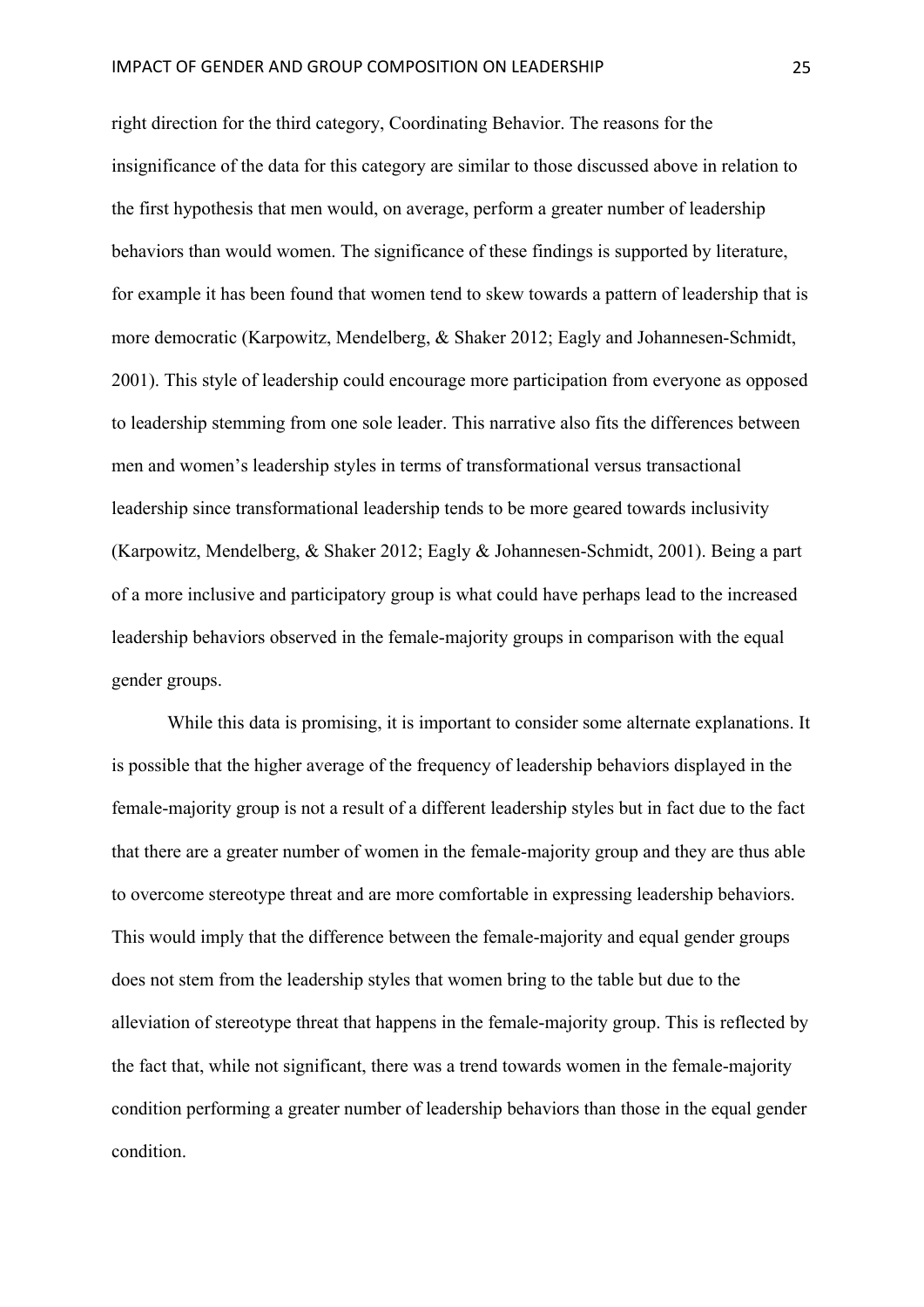Lastly, the interaction hypothesis (H3) was tested. I expected that women in the gender-equal group would be more impacted by stereotype threat than would be the women in the female-majority group. In other words, women in the equal gender group would perform fewer leadership behaviors at a lower frequency than would women in the femalemajority group. None of the three interactions for the three categories proved to be significant for this data. Once again, it is possible that this is due to the small sample size. The interaction plots for all three interactions, however, depict that there are interactions between the independent variables, though they may be insignificant. For Developing Orientation and Facilitating Information Exchange, the trend displayed supported the hypothesis. Women in the equal-gender condition in general displayed fewer leadership behaviors than did the women in the female-majority condition. This lends itself to the interpretation that as hypothesized, being in a female-majority group does to some extent mitigate stereotype threat and help women to perform leadership behaviors with greater frequency.

This trend was true for all but the last leadership category analyzed. For Coordinating Behavior, the trend was actually reversed. In other words, women performed leadership behaviors with greater frequency when in the gender-equal group than in the female-majority group. Since this difference was insignificant, no true conclusions can be drawn. Additionally, interpreting the trend in the case of this variable may not be helpful. As previously discussed, the low sample size in addition to the low frequency and the low interrater reliability brings the measure for this category into question. Thus, while incredibly puzzling, it is possible that this trend may merely an artefact of inadequate data.

Another trend that was observed in the interaction between the two variables, had to do with the frequency of leadership behaviors performed by men in the gender-equal and the female-majority groups. While this difference was neither hypothesized nor significant, trends reveal that for all three leadership categories, men performed leadership behaviors at a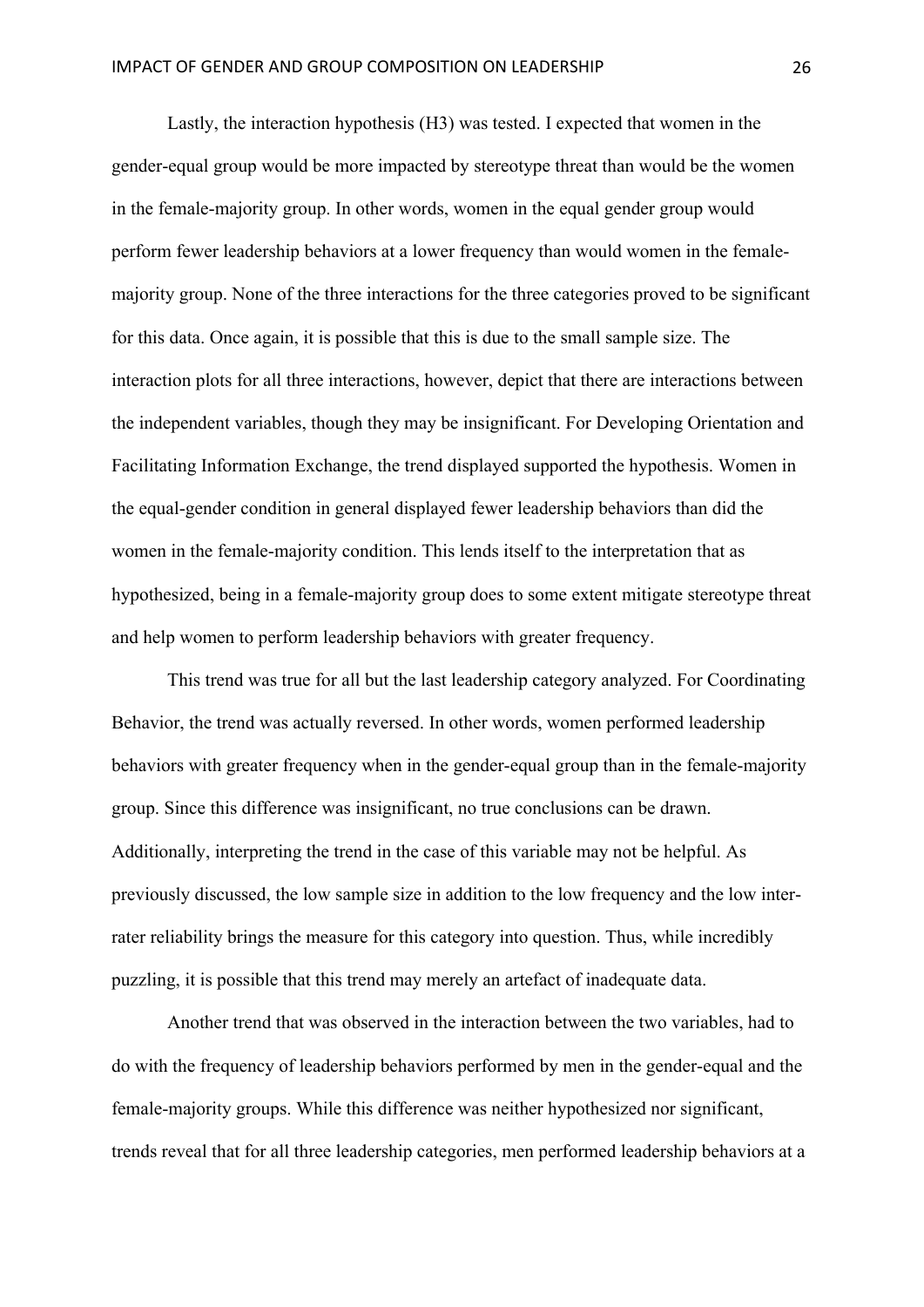greater frequency in the female-majority group than in the gender-equal group. This observation is important for two reasons. First, it lends greater support to the hypothesis that female-majority groups display a greater frequency of leadership behavior than gender-equal groups since being in a female-majority condition encourages more leadership behavior not just in women as the interaction trends reveal but also for men. This makes it less likely that the greater frequency of leadership behaviors displayed by participants in the female-majority group is merely a result of the greater number of women in that group or that it is due to the mitigation of stereotype threat that impacts women. This would suggest that there is indeed an impact of leadership style on the number of leadership behaviors performed.

Secondly, it is congruent with some literature that suggests that men may be disproportionately benefitted and exert greater influence when they find themselves in minority situations as opposed to women who are in the minority (Carli, 2001; Izraeli 1983, 1984; Craig and Sherif, 1986). Since the current study did not include a male-majority group and was largely focused on the behaviors of women in conditions of stereotype threat, this relationship cannot be properly analyzed. However, this opens up interesting avenues for future research.

The current study opens up the opportunity for a variety of future experimental endeavors. The shortcomings of the experiment can be harnessed into the development of a more study design that includes control groups for the stereotype threat condition as well as for the group composition condition. By including a condition in which the participants are 3 men and 1 women, the impact that group composition on leadership behaviors and the direction of the data can be better understood. The addition of a male-majority condition would help to get a better sense of the direction of the trend. One possible direction is that women in the hypothetical male-majority condition perform leadership behaviors at the lowest frequency, since they should be the most impacted by stereotype threat, followed by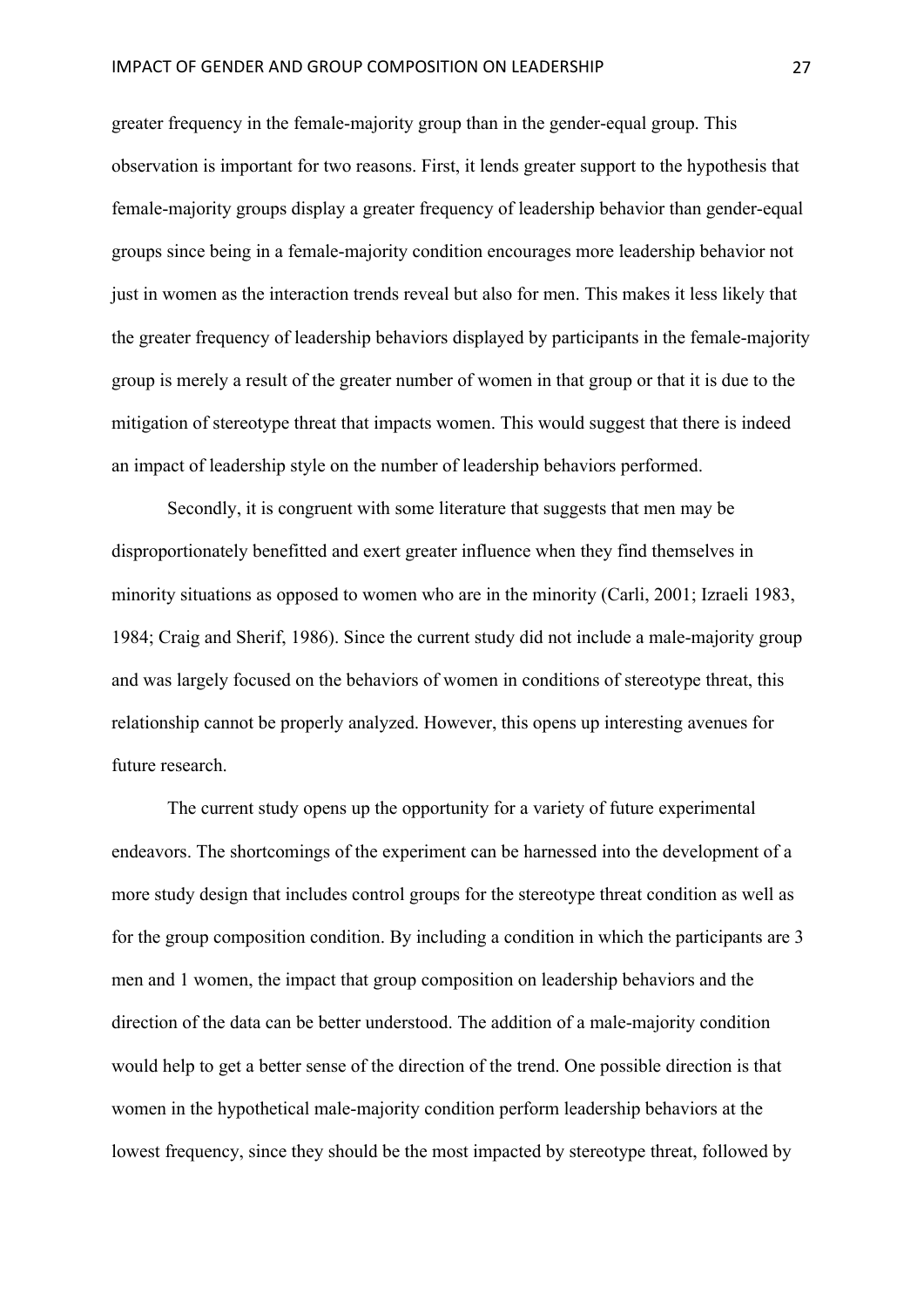women in the gender-equal condition and finally the women in the female-majority condition at the highest level. However, another possibility is that the reason that there is no significant interaction effect is not due to the low sample size but also because being in an equal gender group is sufficient for the mitigation of stereotype threat and being in a female-majority group does not significantly impact leadership behavior in women. Therefore, if merely not being in the 'solo-status' can help mitigate stereotype threat then the direction of the data would reveal that women in male-majority groups perform significantly fewer leadership behaviors than do those in gender-equal or female-majority groups (Sekaquaptewa & Thompson, 2003).The addition of this group would also have an interesting implications for the hypothesis that female-majority groups perform a greater number of leadership behaviors than those in gender-equal groups. One way the addition of a male-majority group could impact this could be that due to the transactional and authoritative nature of men's leadership styles, fewer members of the group would take the initiative to perform leadership behavior and a larger number of them would fall into the follower role. This could possibly imply that male-majority groups would have the lowest average of leadership behaviors observed due to the lack of participation and inclusion characterized by male leadership styles (Bass, 1990).

The stereotype thereat control group would similarly help to establish to what extent and in what conditions stereotype threat has an impact on women's leadership performance and if it can be mitigated by a more egalitarian workplace. Having control group of women in both equal gender and female-majority groups who are not presented with the stereotype threat manipulation would be help to draw conclusions from the (non-significant) trend that women in female-majority groups performed leadership behaviors at a higher frequency than those in gender-equal groups. With the addition of the 'no stereotype threat' control condition, women in the non-stereotype threat condition should perform better than women in the gender-equal group and at comparable levels to women in the female-majority group.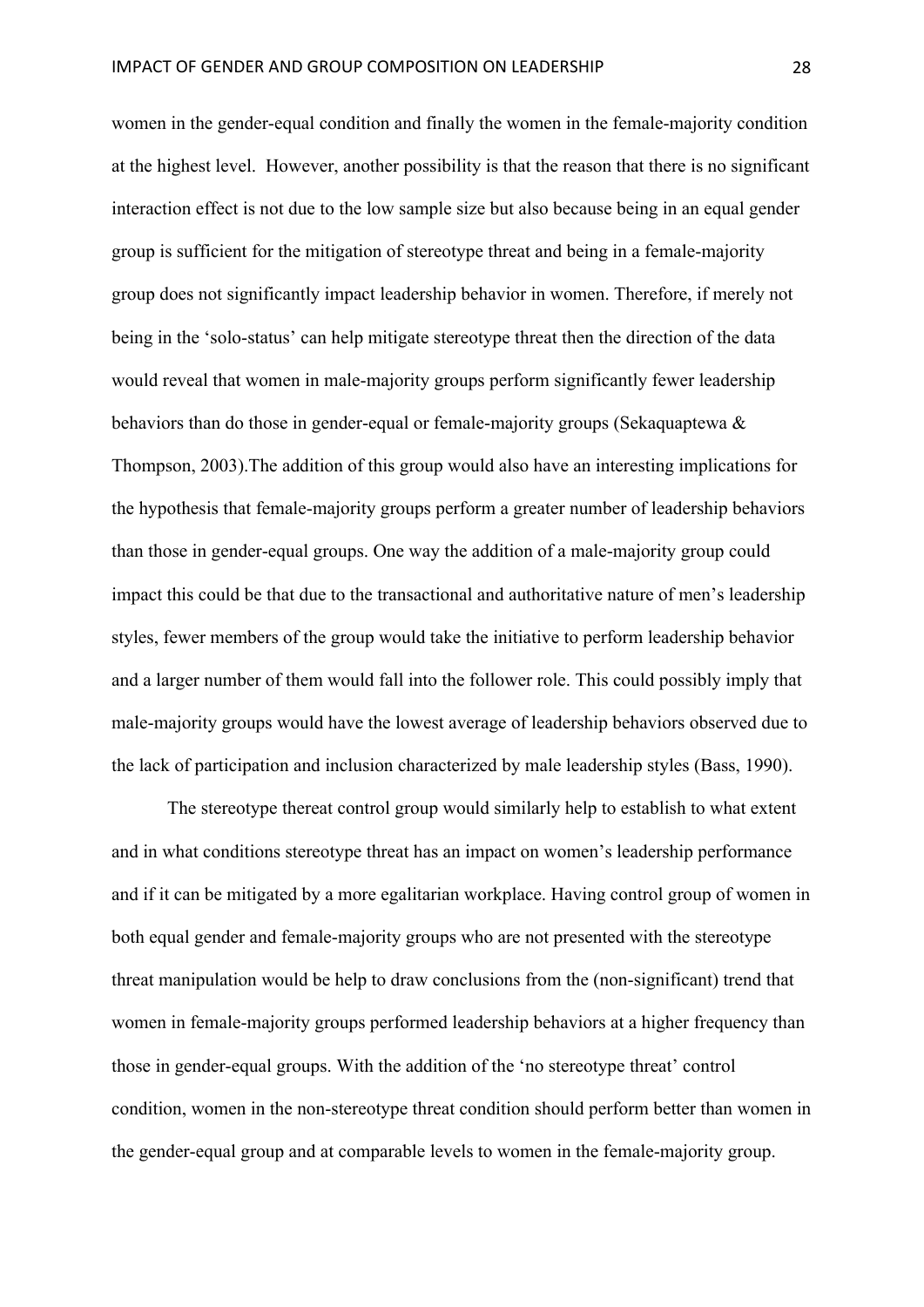Another helpful addition to the analyses would have been to statistically account for the shared experiences of the participants. Each participant completed the task in a group of four. It is possible that sharing this experience with others had a substantial impact on their performance. By treating all participants as individuals independent of the context in which they completed the task misses some of the nuances of the experience. A more nuanced statistical analyses that accounts for these shared experiences would be beneficial to understanding the data collected.

In addition, the measures of leadership in the current study were limited due to time constraints. In a larger time-frame, inclusion of a greater variety of dependent variables would be beneficial. These could include variables such as anxiety, measured through physiological measures, behavioral analyses or both. Additionally, measures of dominance and influence such as speaking time, interruptions, as well as a more extensive scale of functional behavior and leadership styles would advance the analysis. Lastly, correlating the participants' performance in leadership behavior to the actual task outcome would be interesting. This could help establish if there is a relationship not only between gender composition and performance but also between the types of leadership strategies and performance.

Despite its limitations, the use of the functional leadership as a theory of leadership displays a key strength of the current study design. By studying the behavior of each individual as opposed to that of the assumed 'leader' of each group, we are able to see a more nuanced view of the way in which leadership functions within intergroup dynamics. The insights into the trends of when men and women are more likely to perform leadership behaviors could not have been obtained with a non-behavioral analysis or one that did not evaluate each individual participant. Further, the current study succeeded in integrating two avenues of research that have yet not been examined together. In the analysis of the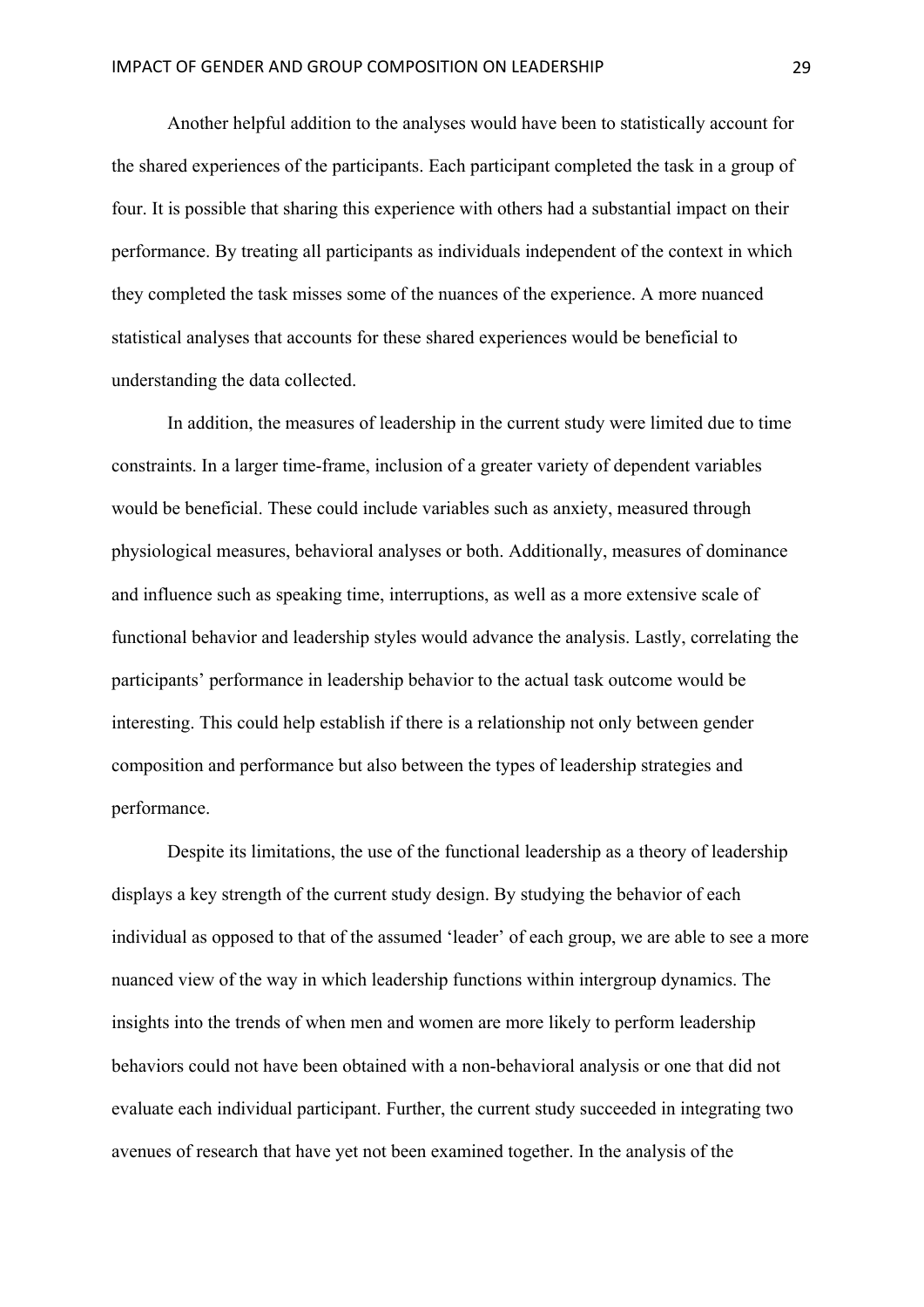performance of women in the workplace, both stereotype threat and the absence of women in leadership positions has long been studied. However, these two variables are not often examined in conjunction with each other. Combining these two areas of work allows for a more complex and realistic depiction of women at work since women are constantly dealing with both issues of underrepresentation as well as stereotype threat on a daily basis. Studying these two variables together is crucial to our understanding of how these problems feed into each other and perpetuate a culture of gender inequality in the workplace. By bringing together these two areas of literature, the current study fosters a better understanding of the dynamics that could make a modern workplace more egalitarian in terms of gender. By understanding if stereotype threat can indeed be mitigated by a more egalitarian group composition, our understanding of both stereotype threat and the practical applications of the ways in which it can be overcome is furthered. The trend displayed in the results of the current study are indicative of the possibility that stereotype threat can be alleviated by the inclusion of a greater number of women in groups. In other words, the mere presence of more women in an organization could help to lessen the negative impact of stereotypes on women. This can have great implications not just for corporate institutions but also many other avenues of work where women find themselves in the minority.

Further, the findings from current study suggest that having a female-majority group can be beneficial not just to women but also men in the group. This finding, especially with limited sample size of the current study, is very valuable because it confirms nonexperimental reports that women have different and in some ways better leadership styles than men (Bass 1990; Bass and Avolio 1994; Appelbaum, Audent and Miller, 2003). This could suggest that there is may be a very substantial effect here that demands further experimental investigation. If the presence of women can fundamentally change the leadership structure and thus the culture of a company to be more suited to the modern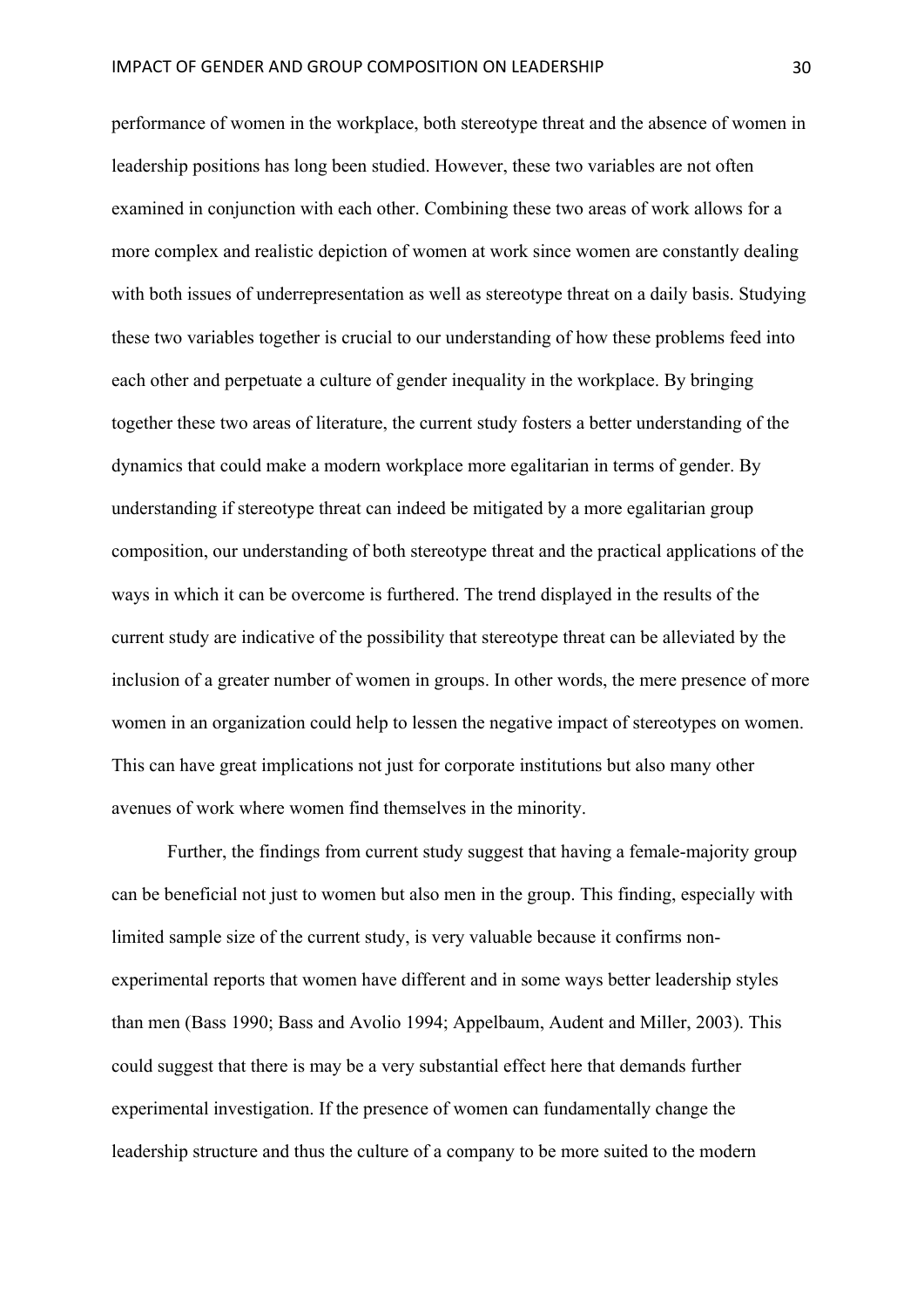workplace, companies can be incentivized to diversity their workforce not solely for the purposes of promoting gender equality but also to improve objective performance.

In conjunction with the (non-significant) trend that suggests that altering the group composition may work to alleviate stereotype threat, this finding that female-majority groups are more conducive to democratic leadership behaviors could address both the perspective of the employers and the employees on inequality in the workplace. Since male CEOs often point to the lack of skills women bring to the table due to an apparent "pipeline problem" and women blame a hostile and unwelcoming corporate culture, the mere act of including more women as part of the team could help solve these problems. By including more women, women would be able to overcome the barriers (such as stereotype threat) preventing them from performing to the best of their abilities, a concern held by male CEOs and would also bring a welcome change to corporate culture addressing the concerns of female employees (Riggins, Townsend and Mattis, 1998).

Thus, current study sheds light on the nature of the glass ceiling but also attempts to find a way of overcoming it. By analyzing the ways in which gender inequality is perpetuated in the workplace by multiple variables, it lends a deeper understanding to the steps that must be taken to overcome it. Women have for long been important contributors to the economy, and it is long overdue that the barriers holding them back from the upper echelons of their careers be dissolved. It is only when women are equally represented at all levels of employment including positions of power and influence, that true gender equality can be within sight.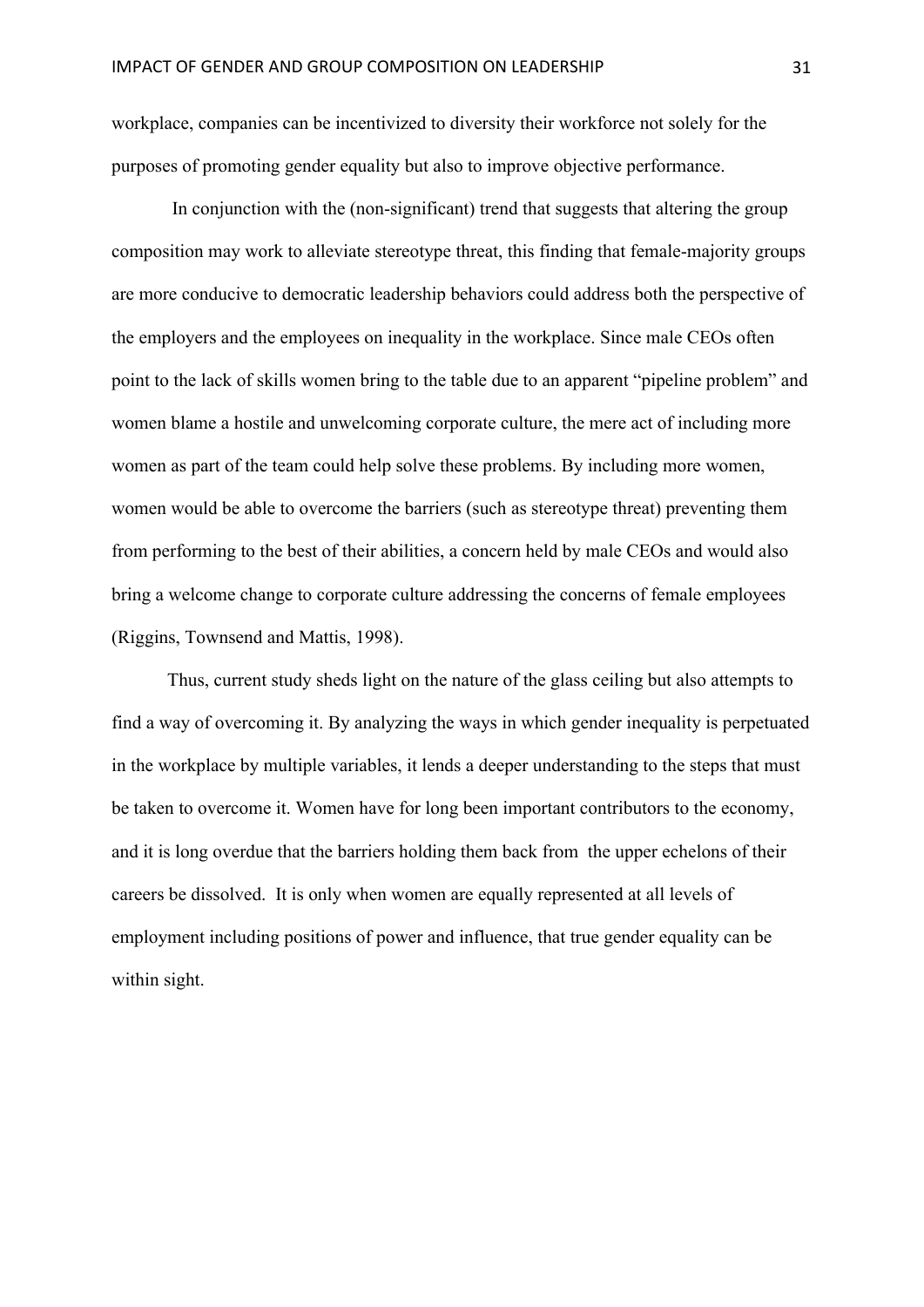#### References

- Appelbaum, S. H., Audet, L., & Miller, J. C. (2003). Gender and leadership? Leadership and gender? A journey through the landscape of theories. Leadership & Organization Development Journal, 24(1), 43-51.
- Aries, E. (1976). Interaction patterns and themes of male, female, and mixed groups. Small group behavior, 7(1), 7-18.
- Aries, E. J., Gold, C., & Weigel, R. H. (1983). Dispositional and situational influences on dominance behavior in small groups. Journal of Personality and Social Psychology, 44(4), 779.
- Avolio, B. J. (2007). Promoting more integrative strategies for leadership theory-building. American Psychologist, 62(1), 25.
- Bass, B. M. (1990). From transactional to transformational leadership: Learning to share the vision. Organizational dynamics, 18(3), 19-31.
- Bass, B. M., & Avolio, B. J. (1994). Shatter the glass ceiling: Women may make better managers. Human resource management, 33(4), 549-560.
- Basso, D., Bisiacchi, P. S., Cotelli, M., & Farinello, C. (2001). Planning times during traveling salesman's problem: Differences between closed head injury and normal subjects. Brain and Cognition, 46(1), 38-42.
- Basso, D., Lotze, M., Vitale, L., Ferreri, F., Bisiacchi, P., Belardinelli, M. O., & Birbaumer, N. (2006). The role of prefrontal cortex in visuo-spatial planning: a repetitive TMS study. Experimental Brain Research, 171(3), 411.

Carli, L. L. (2001). Gender and social influence. Journal of Social Issues, 57(4), 725-741.

Catalyst (2017). Women in S&P 500 Companies. Retrieved March 21, 2017, from http://www.catalyst.org/knowledge/women-sp-500-companies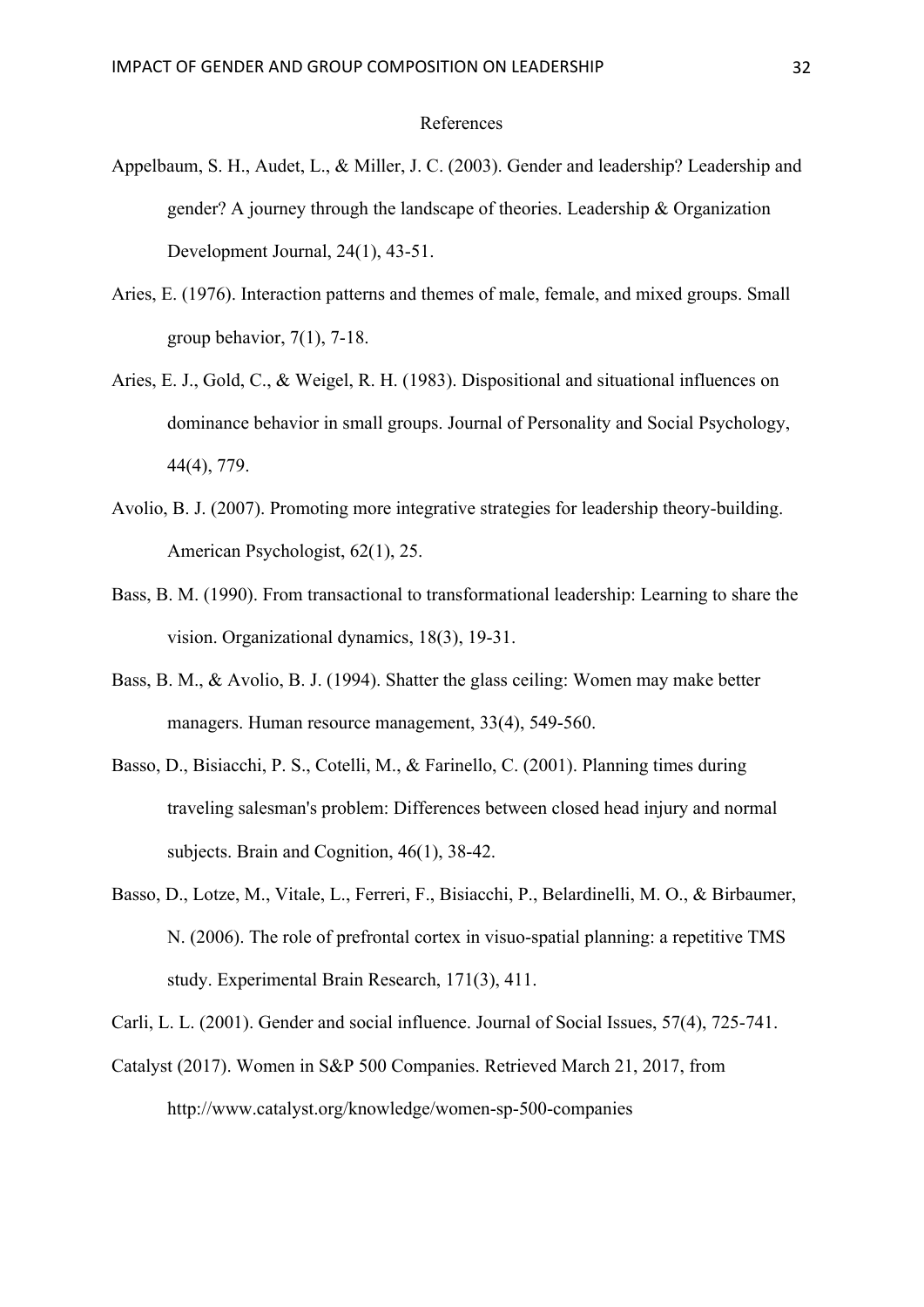- Craig, J. M., & Sherif, C. W. (1986). The effectiveness of men and women in problemsolving groups as a function of group gender composition. Sex Roles, 14(7-8), 453- 466.
- Davies, P. G., Spencer, S. J., & Steele, C. M. (2005). Clearing the air: identity safety moderates the effects of stereotype threat on women's leadership aspirations. *Journal of personality and social psychology*, *88*(2), 276.
- Eagly, A. H., & Johannesen-Schmidt, M. C. (2001). The leadership styles of women and men. Journal of social issues, 57(4), 781-797.
- Eagly, A. H., & Karau, S. J. (2002). Role congruity theory of prejudice toward female leaders. *Psychological review*, *109*(3), 573.
- Gardner, G. (1956). Functional leadership and popularity in small groups. Human Relations, 9(4), 491
- Hoobler, J. M., Lemmon, G., & Wayne, S. J. (2011). Women's underrepresentation in upper management: New insights on a persistent problem. Organizational Dynamics, 40(3), 151-156.
- Izraeli, D. N. (1983). Sex effects or structural effects? An empirical test of Kanter's theory of proportions. Social Forces, 153-165.
- Izraeli, D. N. (1984). The attitudinal effects of gender mix in union committees. Industrial  $\&$ Labor Relations Review, 37(2), 212-221.
- Joy, L., Carter, N. M., Wagner, H. M., & Narayanan, S. (2007). The bottom line: Corporate performance and women's representation on boards. Catalyst, 3, 619-625.
- Karakowsky, L., & Siegel, J. P. (1999). The effects of proportional representation and gender orientation of the task on emergent leadership behavior in mixed-gender work groups. Journal of Applied Psychology, 84(4), 620.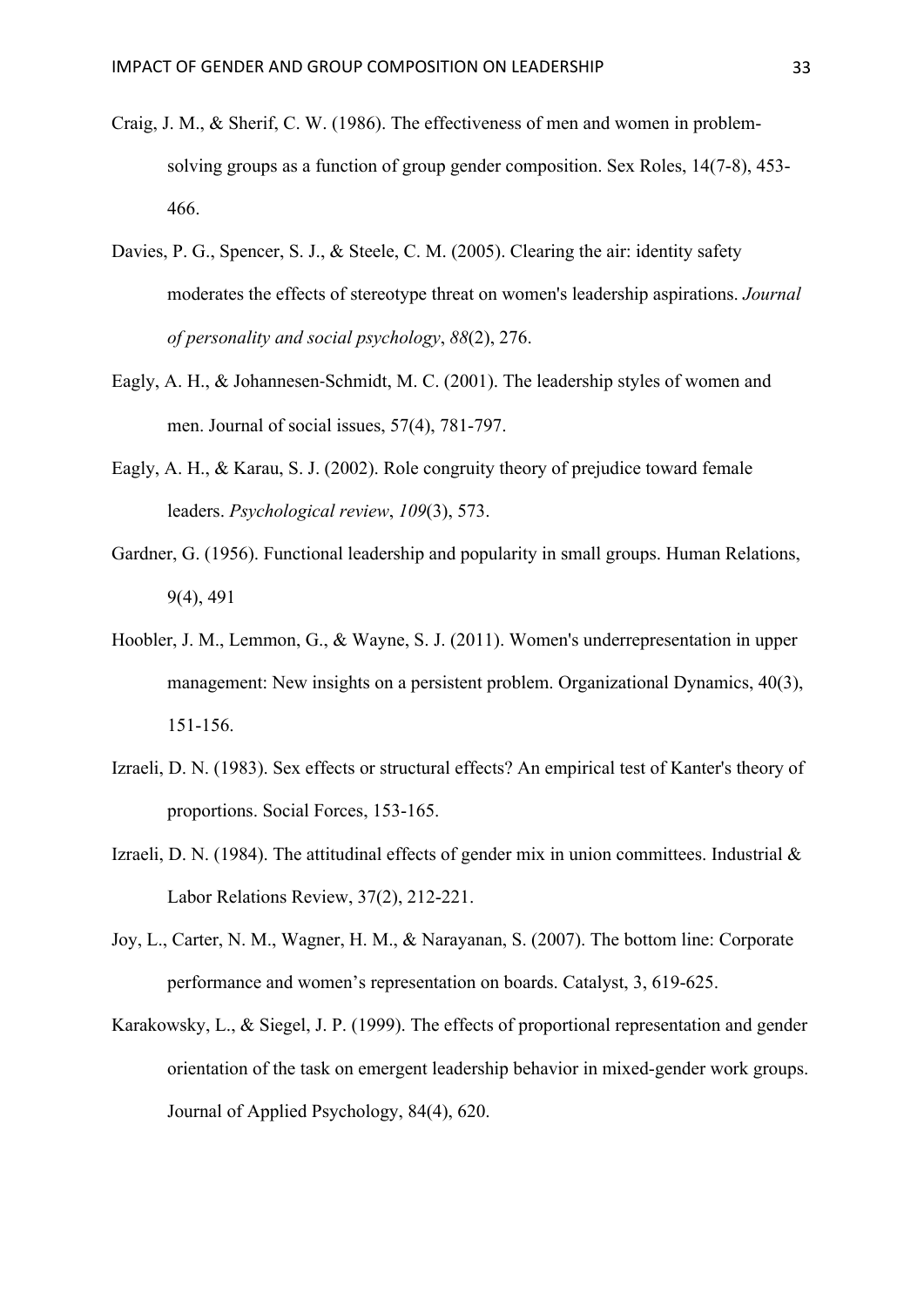- Karpowitz, C. F., Mendelberg, T., & Shaker, L. (2012). Gender inequality in deliberative participation. American Political Science Review, 106(03), 533-547.
- Killen, M., & Naigles, L. R. (1995). Preschool children pay attention to their addressees: Effects of gender composition on peer disputes. Discourse Processes, 19(3), 329-346.
- Lee, L. E., Marshall, R., Rallis, D., & Moscardi, M. (2015). Women on Boards: Global Trends in Gender Diversity on Corporate Boards. Research Insights. MSCI ESG Research.
- Li, J., Karakowsky, L., & Siegel, J. P. (1999). The effects of proportional representation on intragroup behavior in mixed-race decision-making groups. Small Group Research, 30(3), 259-279.
- Lord, R. G. (1977). Functional leadership behavior: Measurement and relation to social power and leadership perceptions. *Administrative science quarterly*, 114-133.
- MacGregor, J. N., & Ormerod, T. (1996). Human performance on the traveling salesman problem. Attention, Perception, & Psychophysics, 58(4), 527-539.
- Maltz, D. N., & Borker, R. A. (1982). A cultural approach to male-female miscommunication. In A cultural approach to interpersonal communication: Essential readings (pp. 168-185). Malden, MA: Wiley.
- McGlone, M. S., & Aronson, J. (2006). Stereotype threat, identity salience, and spatial reasoning. Journal of Applied Developmental Psychology, 27(5), 486-493.
- Ragins, B. R., Townsend, B., & Mattis, M. (1998). Gender gap in the executive suite: CEOs and female executives report on breaking the glass ceiling. The Academy of Management Executive, 12(1), 28-42.
- Schmader, T. (2002). Gender identification moderates stereotype threat effects on women's math performance. Journal of Experimental Social Psychology, 38(2), 194-201.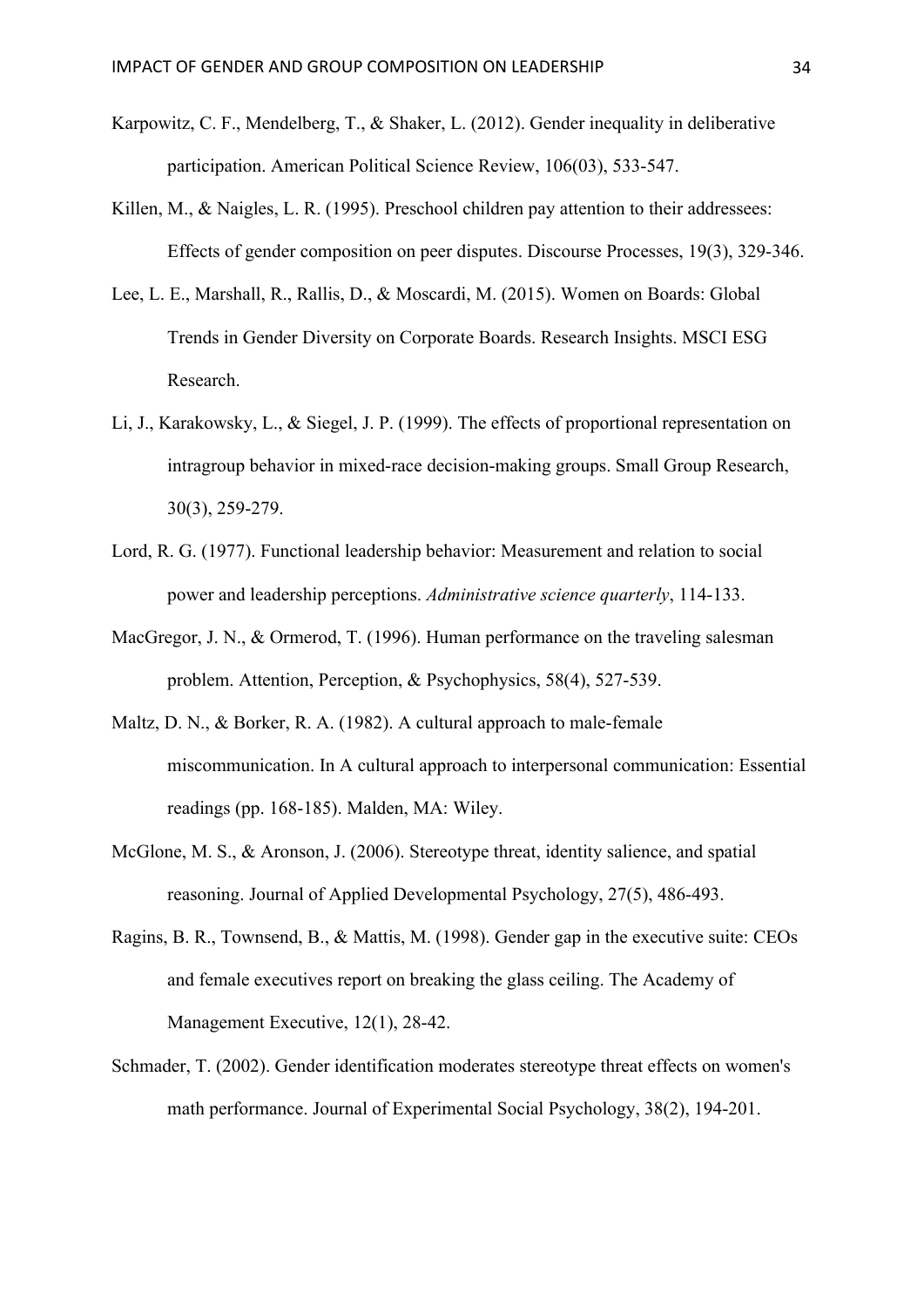- Schmader, T., Johns, M., & Forbes, C. (2008). An integrated process model of stereotype threat effects on performance. Psychological review, 115(2), 336.
- Sekaquaptewa, D., & Thompson, M. (2003). Solo status, stereotype threat, and performance expectancies: Their effects on women's performance. Journal of Experimental Social Psychology, 39(1), 68-74
- Smith-Lovin, L., & Brody, C. (1989). Interruptions in group discussions: The effects of gender and group composition. American Sociological Review, 424-435.
- Spencer, S. J., Steele, C. M., & Quinn, D. M. (1999). Stereotype threat and women's math performance. Journal of experimental social psychology, 35(1), 4-28.
- Steele, C. M., & Aronson, J. (1995). Stereotype threat and the intellectual test performance of African Americans. Journal of personality and social psychology, 69(5), 797.
- Taps, J., & Martin, P. Y. (1990). Gender composition, attributional accounts, and women's influence and likability in task groups. Small Group Research, 21(4), 471-491.
- US Department of Labor. (2015). Facts Over Time. Retrieved March 21, 2017, from https://www.dol.gov/wb/stats/facts\_over\_time.htm
- Vieito, J. P. T. (2012). Gender, top management compensation gap, and company performance: Tournament versus behavioral theory. Corporate Governance: An International Review, 20(1), 46-6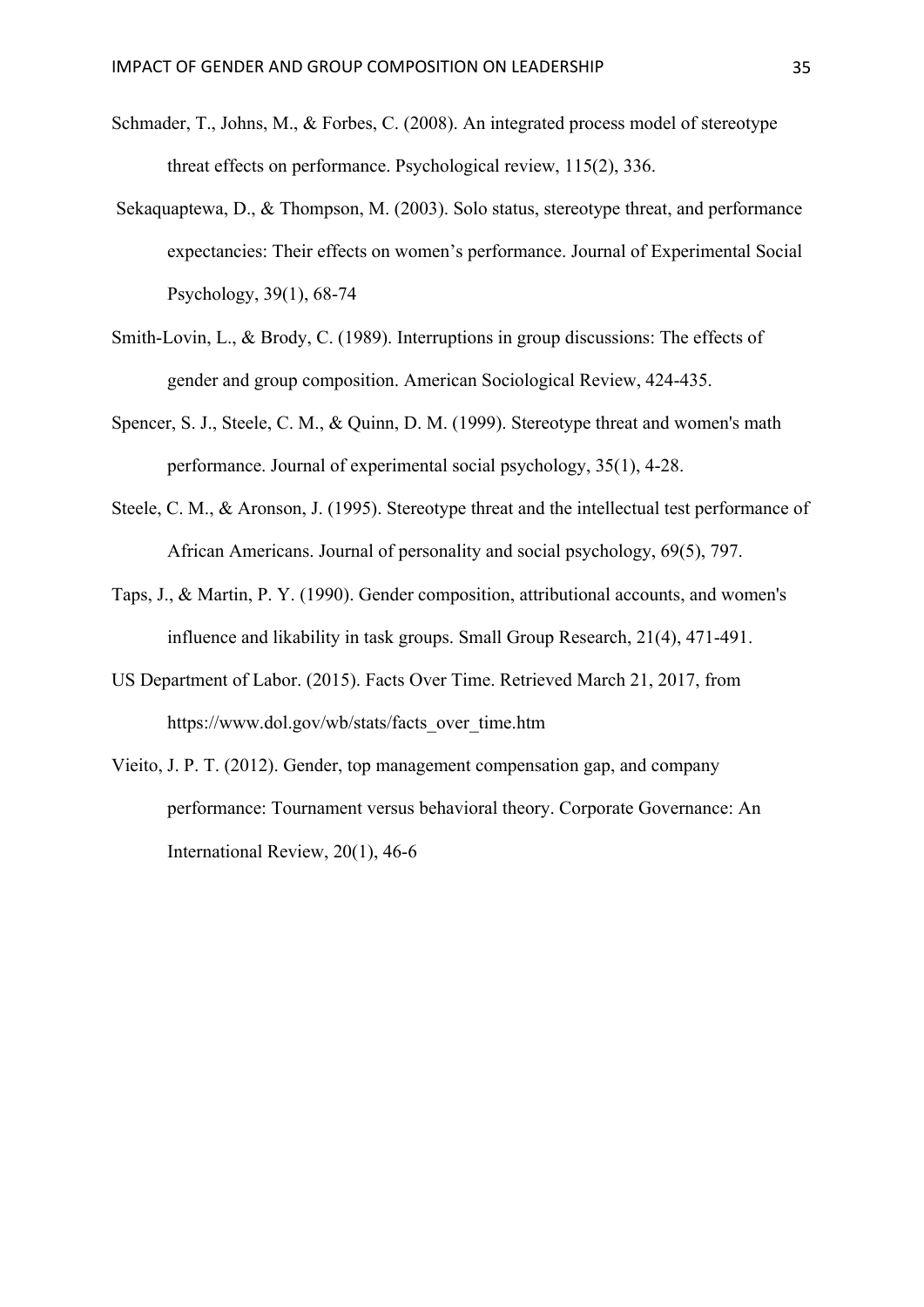Table 1

*Descriptive Statistics: Developing Orientation*

|              | Equal gender |            |                 |                  | <b>Female Majority</b> |            |                  | <b>Total</b> |            |
|--------------|--------------|------------|-----------------|------------------|------------------------|------------|------------------|--------------|------------|
|              | n            | M(SD)      | 95%CI           | $\boldsymbol{n}$ | M(SD)                  | 95%CI      | $\boldsymbol{n}$ | M(SD)        | 95%CI      |
| <b>Male</b>  | 24           | 5(0.54)    | 3.936, 6.064 11 |                  | 7.32(0.79)             | 5.75,8.89  | 35               | 6.16(0.48)   | 5.21, 7.11 |
| Female 24    |              | 5.57(0.56) | 4.456, 6.680 29 |                  | 5.81(0.49)             | 4.48,6.68  | 53               | 5.69(0.37)   | 4.95, 6.43 |
| <b>Total</b> | 48           | 5.28(0.39) | 4.51, 6.05      | 40               | 6.56(0.39)             | 5.64, 7.49 |                  |              |            |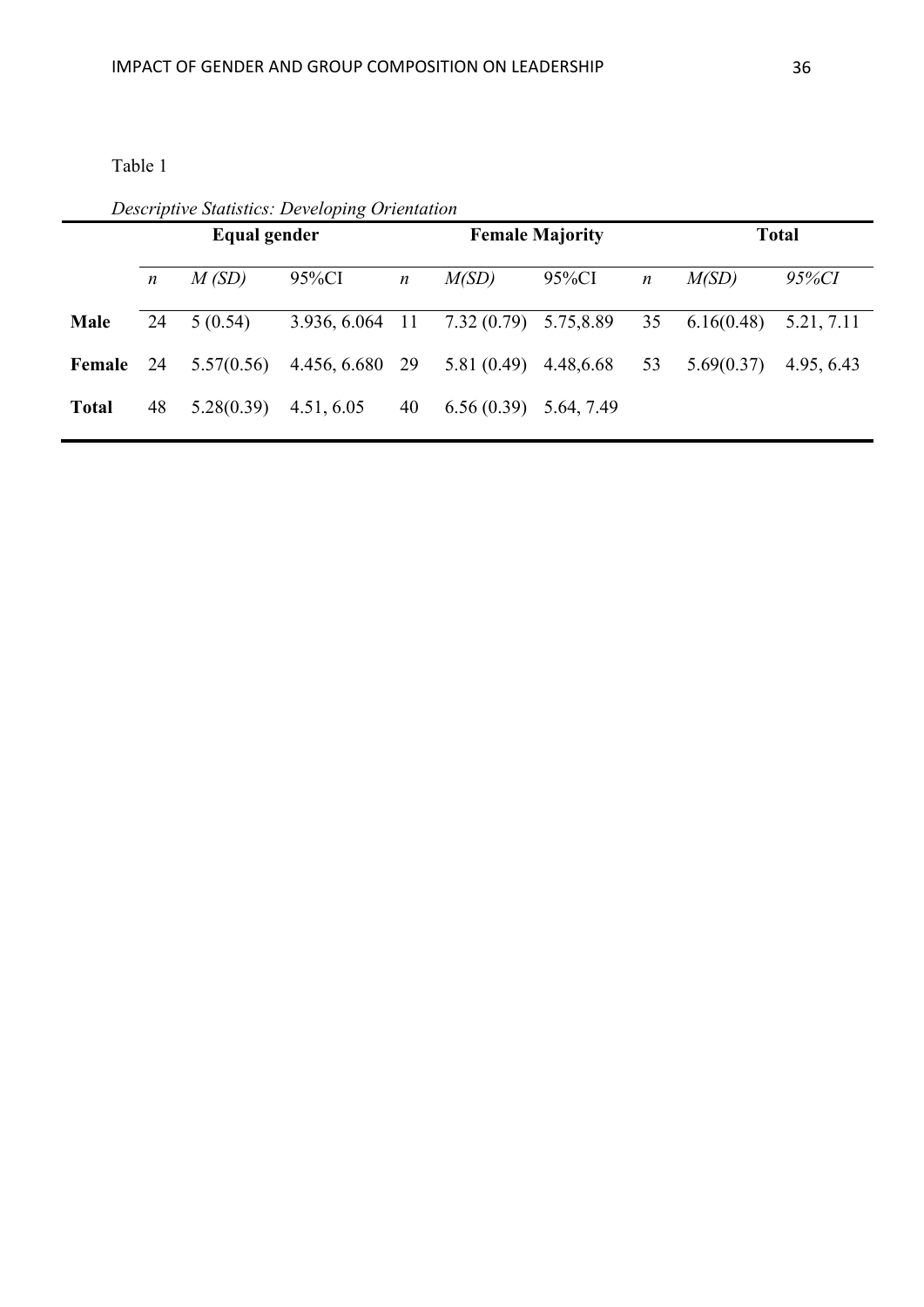Table 2

*Descriptive Statistics: Facilitating Information Exchange*

|              | Equal gender     |            | <b>Female Majority</b> |                  |            |                              | <b>Total</b>     |            |              |
|--------------|------------------|------------|------------------------|------------------|------------|------------------------------|------------------|------------|--------------|
|              | $\boldsymbol{n}$ | M(SD)      | 95%CI                  | $\boldsymbol{n}$ | M(SD)      | 95%CI                        | $\boldsymbol{n}$ | M(SD)      | <i>95%CI</i> |
| Male         | 24               | 2.35(0.46) | 1.45, 3.26             | 11               | 3.68(0.67) | 5.75, 8.89                   | 35               | 3.02(0.41) | 2.21, 3.83   |
| Female 24    |                  | 2.18(0.46) | 1.28, 3.1              | 29               |            | $3.59(0.41)$ $2.76, 4.41$ 53 |                  | 2.88(0.31) | 4.95.6.43    |
| <b>Total</b> | 48               | 2.27(0.32) | 4.51, 6.05             | 40               | 3.63(0.40) | 2.85, 4.42                   |                  |            |              |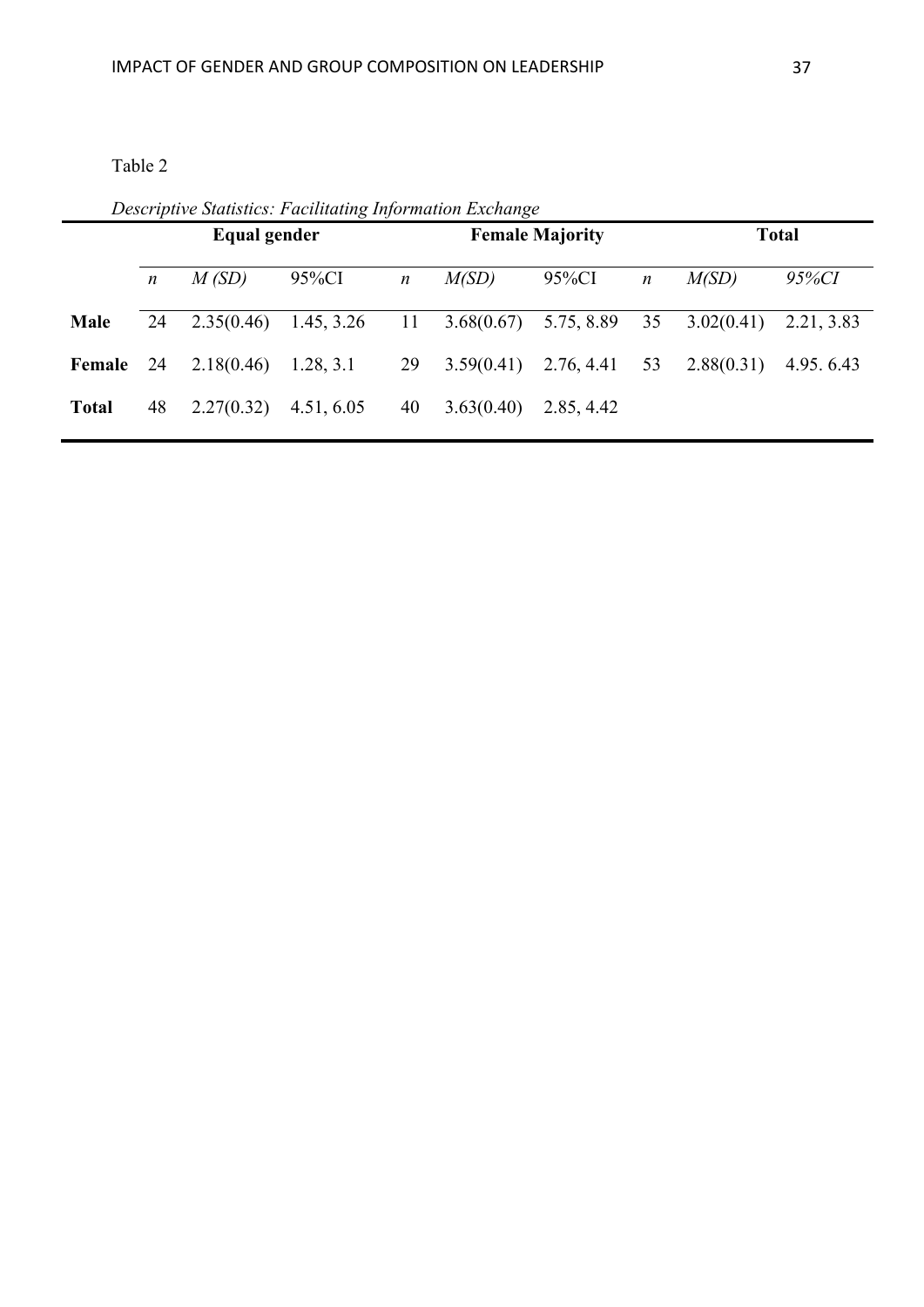Table 3

|              | Equal gender     |            |                                                                         | <b>Female Majority</b> |            |            | <b>Total</b>     |            |            |
|--------------|------------------|------------|-------------------------------------------------------------------------|------------------------|------------|------------|------------------|------------|------------|
|              | $\boldsymbol{n}$ | M(SD)      | 95%CI                                                                   | $\boldsymbol{n}$       | M(SD)      | 95%CI      | $\boldsymbol{n}$ | M(SD)      | 95%CI      |
| <b>Male</b>  | 24               |            | $0.58(0.22)$ $0.142,1.024$ 11 $1.27(0.33)$ $0.62, 1.92$ 35 $0.93(0.16)$ |                        |            |            |                  |            | 0.54, 1.32 |
| Female 24    |                  | 1.27(0.22) | $0.830, 1.712, 29, 1.05(0.20), 0.65, 1.45, 53$                          |                        |            |            |                  | 1.16(0.19) | 0.86, 1.46 |
| <b>Total</b> | 48               | 0.93(0.2)  | 0.62, 1.24                                                              | 40                     | 1.16(0.15) | 0.78, 1.55 |                  |            |            |

*Descriptive Statistics: Coordinating Behavior*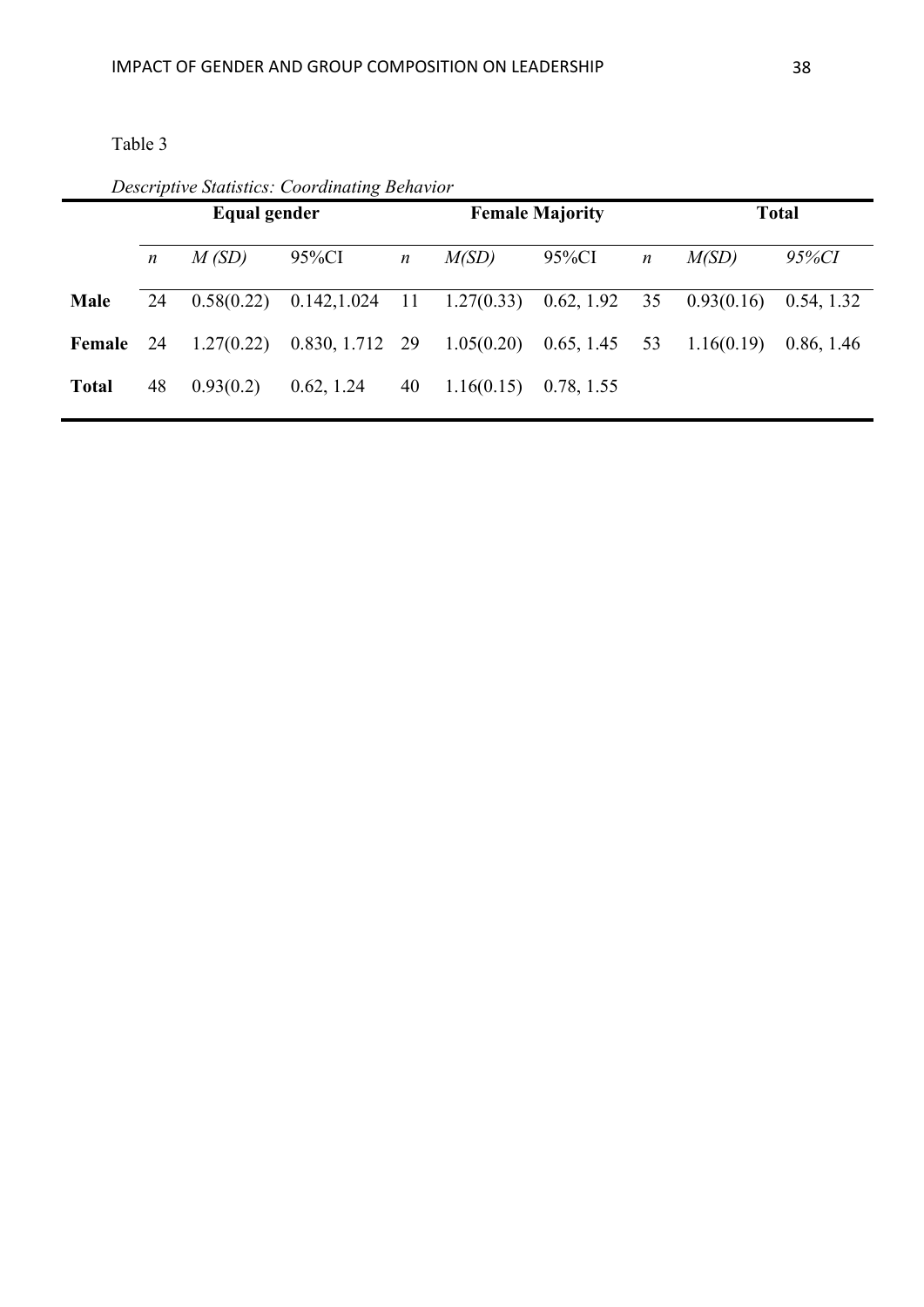

*Figure 1.* Means for Frequency of Leadership Behaviors by Gender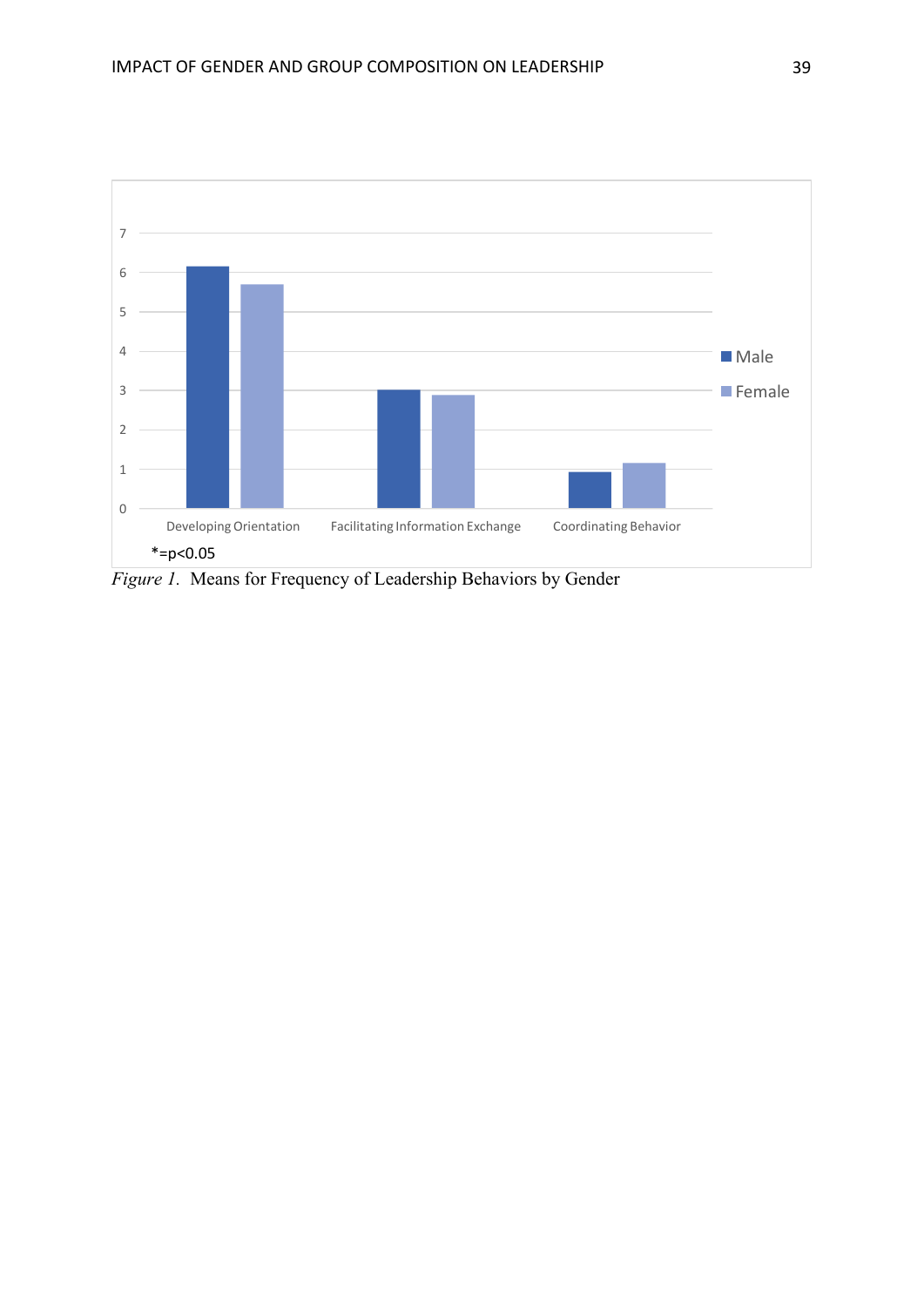

Figure 2. *Means for Frequency of Leadership Behaviors by Group Composition Type*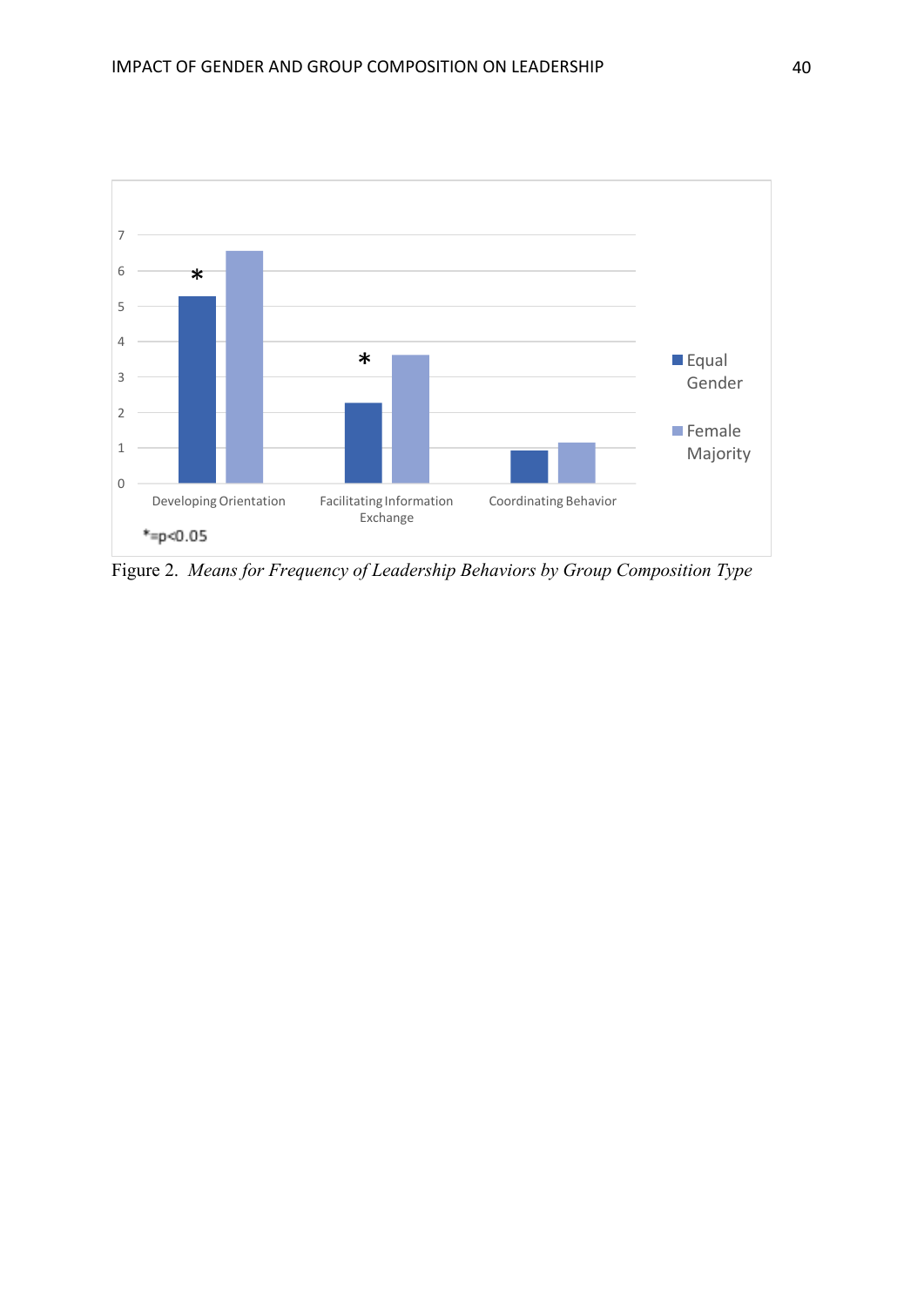

*Figure 3.* Developing Orientation- Interaction between Gender and Croup Composition variables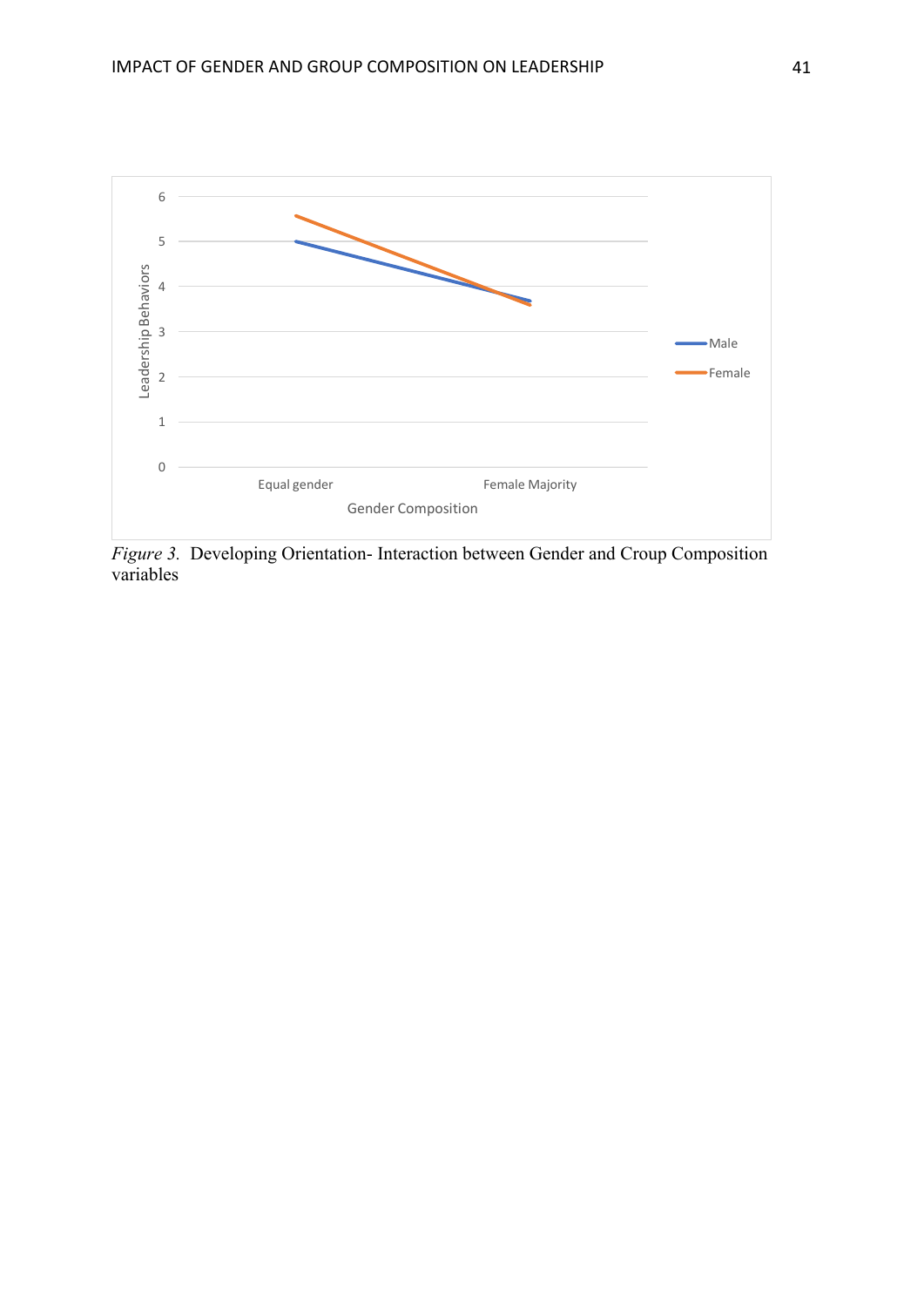

*Figure 4.* Facilitating Information Exchange- Interaction between Gender and Croup Composition variables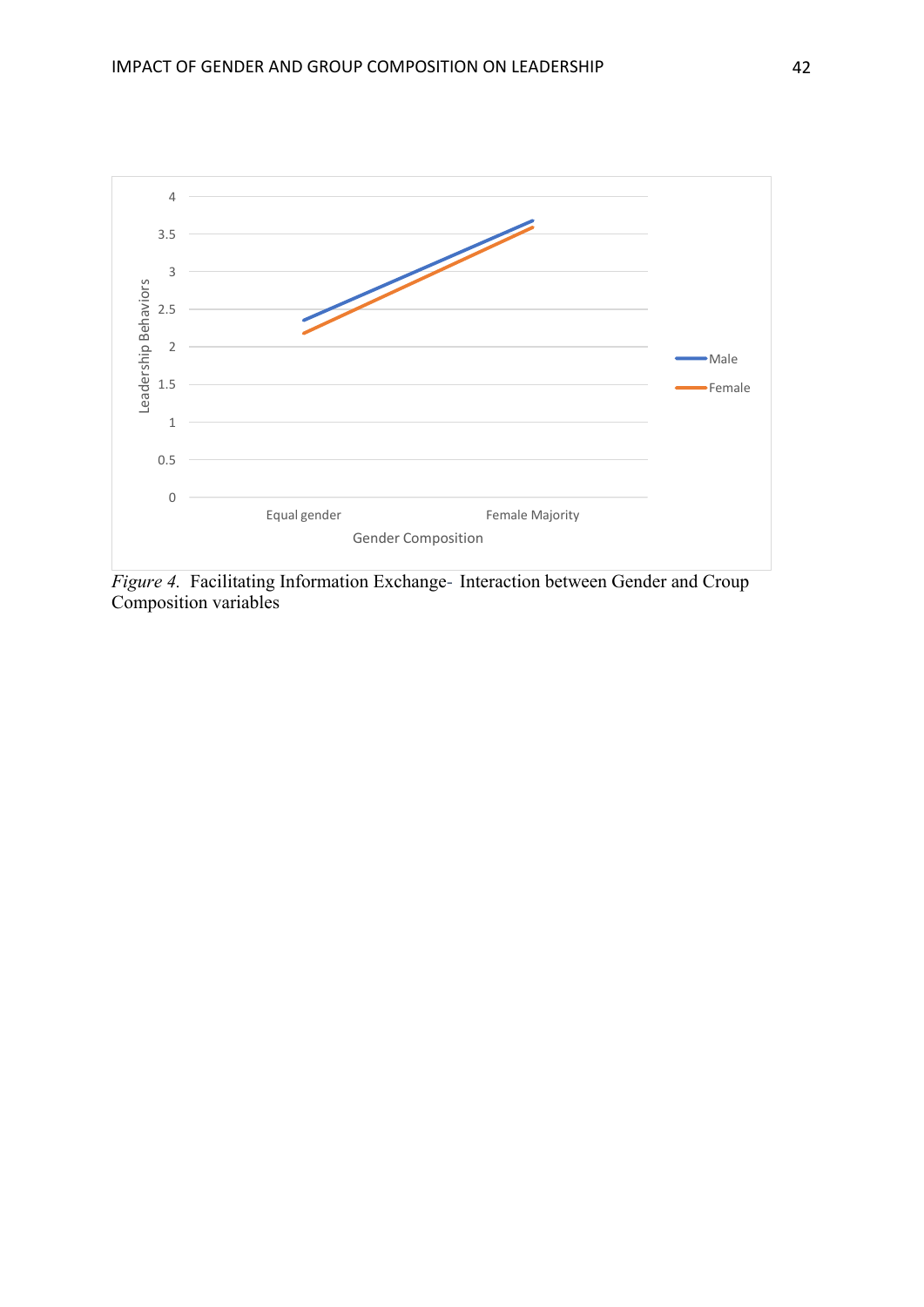

*Figure 5.* Coordinating Behavior- Interaction between Gender and Croup Composition variables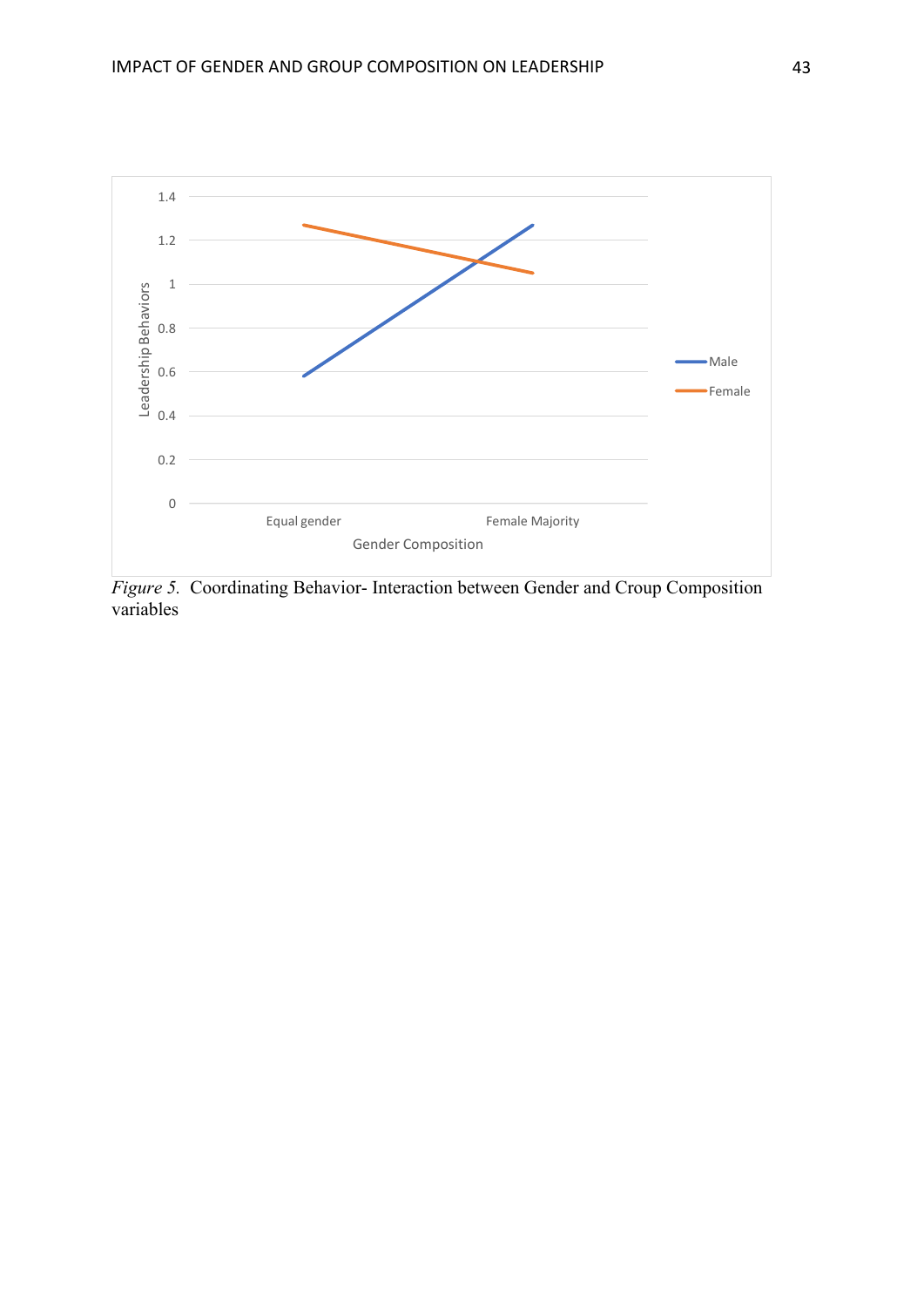## Appendix A

#### **Post-study Questionnaires**

Now that you have completed the group task, we would like you to provide feedback regarding your experiences. You will now be asked to respond to questionnaire items.

- 1. I am satisfied with the quality of my group's solution.
- 2. I feel committed to the group solution.
- 3. I am confident that the group solution is correct.
- 4. I feel personally responsible for the correctness of the group solution.
- 5. I would feel bad and unhappy if our group performed poorly.
- 6. I would feel a sense of personal satisfaction if our group performed well.
- 7. My own feelings are not affected one way or the other by how well our group performed.
- 8. I agreed with the final solution.
- 9. I could have come up with a better solution on my own.
- 10. I could have come up with the correct solution in less time on my own.
- 11. I think that the group decision was the correct one.
- 12. I only agreed with the group decision so we could reach a unanimous decision.
- 13. I enjoyed talking and working with my group members.
- 14. My relations with the other group members were strained.
- 15. There was unpleasantness among the group members.
- 16. My own creativity and initiative were suppressed by the group.
- 17. Working in this group was an exercise in dealing with frustration.
- 18. I got along with the people in this group.
- 19. I wouldn't hesitate to participate on another task with the same group.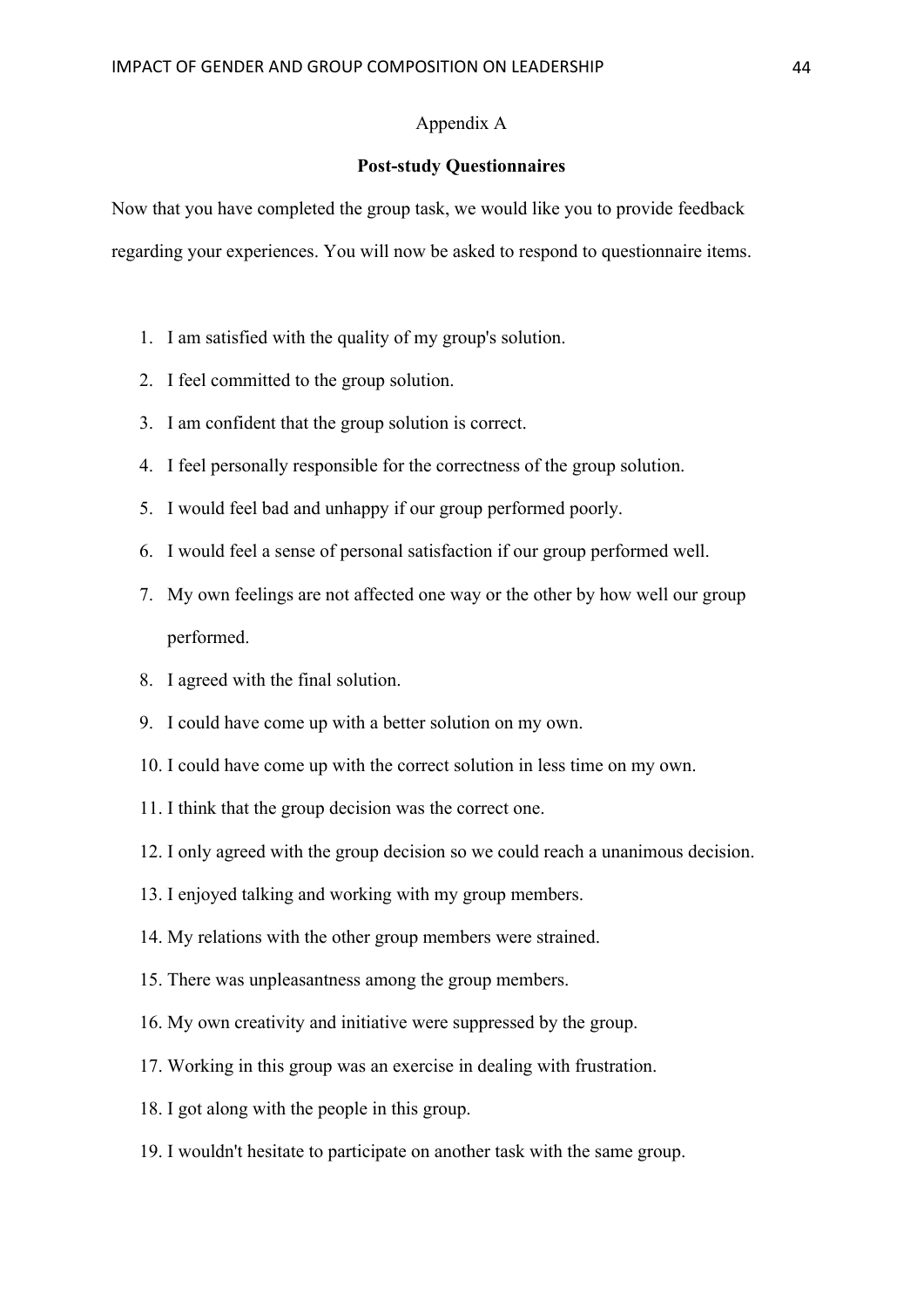- 20. If given the choice, I would have preferred to work with another group.
- 21. I liked working with my group members.
- 22. I felt like I was given an opportunity to contribute to the solution.
- 23. I felt like my group members listened to me when I spoke.
- 24. I felt like my group members valued my contributions.
- 25. I felt confident when expressing my opinions.
- 26. Some individuals interrupted and spoke over me during the discussions.
- 27. I felt intimidated by the group.
- 28. Some people dominated the group discussions.
- 29. I think that my opinions made a contribution to the final decision.
- 30. I think that everyone in the group had the opportunity to express their opinions.
- 31. I think that everyone in the group contributed to the final decision.
- 32. I felt that the group didn't treat me with respect because of my gender.
- 33. I felt that the group didn't consider my points of view because of my gender.
- 34. I felt that the group didn't value my opinions and ideas because of my gender.
- 35. I felt that I was treated unfairly because of my gender.
- 36. I felt that the group didn't value me because of my gender.
- 37. I believe that my ability to perform well on the spatial reasoning task was affected by my gender.
- 38. I believe that if I performed poorly on the spatial reasoning task, the group will attribute my poor performance to my gender.
- 39. I believe that if I performed well on the spatial reasoning task, the group will attribute my good performance to my gender.
- 40. I believe that negative stereotypes about my gender increased my anxiety during the spatial reasoning task.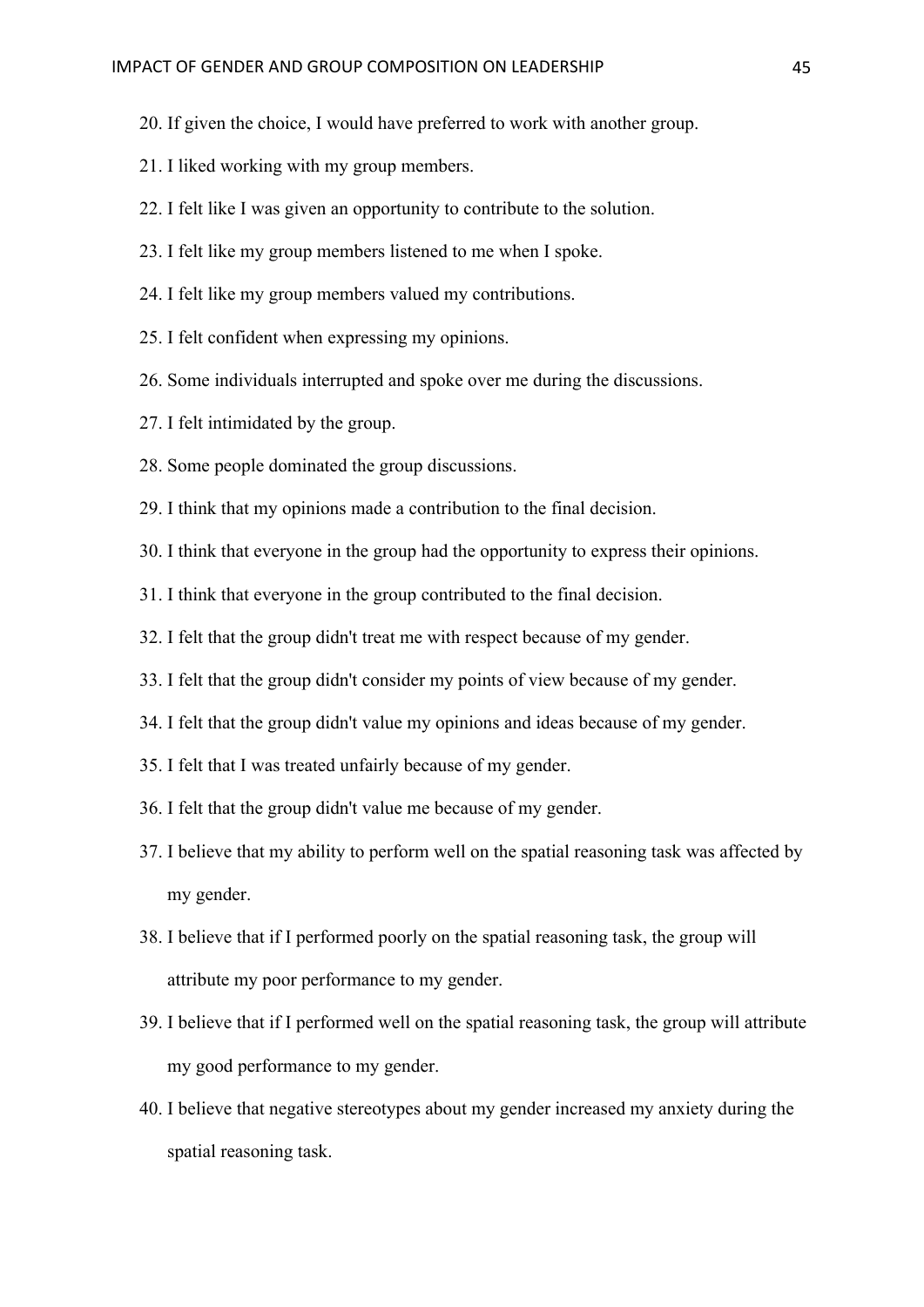- 41. I believe that positive stereotypes about my gender increased my anxiety during the spatial reasoning task.
- 42. I worry that my ability to perform well on the spatial reasoning task was affected by my gender.
- 43. I worry that if I performed poorly on the spatial reasoning task, the group will attribute my poor performance to my gender.
- 44. I worry that, because I know the negative stereotype about women and spatial reasoning, my anxiety about confirming that stereotype negatively influenced how I performed on the spatial reasoning task.

What was the gender composition of your group?

 $\overline{O}$  All women (1)

- $\overline{Q}$  All men (2)
- $\overline{O}$  One woman & three men (3)
- $\overline{Q}$  Two women & two men (4)
- $\overline{O}$  Three women & one man (5)
- $\bigcirc$  I don't remember (6)

How many of your group members did you know well prior to today's session (friend, romantic partner, etc.)?

- $Q(0(1))$
- $Q_1(2)$
- $Q_2(3)$
- $Q_3(4)$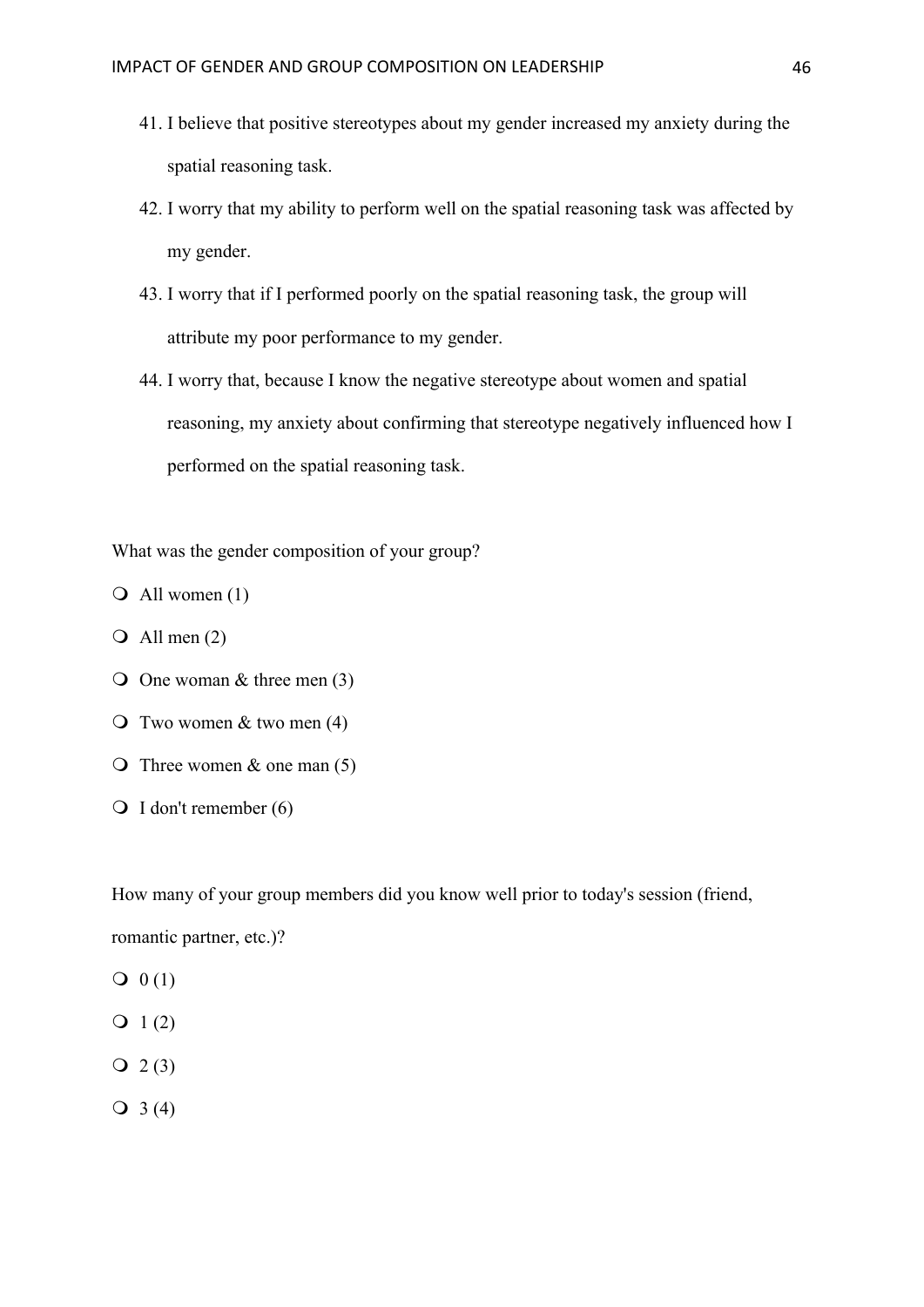How many of your group members have you previously worked with in a group setting (job, class project, etc.)?

- $Q(1)$
- $Q_1(2)$
- $Q_2(3)$
- $Q_3(4)$

Tried I tried to complete the study to the best of my abilities.

- $\overline{O}$  Strongly Disagree (1)
- $\overline{O}$  Disagree (2)
- $\overline{O}$  Somewhat Disagree (3)
- $\overline{O}$  Neither Agree nor Disagree (4)
- $\overline{O}$  Somewhat Agree (5)
- $\overline{O}$  Agree (6)
- $\overline{O}$  Strongly Agree (7)

What do you think this study was about?

Do you have any questions or concerns about the study?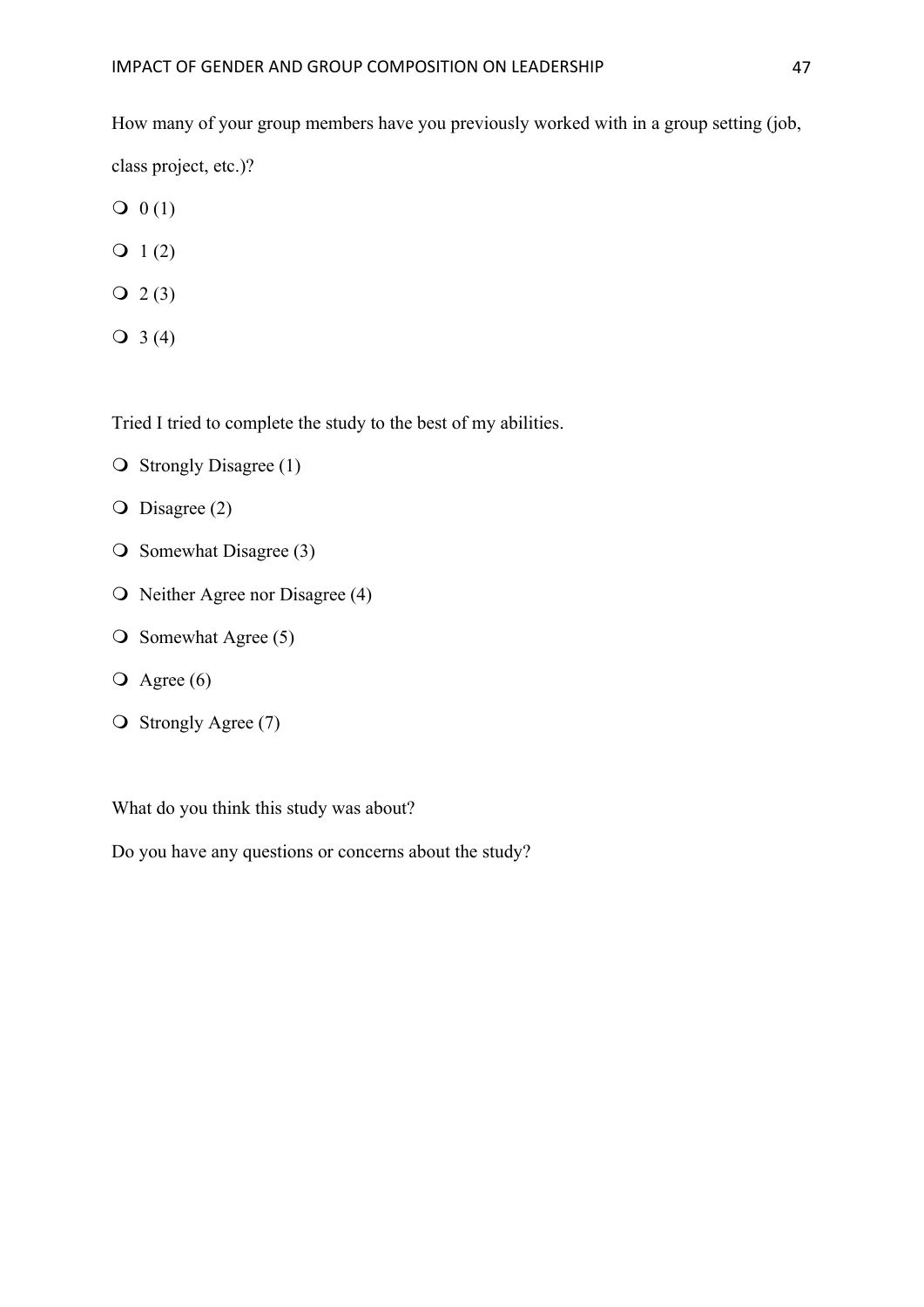#### Appendix B

#### **Coding Scheme**

Evaluate each of the four participants on the basis of the following three categories described. Descriptions and examples are provided for behaviors in each category to help you understand the types of behaviors to look for. However, the examples provided are **not** exhaustive and other behaviors may be applicable to the descriptions. If you observe a behavior that falls in one of the categories, add a tally mark to the appropriate cell in the table provided. At the end of the video, add up the tally marks in each category (D, F and C) as well as the total number of tally marks (D+F+C). Each behavior must only be recorded once. If you feel a behavior could belong in more than one category, add it to the category you feel it fits in best and describe the problem you faced in the comments section of the table provided.

The participant number can be determined using the subject logs and the position in which the participants sit in the video. The chair on the left of the screen (near the window) is 1 and the numbering proceeds in a clockwise motion from there. The gender of the participants should be cross checked with the subject logs.

## **Categories**

**1. Developing orientation and defining a problem**.

#### Examples:

| Identifying or interpreting problems                                     | I think we are having a problem<br>$\circ$<br>because<br>If we go to city A first, we might skip over<br>$\Omega$<br>city B<br>I think too many of us are talking at the<br>$\Omega$<br>same time |
|--------------------------------------------------------------------------|---------------------------------------------------------------------------------------------------------------------------------------------------------------------------------------------------|
| Identifying sub-problems or specific<br>needs that arise during the task | I think we need to calculate the distance<br>for each route<br>I think we need to keep track of which<br>$\Omega$<br>cities we've visited                                                         |
| Identifying initial conditions, goals and                                | We need to have the shortest possible<br>$\bigcirc$                                                                                                                                               |